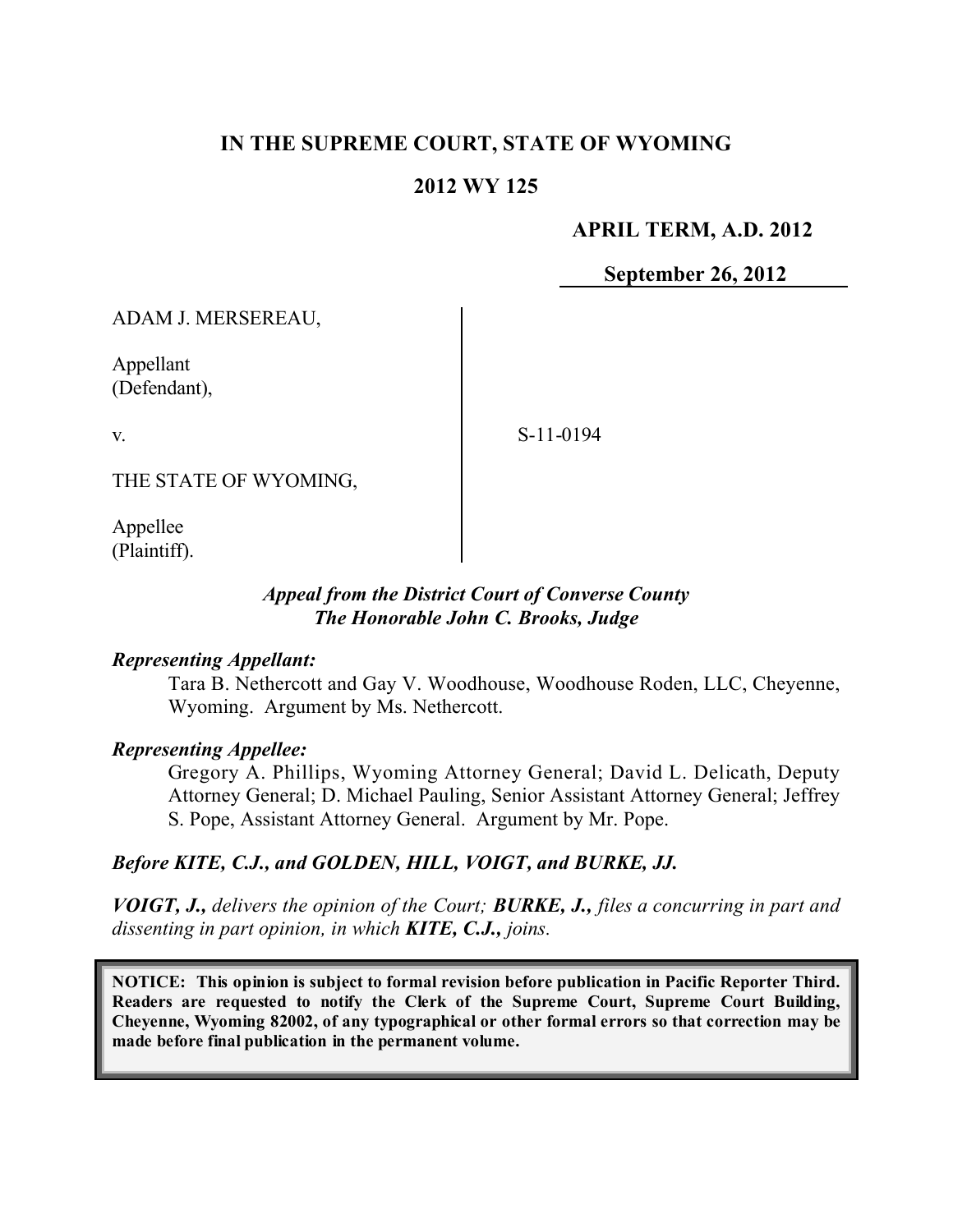#### **VOIGT, Justice.**

[¶1] The appellant, Adam J. Mersereau, was convicted of one count of first-degree sexual abuse of a minor and eight counts of second-degree sexual abuse of a minor. In this appeal, he raises eight issues where he claims there was error in his trial. After a careful review of the record, we cannot say that the appellant received a fair trial. Therefore, we reverse the appellant's convictions and remand for a new trial.

#### **ISSUES**

[¶2] 1. Whether the district court's decision that the victim was competent to testify was clearly erroneous.

2. Whether the district court abused its discretion when it admitted computer forensic evidence and family photos into evidence under W.R.E. 404(b).

3. Whether the district court commented improperly upon the weight of the evidence.

4. Whether the district court erred when it determined that the appellant's statement to Deputy Peech was given voluntarily.

5. Whether plain error occurred when Deputy Peech expressed his opinion that the appellant was lying during the interview.

6. Whether plain error occurred when the district court instructed the jury that there need be no corroboration of the victim's testimony in order to convict the appellant.

7. Whether the State presented sufficient evidence to sustain each of the convictions.

8. Whether the appellant received ineffective assistance of trial counsel.

## **FACTS**

[¶3] The details of the factual allegations underlying the convictions in this case are somewhat confusing and difficult to organize into a meaningful and understandable timeline. Suffice it to say, the appellant was charged with one count of first-degree sexual abuse of a child, wherein it was alleged that the appellant anally penetrated his four-year-old stepson in the family car. The charges were brought after the victim had been examined by the family's physician assistant, a sexual assault nurse examiner, and a forensic interviewer. While being interviewed by Deputy Peech with the Converse County Sheriff's Department regarding the allegation, the appellant made statements that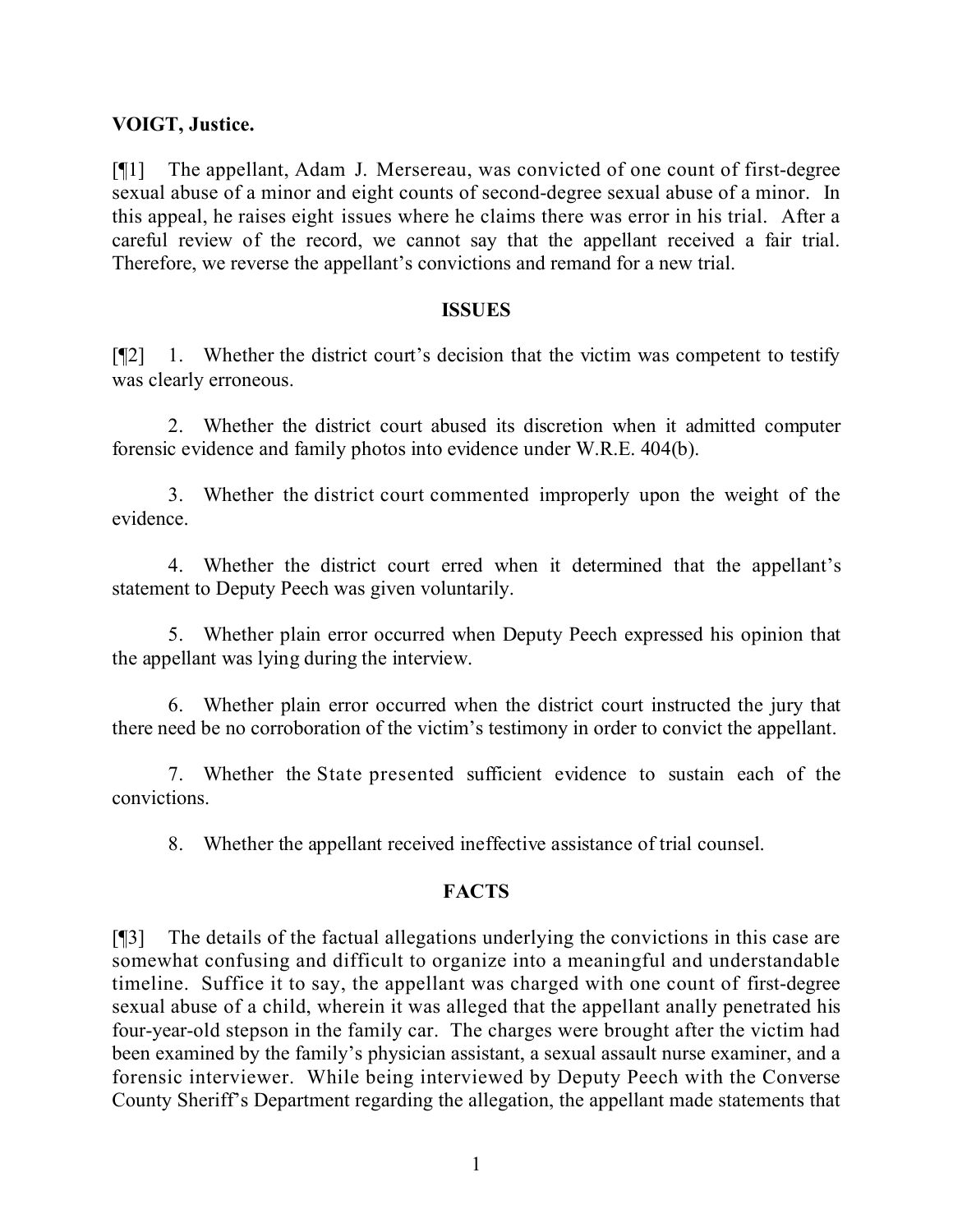led to eight counts of second-degree sexual abuse of a child. These charges alleged that the appellant had engaged in various instances of sexual contact with the victim while the appellant was giving the victim a bath. After a jury trial, the appellant was convicted of all nine of the charges against him. Due to the number of issues in the appeal, additional facts will be discussed when relevant.

## **DISCUSSION**

# *Whether the district court's decision that the victim was competent to testify was clearly erroneous*

[¶4] One month before the trial began, the district court held a hearing to determine whether the victim, who was four years old at the time of the crimes and five years old at the time of trial, was competent to testify. The district court heard testimony from the victim, a forensic psychologist, and a psychologist hired by the appellant. Thereafter, the district court concluded that the victim was competent to testify. The district court found specifically that the victim could recognize the difference between the truth and a lie and that he appeared to appreciate the need to testify truthfully, he had the ability to recall specific events and had the ability to speak about them, and he had the capacity to understand simple questions. The appellant argues that the record does not support the district court's decision and, instead, demonstrates that the victim was not competent to testify.

[¶5] This Court reviews a district court's findings regarding the competency of a child to testify as follows:

> It is a well-established principle of law that competency of witnesses to testify is a question within the sound discretion of the trial court. However, when children are called into the courtroom to testify, we have held that once the child's competency is called into question by either party, it is the duty of the court to make an independent examination of the child to determine competency, and that determination will not be disturbed unless shown to be clearly erroneous.

*English v. State*, 982 P.2d 139, 145 (Wyo. 1999) (internal citations and emphasis omitted). We must give a considerable amount of deference to the trial court because it "is in a far better position to judge the demeanor, truth, and veracity of the witness[.]" *Gruwell v. State*, 2011 WY 67, ¶ 25, 254 P.3d 223, 231 (Wyo. 2011). Therefore,

> "[w]e do not presume to place ourselves in the shoes of the trial court in these cases by reading a cold record. The trial court sees the witness' facial expressions, hears inflections in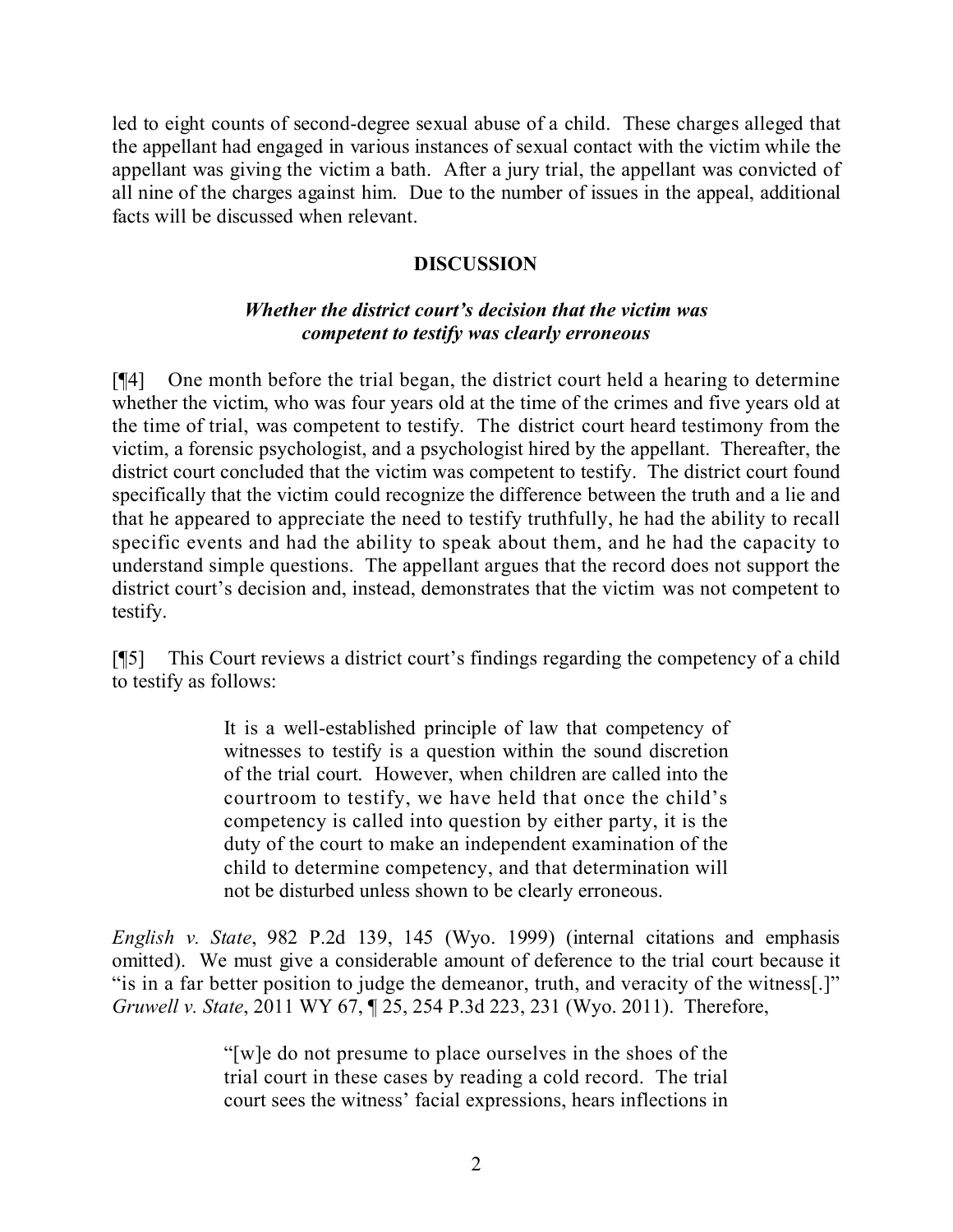[his] voice and watches [his] mannerisms during examination. These observations are a vital part of the ultimate ruling on competency."

*Id*. (quoting *Seward v. State*, 2003 WY 116, ¶ 32, 76 P.3d 805, 819 (Wyo. 2003)).

[¶6] The Wyoming Rules of Evidence presume that "[e]very person is competent to be a witness except as otherwise provided in these rules." W.R.E. 601. "A person is generally competent to testify if he can understand, receive, remember and narrate impressions and is sensible to the obligations of the oath taken before testifying." *Simmers v. State*, 943 P.2d 1189, 1199 (Wyo. 1997). Further, a witness' intelligence, not his age, should guide a court in determining whether the witness is competent to testify. *Baum v. State*, 745 P.2d 877, 879 (Wyo. 1987).

[¶7] This Court has adopted a five-part test for the district courts to consider when determining whether a child is a competent witness. The district court must determine whether the child has:

> (1) an understanding of the obligation to speak the truth on the witness stand; (2) the mental capacity at the time of the occurrence concerning which he is to testify, to receive an accurate impression of it; (3) a memory sufficient to retain an independent recollection of the occurrence; (4) the capacity to express in words his memory of the occurrence; and (5) the capacity to understand simple questions about it.

*Larsen v. State*, 686 P.2d 583, 585 (Wyo. 1984).

[¶8] In its decision letter, the district court analyzed the five-part test and determined that the victim was competent to testify. The appellant argues, however, that the district court's conclusions are not supported by the record. After a careful review of the record, we agree with the appellant's argument, and hold that the district court's decision was clearly erroneous.

[¶9] The district court concluded that the victim was able to differentiate between the truth and a lie, and that he "appeared [] to appreciate the need for him to testify truthfully." At the competency hearing, the victim properly recognized that it would "not be the truth" to say he was outside or in California during his testimony. He also understood it was the truth to say he was currently in Wyoming. He properly stated that it was "not the truth" to say the prosecutor's shirt was purple, while it would be the truth to say it was blue. The record clearly demonstrates that, when asked simple questions, the victim understood the difference between a truth and a lie.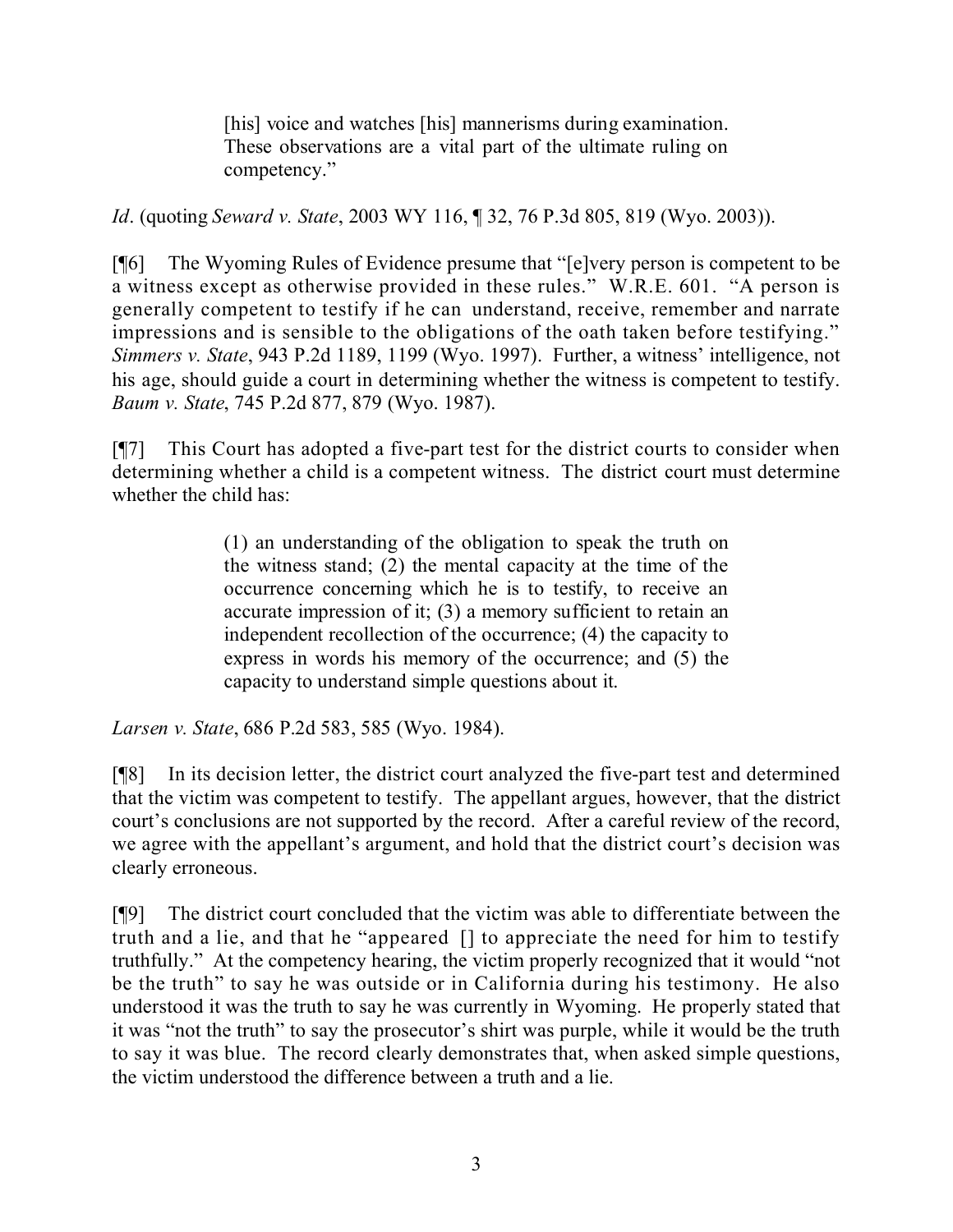[¶10] However, the question of whether the victim appreciated the need to testify truthfully is problematic. At the competency hearing, the child was not asked by the district court, the prosecutor, or defense counsel whether he understood he was required to tell the truth in a courtroom. Nor was he ever asked if he understood, from a moral perspective, why it is important to tell the truth and not to tell lies, especially in the courtroom. The State points out that the forensic interviewer informed the victim that he needed to tell the truth during the forensic interview. Unfortunately, that does not demonstrate that the victim understood and appreciated the need to tell the truth in the courtroom.

[¶11] Immediately before his trial testimony, the district court told the victim that he needed to tell the truth, and the victim responded that he understood. However, we are not convinced, based upon the meager evidence at the competency hearing, that the victim truly did understand that obligation. This is borne out by the fact that at the competency hearing and at the trial, the victim testified to verifiably untrue information, including how many family members and pets he had. In fact, the victim gave incorrect information about how many grandmothers, pets, and sisters he had immediately after being reminded by the district court that he needed to tell the truth.<sup>1</sup> We also have significant concern that the victim's imagination regarding his non-existent pets was intertwined with his testimony regarding the incident where the appellant allegedly anally penetrated him:

> [PROSECUTOR]: So you remember it was in the morning. Were you in the car for a long time or not very long?

> > [VICTIM]: Very long.

Q. Did your mom get mad that you were gone so long?

- A. No, she had a cat.
- Q. She what?

l

- A. She had a cat.
- Q. She had an [sic] a cat?

 $1$  At the competency hearing, the victim testified that he has one grandmother, two sisters, no dogs, three cats, four mothers, five fathers, and no grandfathers. However, his mother explained that he has two grandmothers, no sisters, no cats, and two grandfathers. At trial, the victim testified that he has no grandmothers, five dogs, two cats, two sisters, and one brother. His mother thereafter testified that the victim has no cats, dogs, or sisters.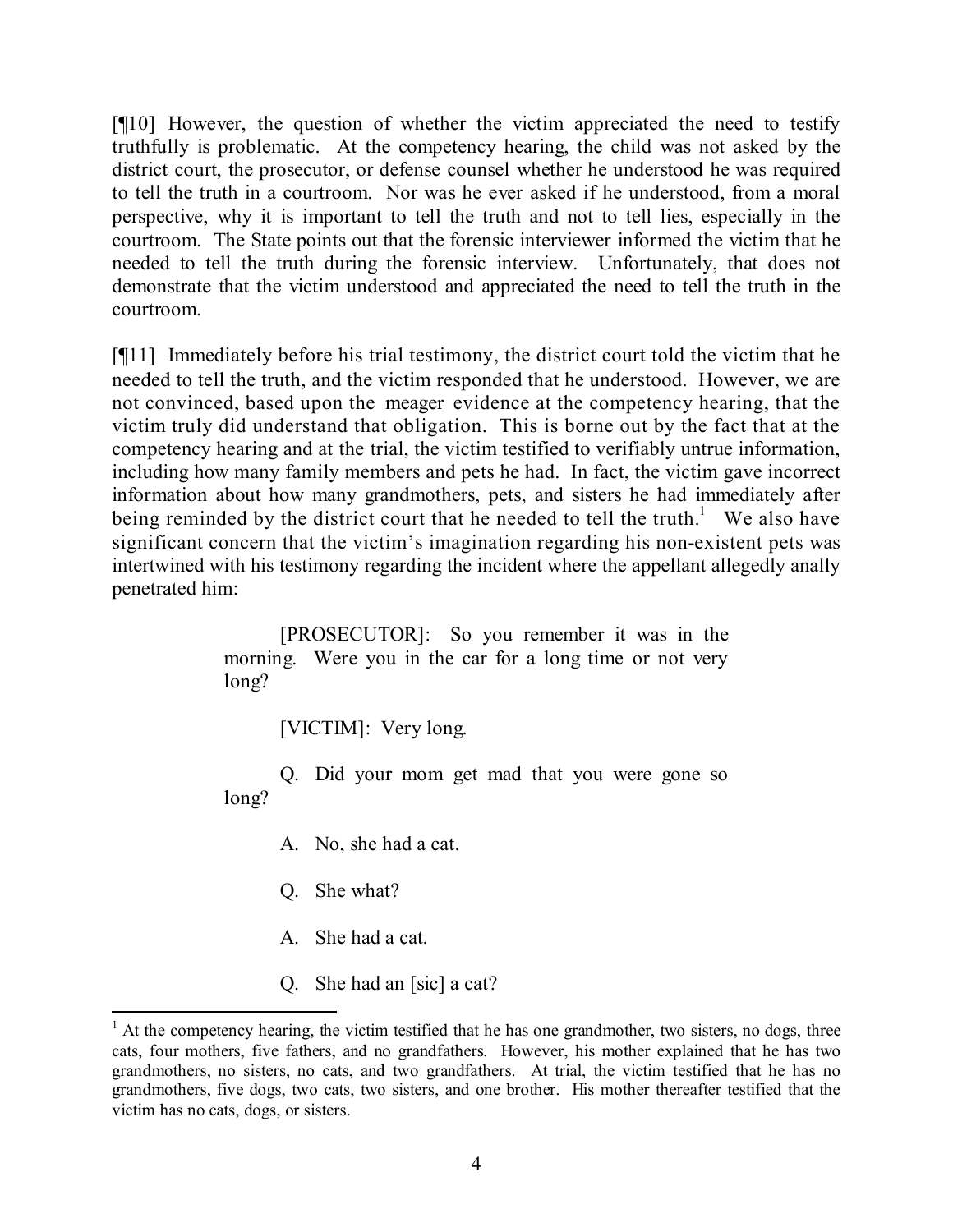- A. Yeah.
- Q. Did you have a pet?
- A. A dog. It was a boy.
- Q. A boy dog?
- A. Yeah.

Q. Now, when you came home on that long trip with your dad, do you remember what you did when you got home?

- A. Yeah, fed the cat.
- Q. You fed the cat?
- A. Yeah.

Based upon all of these circumstances, we find that the district court's decision finding the victim was competent to testify was clearly erroneous. While the victim could identify the difference between the truth and a lie when asked direct questions about whether something was a truth or a lie, there is no evidence to support the conclusion that he understood the obligation to tell the truth while testifying.

[¶12] We are aware that the district court and this Court determine only the competency of the victim, and not his credibility. *See Watters v. State*, 2004 WY 155, ¶ 18, 101 P.3d 908, 916 (Wyo. 2004). Here, the fact that the victim was telling verifiable untruths (that he knew were not true) on the witness stand has nothing to do with his credibility in this analysis. Instead, it demonstrates that he, for whatever reason, was unable to appreciate the need to tell the truth in the courtroom.

[¶13] Further, we cannot find that this error was harmless. The victim was the only witness to the appellant's criminal conduct, and without his testimony there was no allegation of the criminal conduct except through information provided to third parties. We find that this lack of evidence is sufficiently prejudicial to the appellant that it warrants reversal of his convictions and a remand for a new trial.

[¶14] The appellant has also claimed that the victim's testimony was tainted by his mother and the forensic interviewer. Because this issue was not brought to the district court's attention at the competency hearing, and because we are reversing for a new trial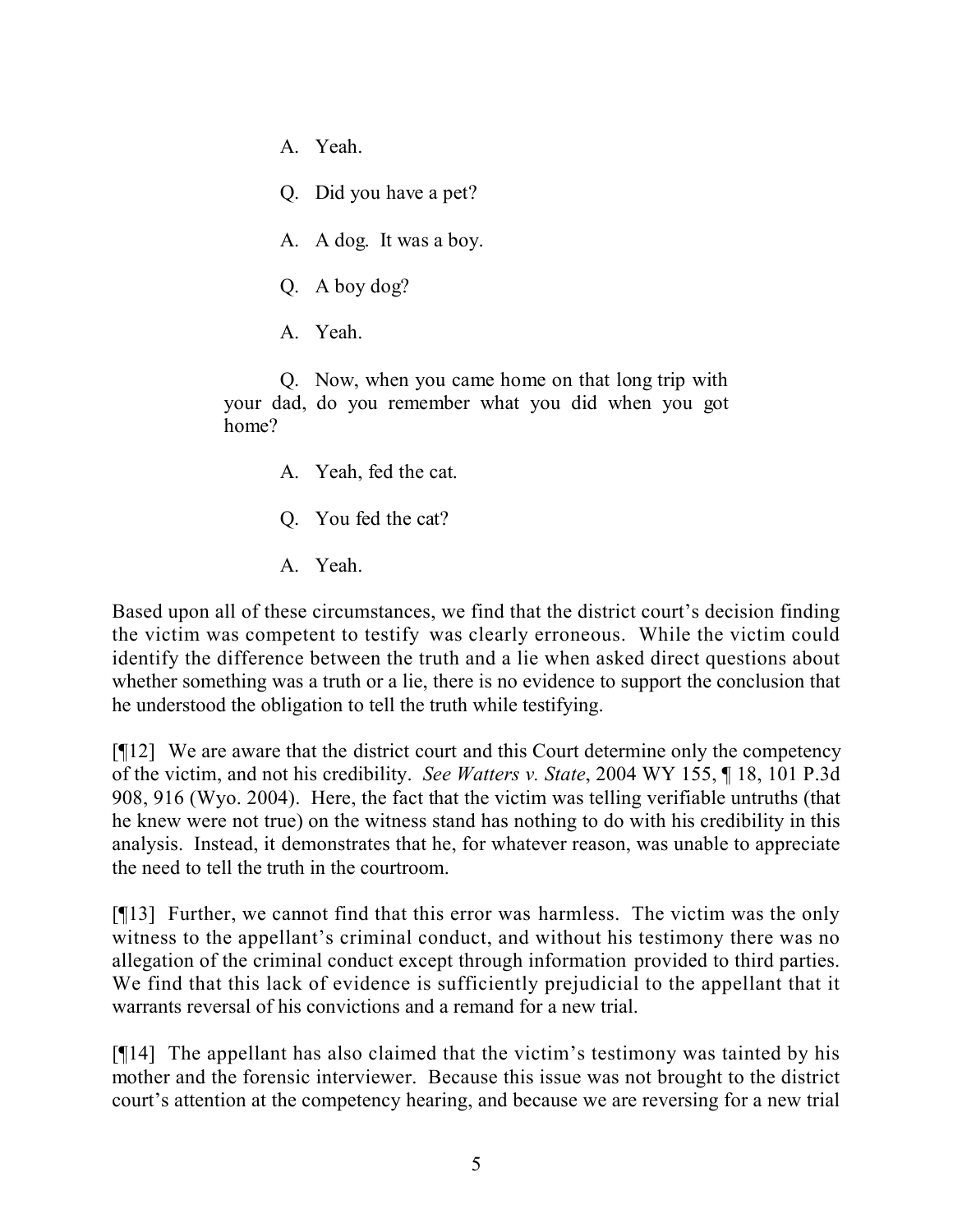based upon the overreaching competency issue, we decline to address whether the victim's testimony was tainted. However, we will note that, based upon the record that is before this Court, it is not a far-fetched conclusion that the victim's testimony was tainted.

[¶15] The victim's mother testified that she believed that the statement, "Daddy put his peepee in my butthole," may have evolved from an incident that occurred approximately six to seven months before the alleged sexual abuse was investigated by law enforcement. She explained that, after watching a story on the news about stepparents molesting their stepchildren, she asked the victim "if daddy ever stuck [his] peepee in your butt hole." She also testified that, after the victim had been examined by the physician's assistant, she called her sister and her sister-in-law and told each of them that the victim had said that "Daddy stuck his peepee in [his] butt hole." These conversations took place in front of the victim. Further, the forensic interviewer focused on the same phrase during her interview of the victim. She told the victim that his mother told her that "dad put his peepee in your butthole," and used the phrase approximately thirty-five more times throughout the course of the interview. While we are not holding that this evidence does, in fact, definitively demonstrate taint, we caution the district court that this is a significant issue that should be resolved if there is a retrial.

## *Whether the district court abused its discretion when it admitted computer forensic evidence and family photos into evidence under W.R.E. 404(b)*

[¶16] Before the trial began, the district court considered whether the State could produce uncharged misconduct evidence pursuant to W.R.E. 404(b). Specifically, the State wanted to introduce several photos of the victim and his brother engaging in various innocent activities in the nude, images from the appellant's computer which the State alleged to be child pornography, and evidence that the appellant visited several pornographic websites on the internet. The district court heard testimony from the appellant's wife and Agent Timmons, with the Division of Criminal Investigation. After the hearing, the district court issued a decision letter, in which it determined the photos of the victim and his brother, and the fact that the appellant visited pornographic websites and that there was child pornography found on his computer were admissible, while the actual images of child pornography were too prejudicial to be admitted.

[¶17] We review a district court's decision regarding the admission of uncharged misconduct evidence pursuant to W.R.E. 404(b) as follows:

> We review claims of error concerning the improper admission of W.R.E. 404(b) evidence for abuse of discretion and will not reverse the trial court's decision absent a clear abuse. *Thomas v. State*, 2006 WY 34, ¶ 10, 131 P.3d 348, 352 (Wyo.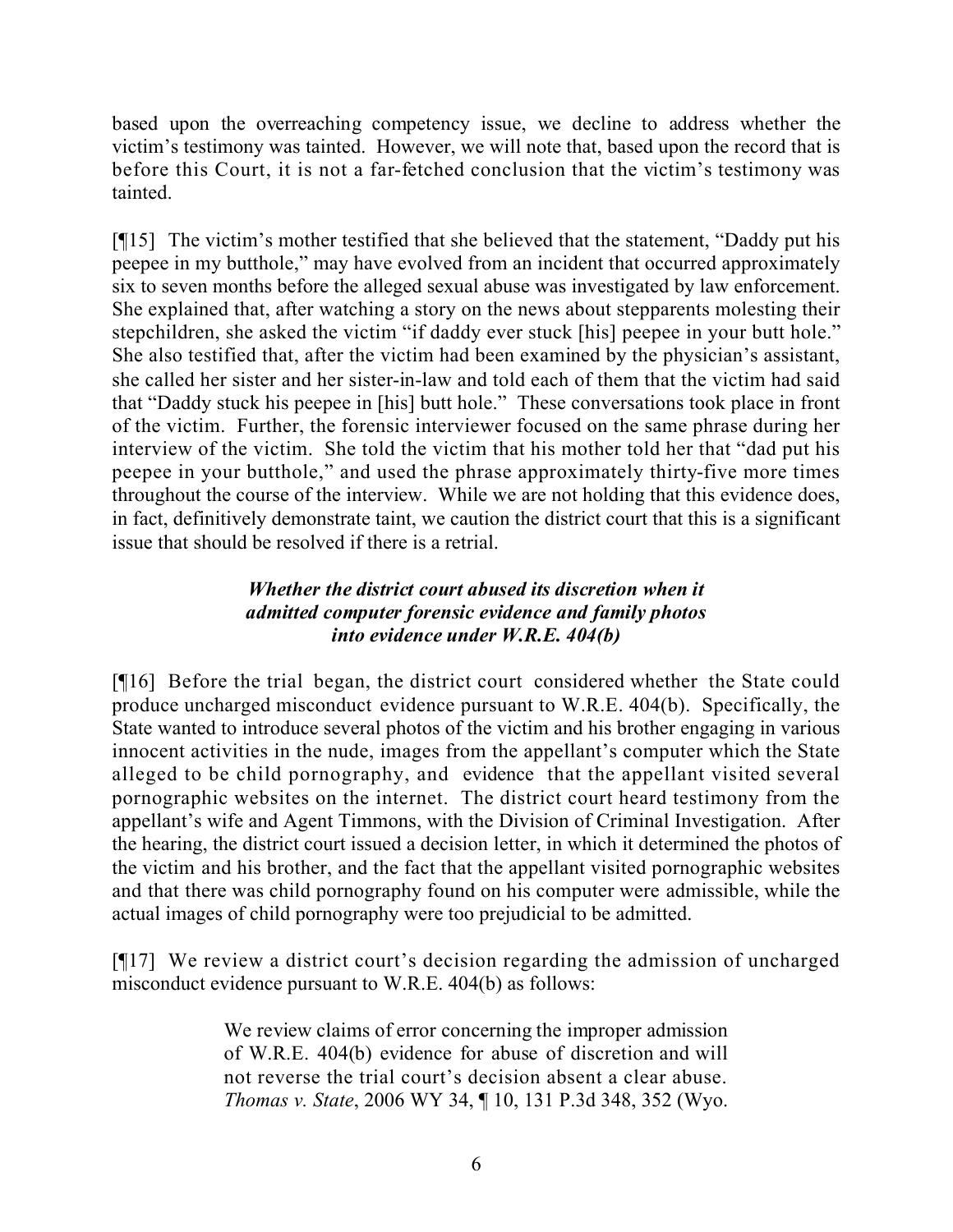2006). A trial court abuses its discretion when it could not have reasonably concluded as it did. *Id*. In this context, "reasonably" means sound judgment exercised with regard to what is right under the circumstances and without being arbitrary or capricious. *Id*.

*Rolle v. State*, 2010 WY 100, ¶ 9, 236 P.3d 259, 264 (Wyo. 2010) (quoting *Bromley v. State*, 2007 WY 20, ¶ 8, 150 P.3d 1202, 1206-07 (Wyo. 2007)). Even if a district court abused its discretion in admitting uncharged misconduct evidence, we must also determine whether the error was prejudicial. *Rolle*, ¶ 9, 236 P.3d at 264. "'Error is prejudicial if there is a reasonable possibility that the verdict might have been more favorable to the defendant if the error had not been made.'" *Id*. (quoting *Vigil v. State*, 2010 WY 15, ¶ 11, 224 P.3d 31, 36 (Wyo. 2010)).

[¶18] W.R.E. 404 prohibits the use of evidence of a defendant's character or trait to prove that he acted in conformity with that character or trait. W.R.E. 404(a) and (b). However, evidence of uncharged misconduct may be admissible to prove a defendant's "motive, opportunity, intent, preparation, plan, knowledge, identity, or absence of mistake or accident." W.R.E. 404(b). Use of this type of evidence carries the risk of significant prejudice to the defendant and, therefore, we have developed a mandatory procedure before evidence may be admitted under W.R.E. 404(b):

> [B]ecause uncharged misconduct evidence carries an inherent danger for prejudice, we have also adopted a mandatory procedure for testing its admissibility: (1) the evidence must be offered for a proper purpose; (2) the evidence must be relevant; (3) the probative value of the evidence must not be substantially outweighed by its potential for unfair prejudice; and (4) upon request, the trial court must instruct the jury that the similar acts evidence is to be considered only for the proper purpose for which it was admitted. We do not apply this test on appeal; rather, it is intended to be conducted by the trial court.

For proper appellate review of the admissibility of evidence under W.R.E. 404(b), the record must reflect that the trial court required the State not only to identify the proper purpose for which uncharged misconduct evidence is being offered, but also to explain how or why it is probative, and why it is more probative than prejudicial . . . . To make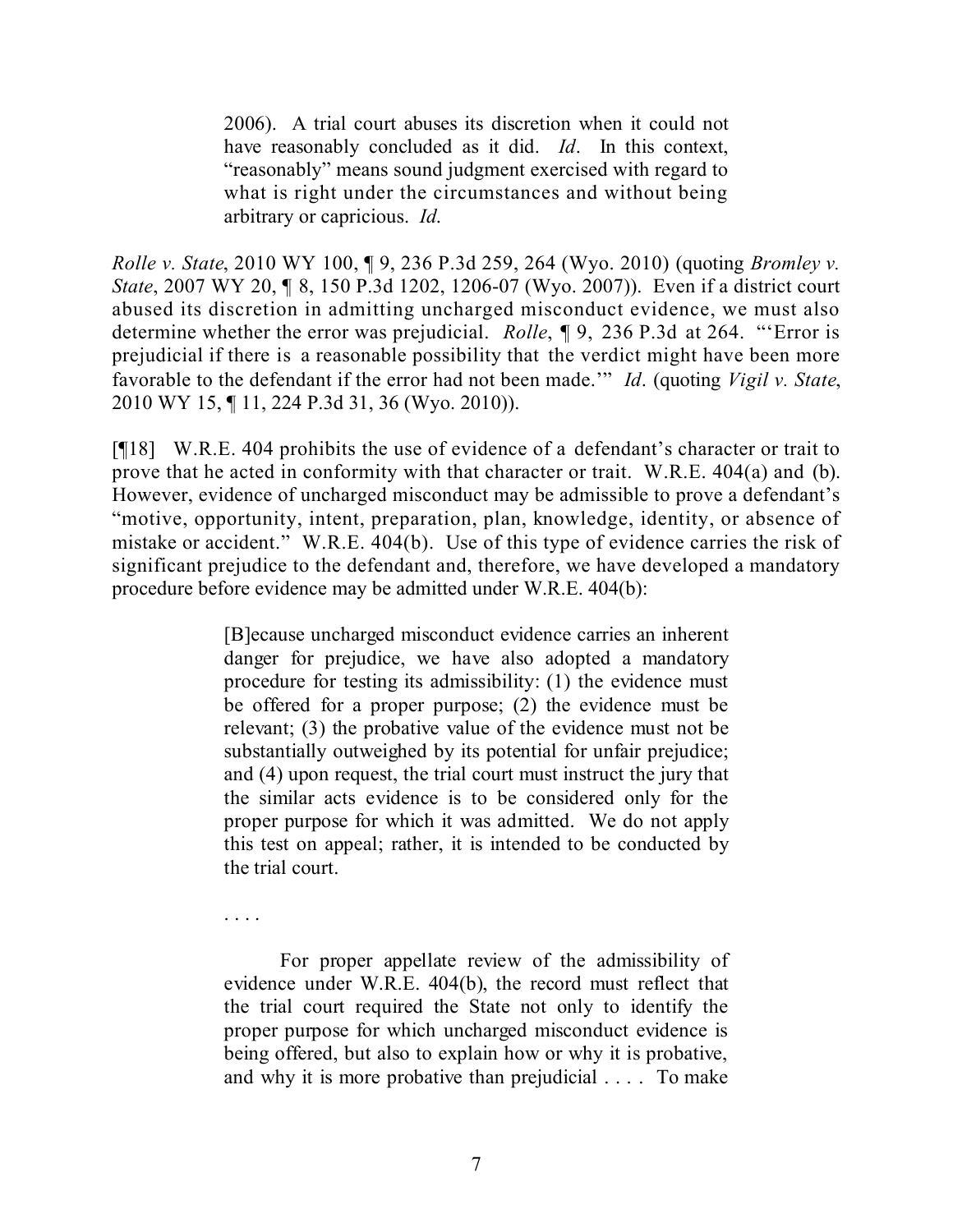sure there is no doubt in the future that this is a required process, we will repeat it now, in the body of this opinion:

In determining the probative value of prior bad acts evidence, the trial court should consider the following factors:

1. How clear is it that the defendant committed the prior bad act?

2. Does the defendant dispute the issue on which the state is offering the prior bad acts evidence?

3. Is other evidence available?

4. Is the evidence unnecessarily cumulative?

5. How much time has elapsed between the charged crime and the prior bad act?

Evidence is unfairly prejudicial if it tempts the jury to decide the case on an improper basis. In balancing against its probative value the unfair prejudice created by the evidence, the trial court should consider the extent to which the evidence distracts the jury from the central question whether the defendant committed the charged crime. The trial court should weigh these additional factors against the probative value of the evidence:

1. The reprehensible nature of the prior bad act. The more reprehensible the act, the more likely the jury will be tempted to punish the defendant for the prior act.

2. The sympathetic character of the alleged victim of the prior bad act. Again, the jury will be tempted to punish the defendant for the prior act if the victim was especially vulnerable.

3. The similarity between the charged crime and the prior bad act. The more similar the acts, the greater is the likelihood that the jury will draw the improper inference that if the defendant did it once, he probably did it again.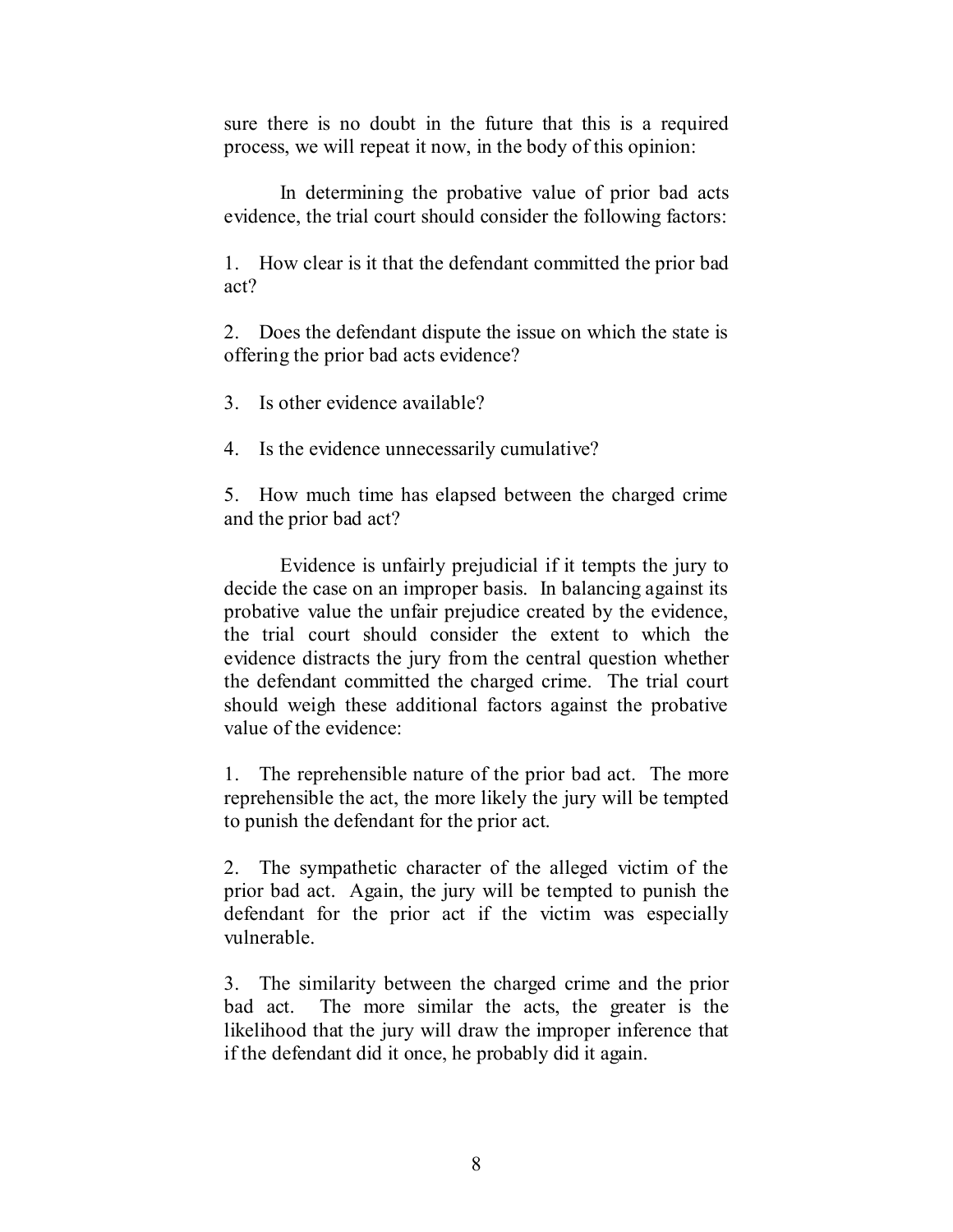4. The comparative enormity of the charged crime and the prior bad act. When the prior act is a more serious offense than the charged crime, the introduction of that act will tend to place the defendant in a different and unfavorable light.

5. The comparable relevance of the prior bad act to the proper and forbidden inferences. Evidence of the prior bad act may be much more probative of bad character than it is of any legitimate inference permitted by Rule 404(b).

6. Whether the prior act resulted in a conviction. The jury may be tempted to punish the defendant if they believe he escaped punishment for the prior bad act.

*Gleason v. State*, 2002 WY 161, ¶¶ 18, 27, 57 P.3d 332, 340, 342-43 (Wyo. 2002).

[¶19] Here, the district court held a pretrial hearing on the matter and heard testimony regarding information found on the appellant's computer, including photos of the victim and his younger brother in the nude, suspected child pornographic images of girls, and visits to pornographic websites. 2 The State argued the photos of the victim and his brother in the nude, and apparently the images of suspected child pornography, would be properly introduced to show the appellant's course of conduct and motive--namely his desire for "sexual intercourse with children" and that he "has a fetish with anal sex." While the proper purpose for the admission of the websites was not clear from the State's argument, the district court interpreted that motive was the alleged proper purpose. Further, the State provided minimal explanation as to the balancing of the probative value of all of the evidence versus the potential for prejudice against the appellant. The State simply stated that the information was "a big part of that puzzle" and was not unduly prejudicial. The State further stated: "If the defense wants a limiting instruction not to consider child pornography for the wrong reason, I understand that, but they are relevant and probative, Your Honor."

[¶20] Despite the State's thin attempt to demonstrate why the evidence was admissible under W.R.E. 404(b), the district court engaged in a somewhat more thorough analysis in its decision letter. The district court analyzed each piece of evidence individually, and gave some consideration to each of the *Gleason* factors. After completing its analysis, the district court found that the photos of the victim and his brother and the fact that the appellant visited pornographic websites that might contain child pornography were

 $\overline{a}$ 

<sup>&</sup>lt;sup>2</sup> While the State is required to give a defendant notice of its intent to use evidence pursuant to W.R.E. 404(b), such a notice is not contained in the district court record. However, it does not appear that the appellant objected to the evidence on the basis of a lack of notice, nor does he make that argument on appeal. Therefore, we will presume that the State gave proper notice of its intent to use this evidence.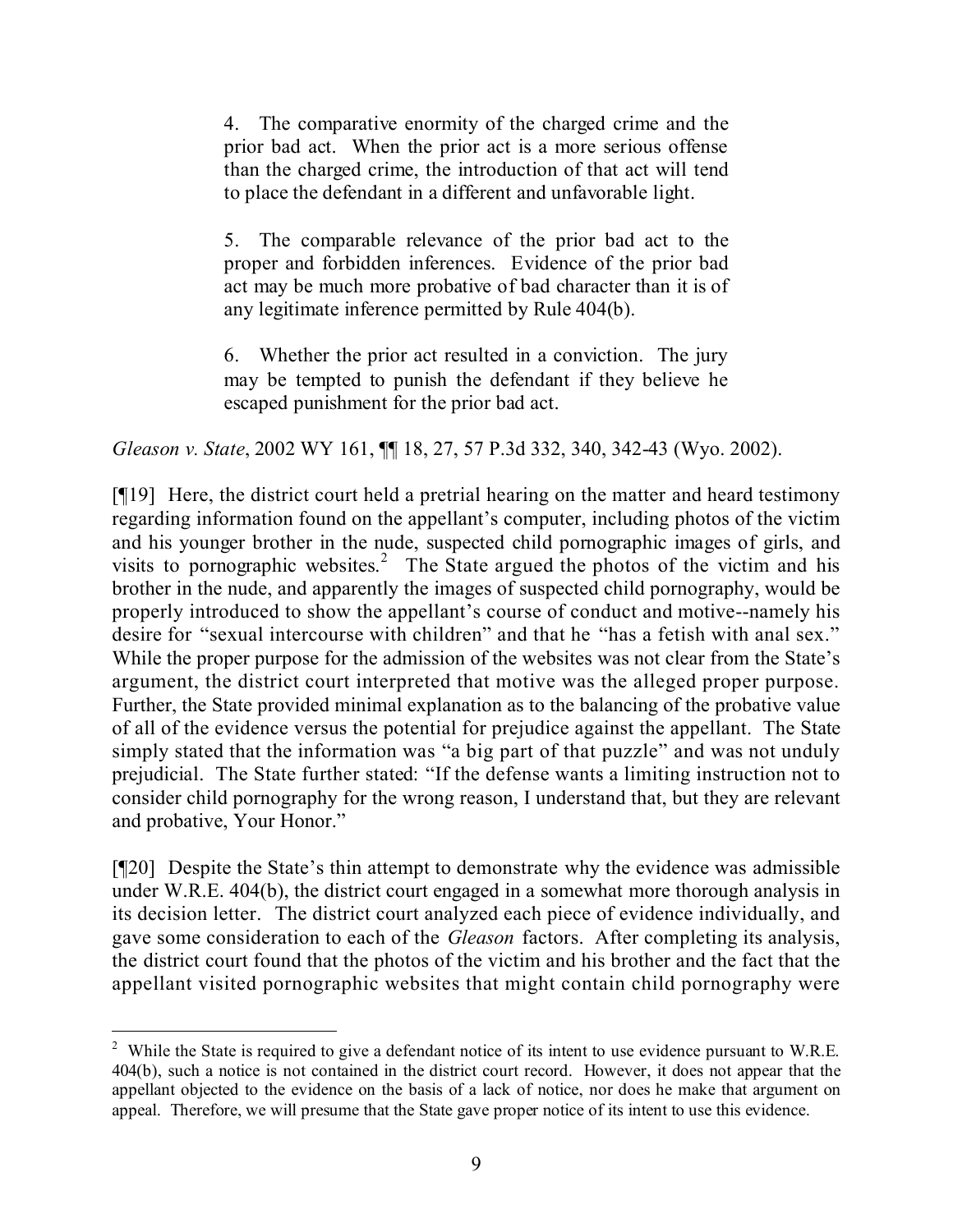admissible. The district court concluded that the actual images that may be child pornography were too prejudicial for the jury to see, but the district court did allow testimony that child pornography was found on the computer. A review of the record demonstrates that the uncharged misconduct evidence was substantially more prejudicial than probative in this case and, therefore, the district court abused its discretion in finding otherwise.

[¶21] With respect to the nude photos of the victim and his brother, the district court found that the State offered the photos to prove motive, which is a proper purpose. The district court then found that the appellant's possession of nude photographs of his children was relevant to show motive, considering that he was charged with sexually abusing his son. When evaluating the probative value of the evidence, the district court found that it was clear that the appellant either took or possessed the photos of his children. The district court also found that, while the appellant argued that the photos were normal photos that parents take of their children, it was for the jury to determine whether they were innocent or more sinister. The district court determined that there was no other evidence available, because these were the only nude photos of the children. The district court also found that the photos were taken in a relatively close period of time to the offenses the appellant was accused of committing. With respect to the prejudicial nature of the photos, the district court concluded that the photos were not necessarily reprehensible, but could be prejudicial if the jury did not believe them to be innocent family photos, and that the children in the photos are sympathetic victims. It determined that the photos were not very similar to the charged acts because they don't show sexual abuse, and that the enormity of the charged crime is much more significant than any bad conduct demonstrated in the photos. The district court recognized that the appellant had not been convicted of a crime associated with the photos and, while it recognized that there was a prejudicial danger associated with admitting the photos, that danger did not substantially outweigh the probative value of showing motive. Finally, the district court stated that, if requested by the appellant, it would provide a jury instruction about the limited nature of the evidence.

[¶22] The district court then went on to find that the pornographic images from the computer were too prejudicial to be admissible. Importantly, the district court recognized that these images could not be "established definitely" as child pornography, although the images appeared to show minors engaged in sexual acts. The district court also recognized that there was other evidence available to establish motive.

[¶23] Finally, the district court analyzed whether testimony regarding the pornographic websites was admissible. Again, the district court found that the State sought to offer the evidence to show motive, which is a proper purpose, and the fact that the appellant was visiting websites that depicted child pornography was highly relevant to the charged offenses. With respect to balancing the probative value versus the danger of unfair prejudice, the district court found that it was clear that the appellant viewed the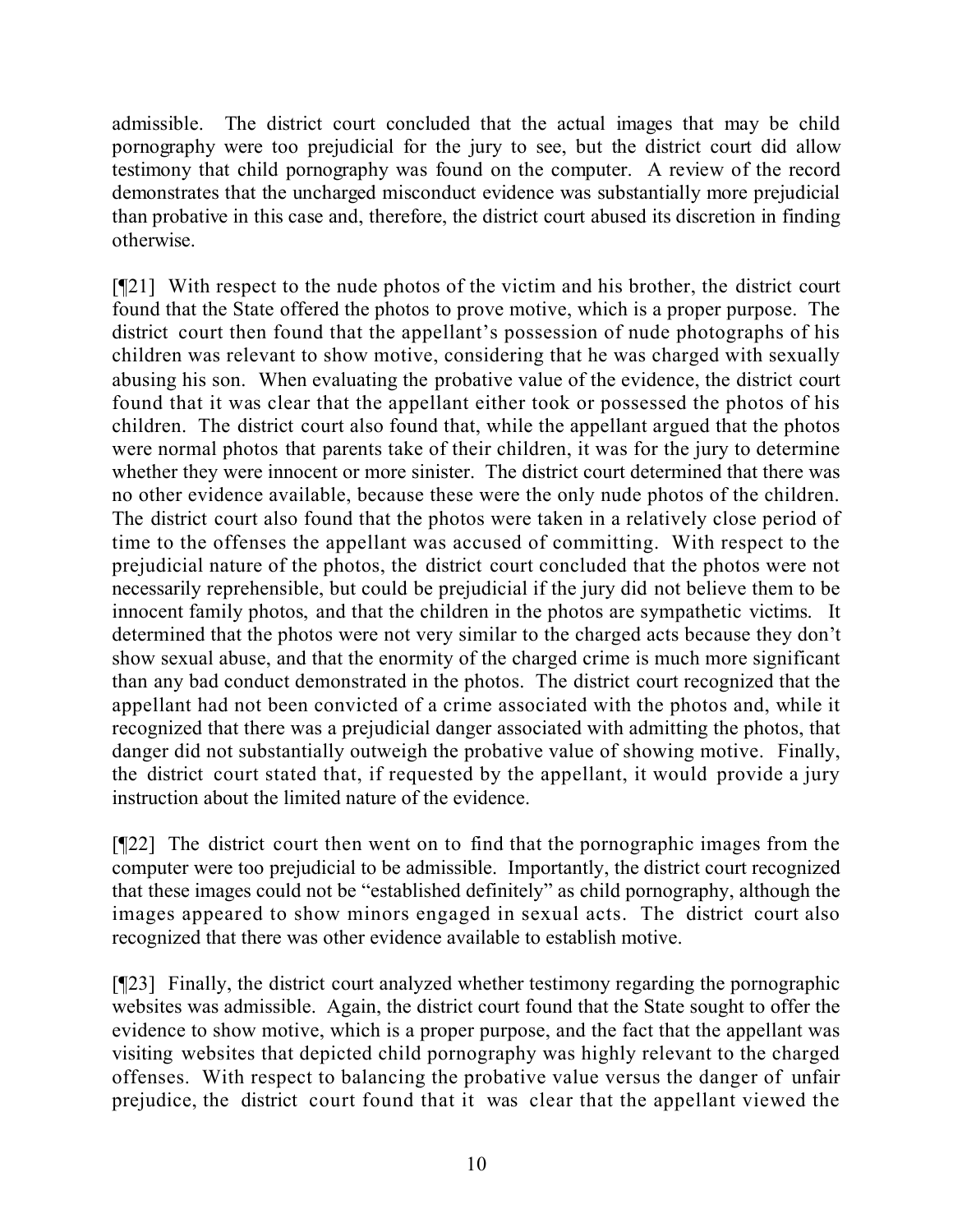aforementioned pornographic images, the appellant admitted that he visited pornographic websites, and the appellant did not dispute the issue on which the State was offering the evidence. The district court determined that the websites were the only evidence available to show that the appellant possessed child pornography, as the district court determined that the images themselves could not be admitted. The district court also found that the evidence was not cumulative and there was nothing presented to show that the images were not recently downloaded. Specifically in regard to prejudice, the district court recognized that viewing child pornography is reprehensible and there was some danger that the jury would be tempted to punish the appellant for that behavior. While victims of child pornography are sympathetic, the district court believed that would be mitigated by the fact that the persons in the images were not parties in the case or was their identity known. The district court recognized that possessing child pornography is quite different from sexually abusing a child and, although it is a serious crime, is not as serious as facing multiple counts of sexual abuse of a minor. Finally, the district court found that the appellant had not been previously convicted of a crime for this behavior, and that any potential prejudice could be remedied through a jury instruction. Therefore, the evidence was admissible.

[¶24] Although the district court "applied" the *Gleason* test, some of the factors were not appropriately analyzed, and we cannot find that the district court could have reasonably concluded that the probative value of any of this evidence was not substantially outweighed by the potential unfair prejudice to the appellant. This Court's biggest concern is with the district court's conclusion that the fact that the appellant visited pornographic websites was admissible. First and foremost, the facts presented at the hearing did not establish that the pornographic websites the appellant visited actually contained child pornography. At the hearing, the Division of Criminal Investigation (DCI) agent testified as follows:

> [PROSECUTOR]. Did you visit any [sic] of those two web sites?

> [WITNESS]. Unfortunately, I could not, due to the state policy, we are on the state network, and my director would be involved in that, and I didn't want that.

When defense counsel conducted a voir dire of the agent, it was reiterated that this agent actually had no independent knowledge of what images were found on these websites:

> [DEFENSE COUNSEL]. And you never visited this site?

> > [WITNESS]. No, I have not.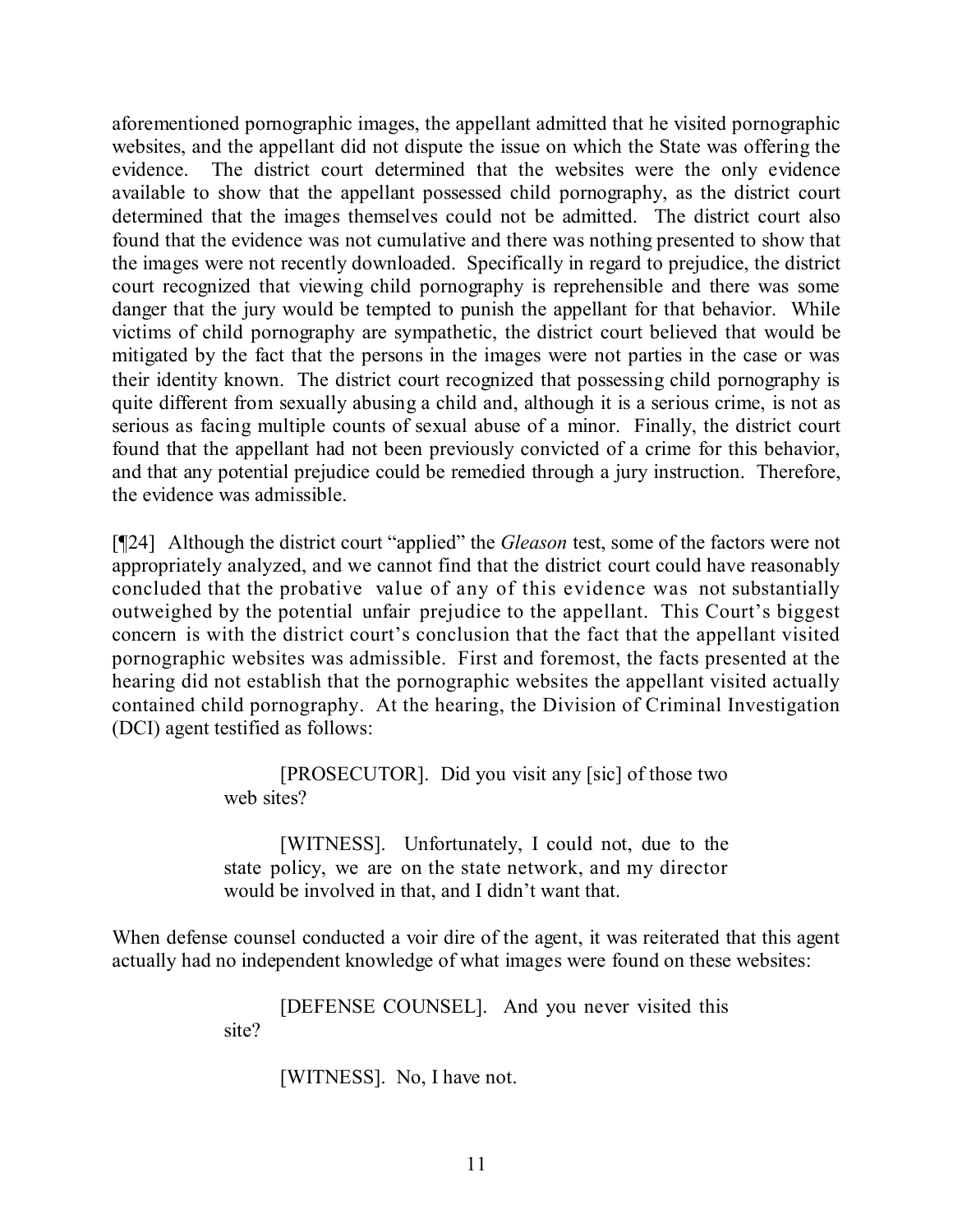Q. And is this talking about child girls or child boys?

A. I have not visited the site, but this is what my coworkers mentioned that they described from the site from them seeing.

Q. So you have no knowledge of the site at all?

A. No.

Q. And then let's go back to the one above that. It says www.slutload.com.watch, and it has a bunch of indecipherable letters and numbers. And then it says incest/sex/video/family/taboo. Have you ever visited ed [sic] that?

A. No, I have not.

Q. You don't know what that does, correct?

A. No, as I mentioned before, I don't visit these sites from my state computer.

[¶25] These passages demonstrate that the DCI agent actually had no knowledge of whether the sites visited by the appellant contained any child pornography at all, and the agent had never visited the sites himself to see the content. Instead, his testimony was based upon what he had "heard" from his co-workers. In reality, this testimony was nothing more than speculation and was used to paint the appellant in a bad light in front of the jury. The State was able to insinuate that the appellant regularly looked at child pornography when going to these websites, when there was no evidence showing that these websites actually contained child pornography. Perhaps if it was certain that the websites did indeed contain child pornography, the admission of the evidence would be relevant and more probative than prejudicial. However, the fact that the appellant goes to pornographic websites does not tend to prove that he had a motive for sexually abusing the victim--a four-year-old boy. *See Simpson v. State*, 523 S.E.2d 320, 321, 322 (Ga. 1999) ("interest in sexual activity does not necessarily point to deviant behavior, even circumstantially[]" (internal citation omitted); "Under this rule, sexually explicit material cannot be introduced merely to show a defendant's interest in sexual activity. It can only be admitted if it can be linked to the crime charged."). Furthermore, the only conclusion that can be drawn from the testimony is that the appellant *might* be looking at child pornography on the internet. This inference is substantially more unfairly prejudicial to the appellant than it is probative of anything in dispute.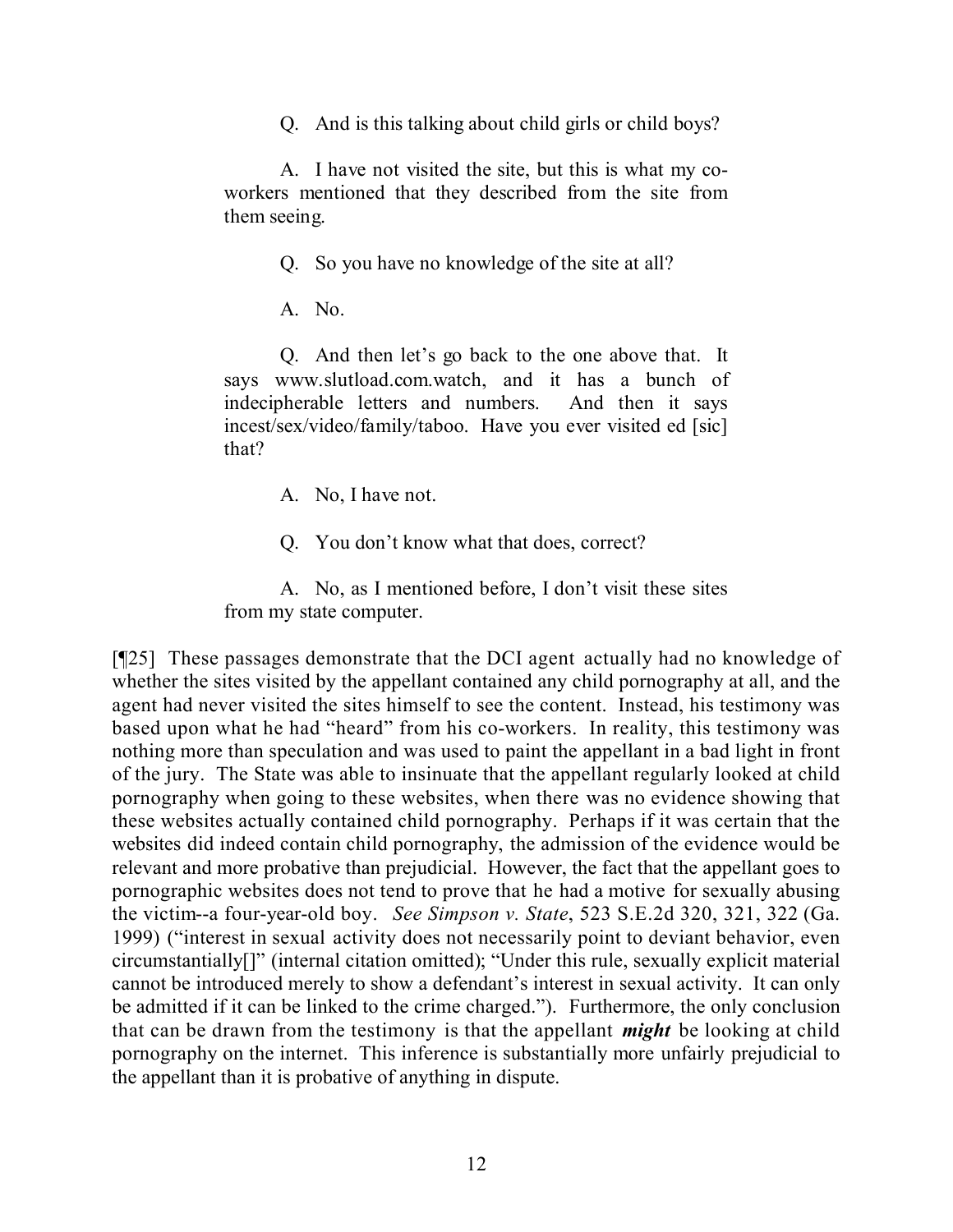[¶26] Further, this Court is troubled by the fact that so much of the district court's analysis regarding the admissibility of the websites was based upon images the district court had already determined were inadmissible because they were too prejudicial. The district court found that, because the images had been deemed inadmissible, there was no other evidence available to show that the appellant downloaded and possessed child pornography. The question is not whether other evidence of the specific uncharged misconduct is available. The question is whether there is other evidence of the proper purpose available--in this case motive. Even if the district court had determined there was no other evidence of motive, we cannot find that visits to pornographic websites makes it more likely that the appellant has a "fetish with anal sex," as alleged by the State at trial, or that he is sexually attracted to children, as alleged on appeal.

[¶27] This Court is additionally concerned that the district court relied upon the images of suspected child pornography in determining the admissibility of the websites. While we commend the district court for recognizing the prejudicial nature of the images, the DCI agent still testified at trial that images of suspected child pornography were found on the computer. It was apparently presumed that these images came from one of the websites discussed by the agent. However, our review of the record does not show a link between the two, and there was no testimony at the hearing regarding the actual source of the images. The agent also testified that the images had not been affirmatively identified as child pornography, that he was not a certified forensic physician, and that he had no expertise in identifying child pornography. Nonetheless, the State was able to make the assertion that the appellant looked at websites that contained child pornography (which was not conclusive) and he downloaded images of child pornography onto his computer (also not conclusive). Again, while commending the district court's attempt to mitigate prejudice by ruling the images themselves inadmissible, we are concerned that the jury heard that there were child pornography images but was not given any description of what the images contained. Considering that the appellant was accused of sexually abusing his four-year-old son, it is quite possible the jury assumed the images were of small children, perhaps boys, engaged in sexual behavior, which is not what the images depicted. Leaving theses facts to the imagination of the jury members likely was very prejudicial to the appellant. Not only did the jury hear about information that put the appellant in a bad light, but it also left the jury to speculate about what the facts actually were. This does not equate to a fair trial.

[¶28] Finally, the nude photos of the victim and his brother were not relevant or probative to show the appellant's motive for assaulting the victim. At the hearing, the State claimed the photos were relevant and probative to show the appellant had a "fetish with anal sex." On appeal, the State argued that the photos show that the appellant was sexually attracted to children--more specifically his child. Unfortunately, neither party designated the photos as part of the record on appeal, which makes it much more difficult to determine whether these photos are more sinister than innocent family photos. The district court found that: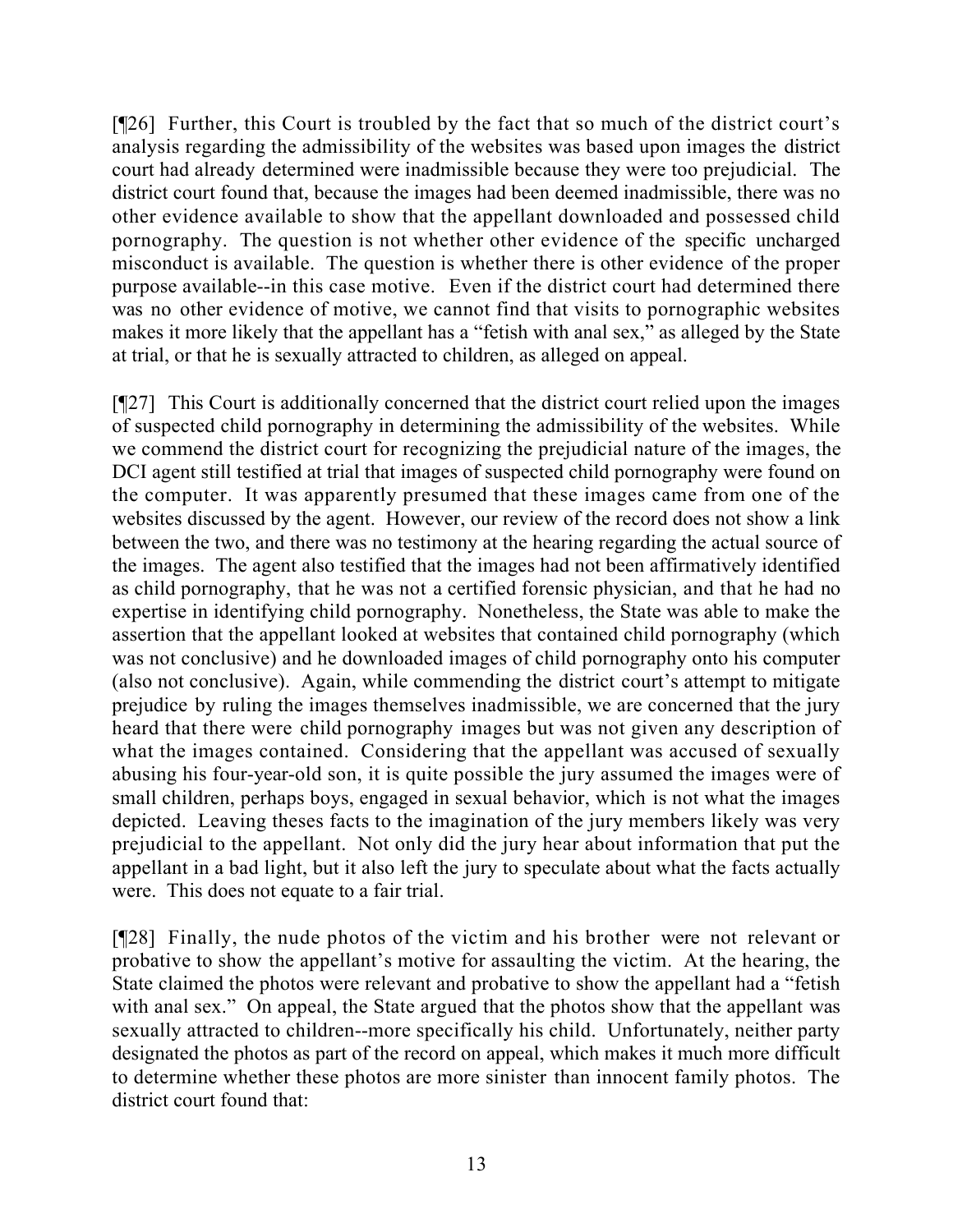These images show the children taking baths or potty training. Other images, however, are more disturbing. Many of the offered images show E.A.M. and L.A.W. playing outdoors in the mud while nude, with mud smeared on the children's body and genitalia. Others show [the appellant] sitting in the bathtub with L.A.W. on his lap. At least three of the images focus on the children's genitals or buttocks. One picture shows a young child face down on a bed with his buttocks and hips extended up into the air.

Viewing this evidence in the light most favorable to admission, we still find that concluding these photos are relevant or probative to show that the appellant had a fetish with anal sex or that he was sexually attracted to the victim is far-fetched. Perhaps if the photos depicted the victim engaging in some sort of inappropriate behavior dealing with the buttocks area or showed the appellant engaging in some sort of sexually suggestive activity with the victim, we would find a different result. But the fact that even the district court leaves open the possibility that these photos may be innocent in nature demonstrates that an insinuation to the contrary would be more unfairly prejudicial to the appellant than what very minimal (if any) probative value the photos may have.

[¶29] We cannot find that admission of any of this evidence at trial was harmless. The State did not present overwhelming evidence of the appellant's guilt on the first-degree sexual abuse charge.<sup>3</sup> While we find, as explained below, that sufficient evidence was presented to sustain a conviction for first-degree sexual abuse, we also find that, if this evidence had not been admitted, there is a "reasonable possibility that the verdict might have been more favorable to the [appellant]." *Rolle*, 2010 WY 100, ¶ 9, 236 P.3d at 264 (quoting *Vigil*, 2010 WY 15, ¶ 11, 224 P.3d at 36). This evidence put the appellant in an extremely bad light in front of the jury because of conduct in which he may or may not have engaged, and while we cannot say that the evidence had a definitive impact on the verdict, we cannot say that it did not affect the way the jury perceived him or the evidence. For these reasons, we find that the admission of the websites and the photos of the victim and his brother, pursuant to W.R.E. 404(b), was prejudicial error.

#### *Whether the district court commented improperly upon the weight of the evidence*

[¶30] Immediately before the DCI agent testified about his forensic investigation of the appellant's computer, the district court gave the jury the following instruction:

l <sup>3</sup> On appeal, the State submits that the evidence of uncharged misconduct "pertained only to the single charge of first-degree sexual abuse."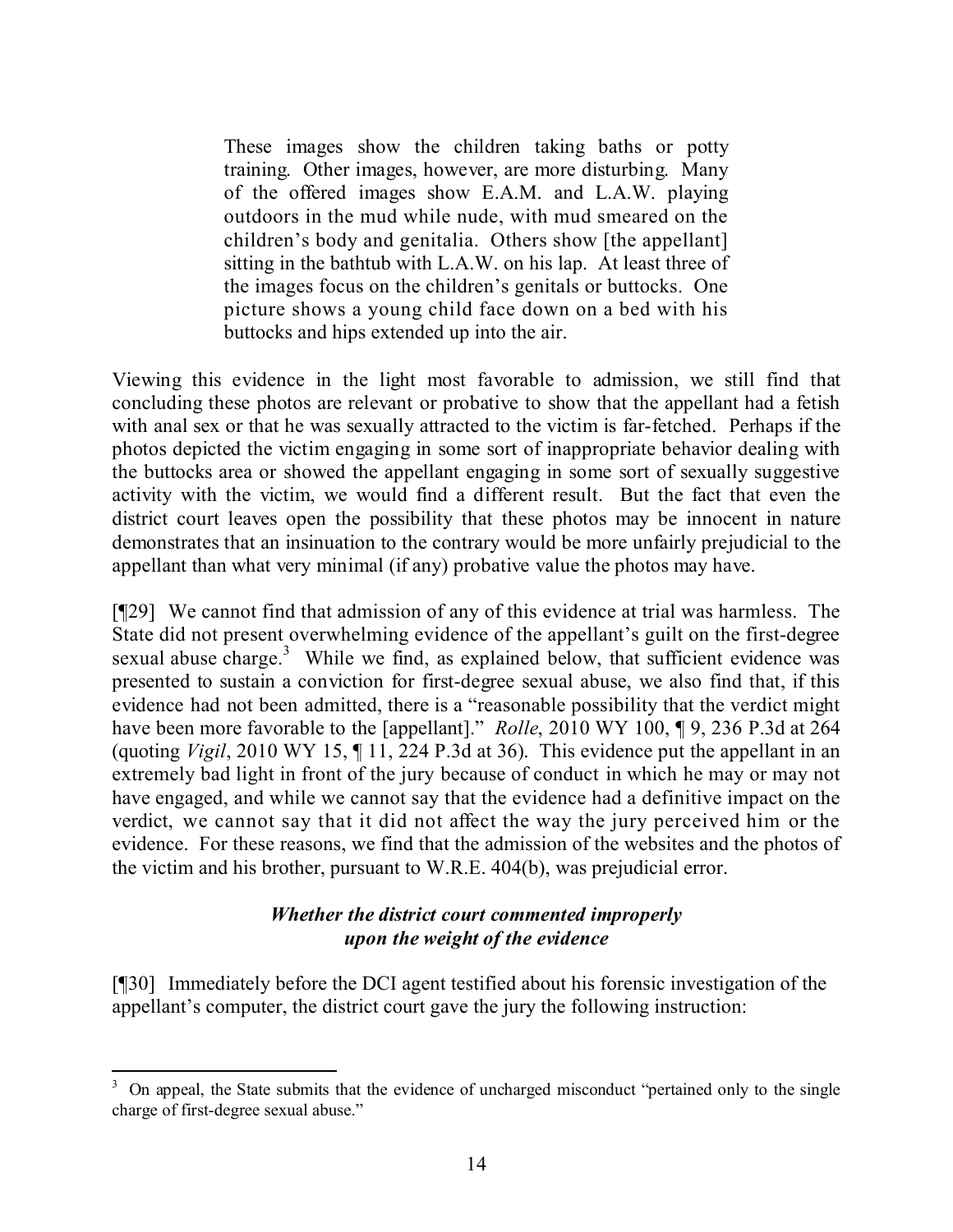During the trial pictures of the alleged victim and his brother were allowed into evidence depicting them without their clothes on. I believe you are about to hear evidence that there were child pornography websites on the defendant's computer. This evidence is being admitted for a limited purpose. If you ultimately find beyond a reasonable doubt that the defendant committed one or more of the charged acts, you may consider the evidence pertaining to the naked photographs or the websites for the limited purpose of considering the defendant's motive, intent, knowledge, or presence or absence of mistake.<sup>[4]</sup>

The appellant argues that this instruction--specifically that the district court informed the jury that they would hear about child pornography websites--injected the district court's opinion regarding the weight or quality of the evidence at the trial.

[¶31] The appellant did not object to the instruction when given by the district court at trial; therefore, our review is limited to a search for plain error. *Walker v. State*, 2012 WY 1, ¶ 6, 267 P.3d 1107, 1110 (Wyo. 2012). "Plain error is established only 'when 1) the record is clear about the incident alleged as error, 2) there was a transgression of a clear and unequivocal rule of law, and 3) the party claiming error was denied a substantial right which materially prejudiced him.'" *Id*. (quoting *Black v. State*, 2002 WY 72, ¶ 7, 46 P.3d 298, 300 (Wyo. 2002)).

[¶32] The record is clear that the district court's instruction stated that the jury was going to "hear evidence that there were child pornography websites on the [appellant's] computer[,]" satisfying the first part of the plain error standard. With respect to the second part of the standard, the appellant argues that the district court expressed an opinion regarding the evidence to the jury. The State counters that the district court's comment did not relate to the weight or value of the evidence and, instead, "was the introduction of a limiting instruction to prevent the jury from improperly using the evidence." While we agree with the State that the general tenor of the instruction was meant to be a limiting instruction, we find that the district court's comment that the jury would hear that there were child pornography websites on the appellant's computer was a violation of a clear and unequivocal rule of law.

 $\overline{a}$ 

<sup>&</sup>lt;sup>4</sup> This instruction exemplifies our concern with the imprecision in the admission of uncharged misconduct evidence under W.R.E. 404(b). This evidence was offered for the sole purpose of proving motive, yet the jury was instructed that it may be considered as proof of "motive, intent, knowledge, or presence or absence of mistake."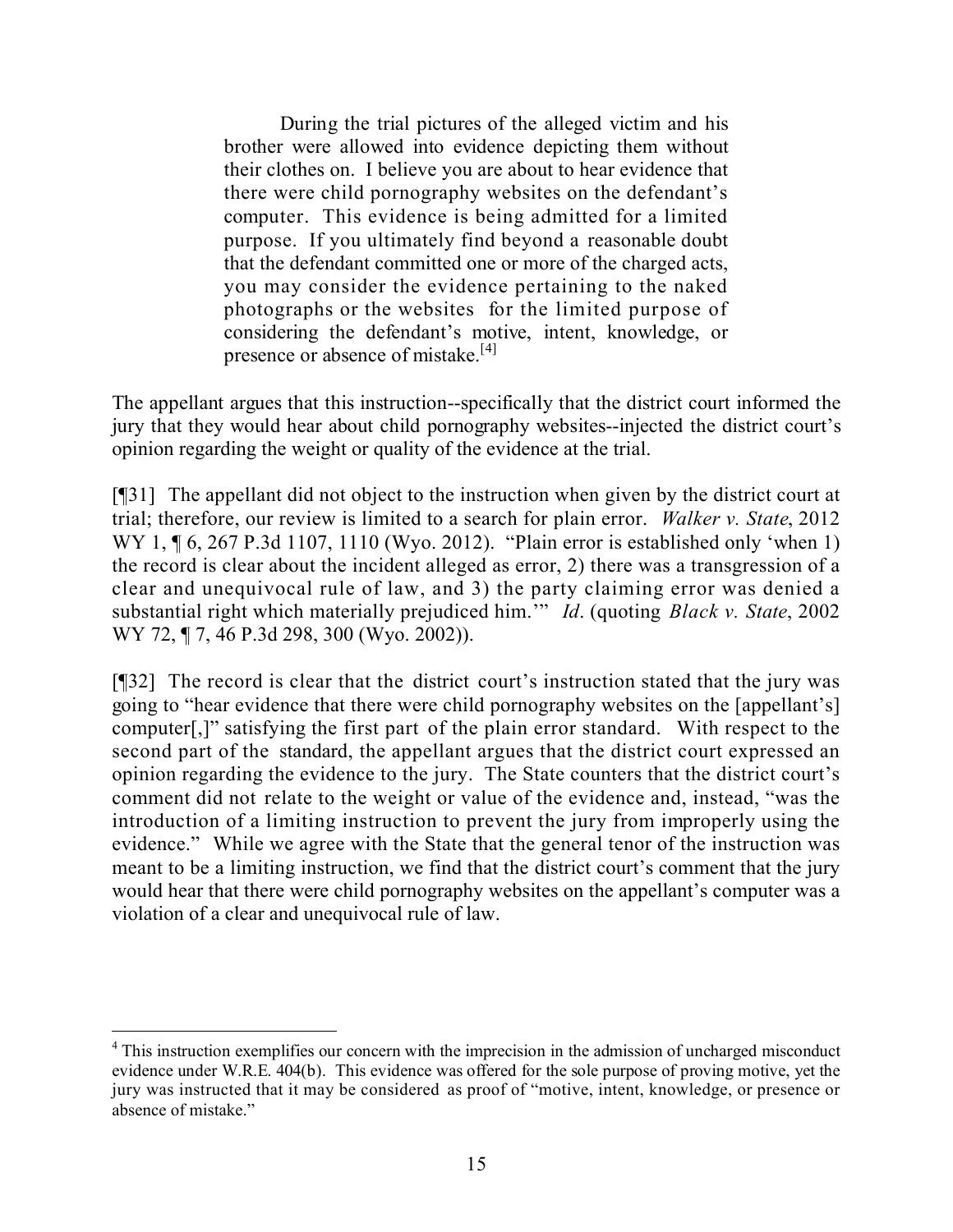[¶33] We have expressed that trial judges must "be careful and cautious and not comment on the evidence. *Phillips v. State*, 597 P.2d 456, 458 (Wyo. 1979) (quoting *In re Nelson's Estate*, 72 Wyo. 444, 266 P.2d 238, 261 (1954)).

> "We have repeatedly said that a judge, in the trial of a case before a jury, should abstain from expressing or indicating by word, deed or otherwise his personal views upon the weight or quality of the evidence. Expressions of opinion, or remarks, or comments upon the evidence which have a tendency to indicate bias on the part of the trial judge, especially in criminal cases, are regarded as an invasion of the province of the jury and prejudicial to an accused. [Citations omitted.]" *Spear v. Commonwealth*, 213 Va. 599, 194 S.E.2d 751, 753 (Va. 1973).

*Id.* Here, the district court invaded the province of the jury by informing it that, before it heard any testimony from the DCI agent, it was going to hear evidence that there were child pornography websites on the appellant's computer. This statement was problematic because, as explained above, the evidence did not show that the appellant went to child pornography websites on his computer. At best there was a factual dispute as to whether the websites actually did contain child pornography. That issue should have been properly resolved by the jury. However, the district court informed the jury that the websites did contain child pornography. Therefore, the district court's statement was improper and a violation of a clear and unequivocal rule of law.

[¶34] We also find that the appellant was materially prejudiced by the district court's statement to the jury. Instead of the appellant being afforded the opportunity to dispute the evidence presented by the State, he was put at a significant disadvantage when the district court told the jury what the evidence was going to show. This is particularly prejudicial here, considering that the evidence did not, in fact, show that the appellant was visiting child pornography websites on his computer. We find that the district court's statement to the jury constituted plain error.

# *Whether the district court erred when it determined that the appellant's statement to Deputy Peech was given voluntarily*

[¶35] The appellant was interviewed immediately before and after his arrest by Deputy Peech with the Converse County Sheriff's Department. He claims that the statements he made during the interview were involuntary because he was fatigued, he was not free to leave, he was threatened by Deputy Peech, and he was subjected to coercive and psychological trickery when Deputy Peech appealed to his religious beliefs. While the appellant filed in the district court a motion to suppress his statement as involuntary, the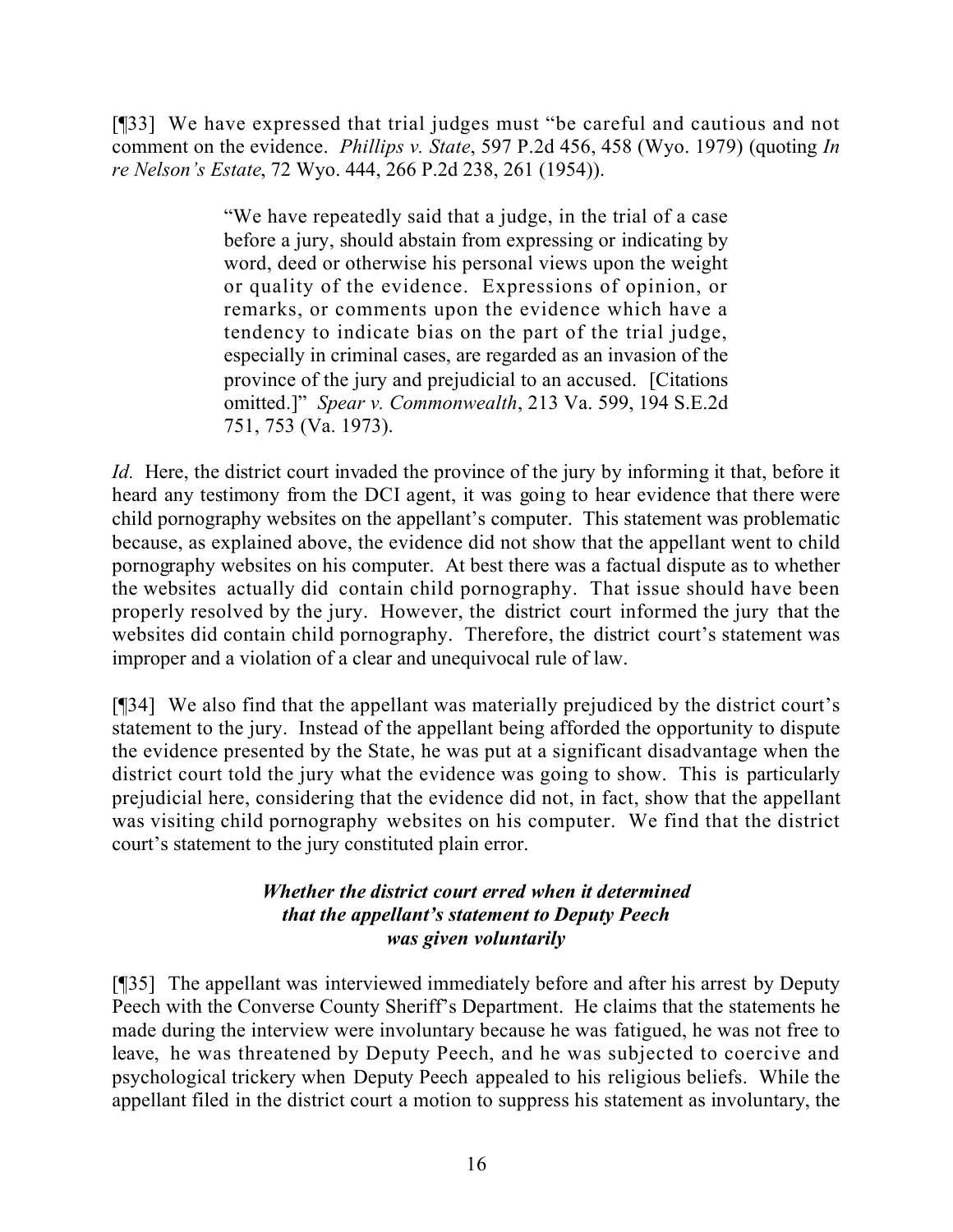motion was based only upon the total length of time of the interview. Thus, the substance of the appellant's claim, as presented in his appeal, is being brought for the first time before this Court. Therefore, we limit our review to a search for plain error. *Miller v. State*, 2009 WY 125, ¶ 10, 217 P.3d 793, 798 (Wyo. 2009).

[¶36] It is clear from the record that the appellant was interviewed at length before and after his arrest, and the entire interview is part of the record on appeal before this Court. Further, the incidents that occurred during the interview, which the appellant alleges make his statement involuntary, are found in the record, either during the interview or in the appellant's testimony at trial. Therefore, the first part of the plain error standard of review has been satisfied.

[¶37] It is a clear and unequivocal rule of law that statements made by a defendant may not be used against him unless those statements were made voluntarily:

> Confessions, admissions, and statements are constitutionally required to be voluntary by the Fifth and Fourteenth Amendment[s] of the United States Constitution and by Art. 1, § 6 of the Wyoming Constitution. *Lego v. Twomey*, 404 U.S. 477, 478, 92 S.Ct. 619, 621, 30 L.Ed.2d 618 (1972); *Black v. State*, 820 P.2d 969, 971 (Wyo. 1991). The voluntariness requirement has been a part of the United States Supreme Court's constitutional jurisprudence since its decision in *Bram v. United States*, 168 U.S. 532, 542, 18 S.Ct. 183, 187, 42 L.Ed. 568 (1897). Additional constitutional requirements concerning voluntariness were imposed by the Court's decision in *Miranda v. Arizona*, 384 U.S. 436, 86 S.Ct. 1602, 16 L.Ed.2d 694 (1966), for custodial interrogations.

> It is well established, however, that satisfying *Miranda* does not resolve the question of voluntariness. A confession may be found involuntary because of the means used to obtain it. *Coyote v. United States*, 380 F.2d 305, 310 (10th Cir. 1967), *cert. denied*, 389 U.S. 992, 88 S.Ct. 489, 19 L.Ed.2d 484 (1967); *People v. Scott*, 198 Colo. 371, 600 P.2d 68, 69 (1979). A confession which is the product of either mental or physical coercion by the government is untrustworthy and cannot be used for any purpose in the trial of the case. In Wyoming, the State has the burden of proving by a preponderance of the evidence, under the totality of the circumstances, that a confession, admission or statement was given voluntarily. *Garcia v. State*, 777 P.2d 603, 606 (Wyo.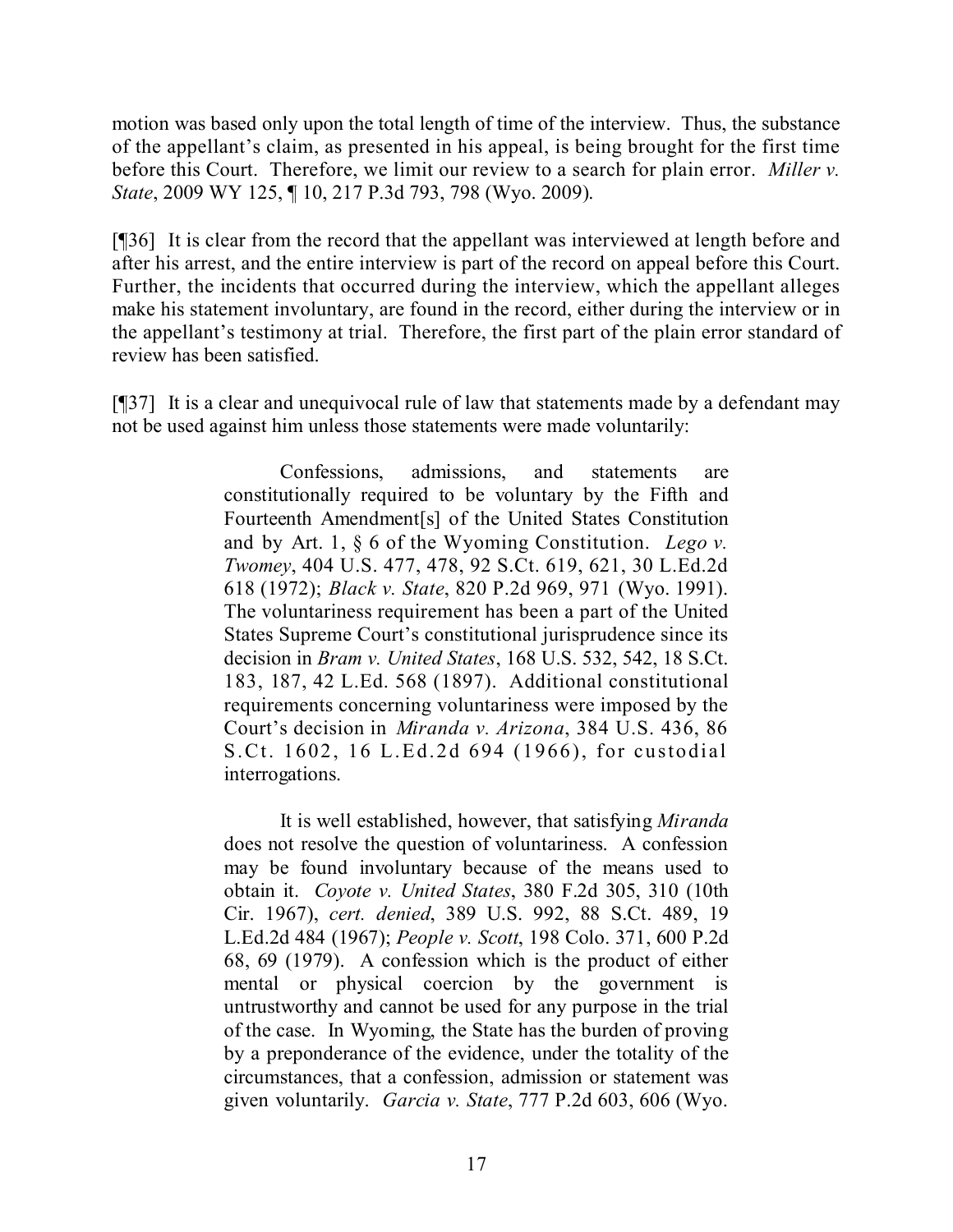1989); *Dodge v. State*, 562 P.2d 303, 308-09 (Wyo. 1977). Admission of an involuntary confession offends due process, whether or not the defendant was in custody when the confession was given. *Black*, 820 P.2d at 971. . . .

. . . .

Statements are made voluntarily if they are the product of a citizen's free and deliberate choice rather than of governmental intimidation, coercion, or deception. *Bravo* [*v. State*], 897 P.2d [1303], 1305 [(Wyo. 1995)]. "Involuntariness requires coercive state action, such as trickery, psychological pressure, or mistreatment." *Withrow v. Williams*, 507 U.S. 680, 708, 113 S.Ct. 1745, 1762, 123 L.Ed.2d 407 (1993) (O'Connor, J., concurring) (citing (*Colorado v. Connelly*, 479 U.S. 157, 167, 107 S.Ct. 515, 521, 93 L.Ed.2d 473 (1986)). We have held that voluntariness must proceed from the spontaneous suggestion of the citizen's own mind, free from the influence of any extraneous disturbing cause. *Maki v. State*, 18 Wyo. 481, 487, 112 P. 334, 335 (1911). In *State v. Jones*, 73 Wyo. 122, 276 P.2d 445 (Wyo. 1954), we quoted from Wharton on Criminal Evidence that "even a slight inducement held out by such a person [in a position of authority] renders the confession involuntary." *Jones*, 73 Wyo. at 144, 276 P.2d at 455; *see also Brady v. United States*, 397 U.S. 742, 753, 90 S.Ct. 1463, 1471, 25 L.Ed.2d 747 (1970) (similarly holding that even a slight inducement will render a statement involuntary). *Jones* quoted approvingly of a New Mexico decision:

> When direct or implied promises made by the person in authority are shown "the law cannot measure the force of the influence thereby produced; neither can the courts determine in what degree they affected the mind of the accused and to what extent they entered into his decision to confess. Hence, the rule is established that, . . . confessions which are made [under such conditions] must be excluded."

*Jones*, 73 Wyo. at 141, 276 P.2d at 453 (quoting *State v. Dena*, 28 N.M. 479, 214 P. 583, 584 (1923)). Our later decisions summarize that a confession offends due process if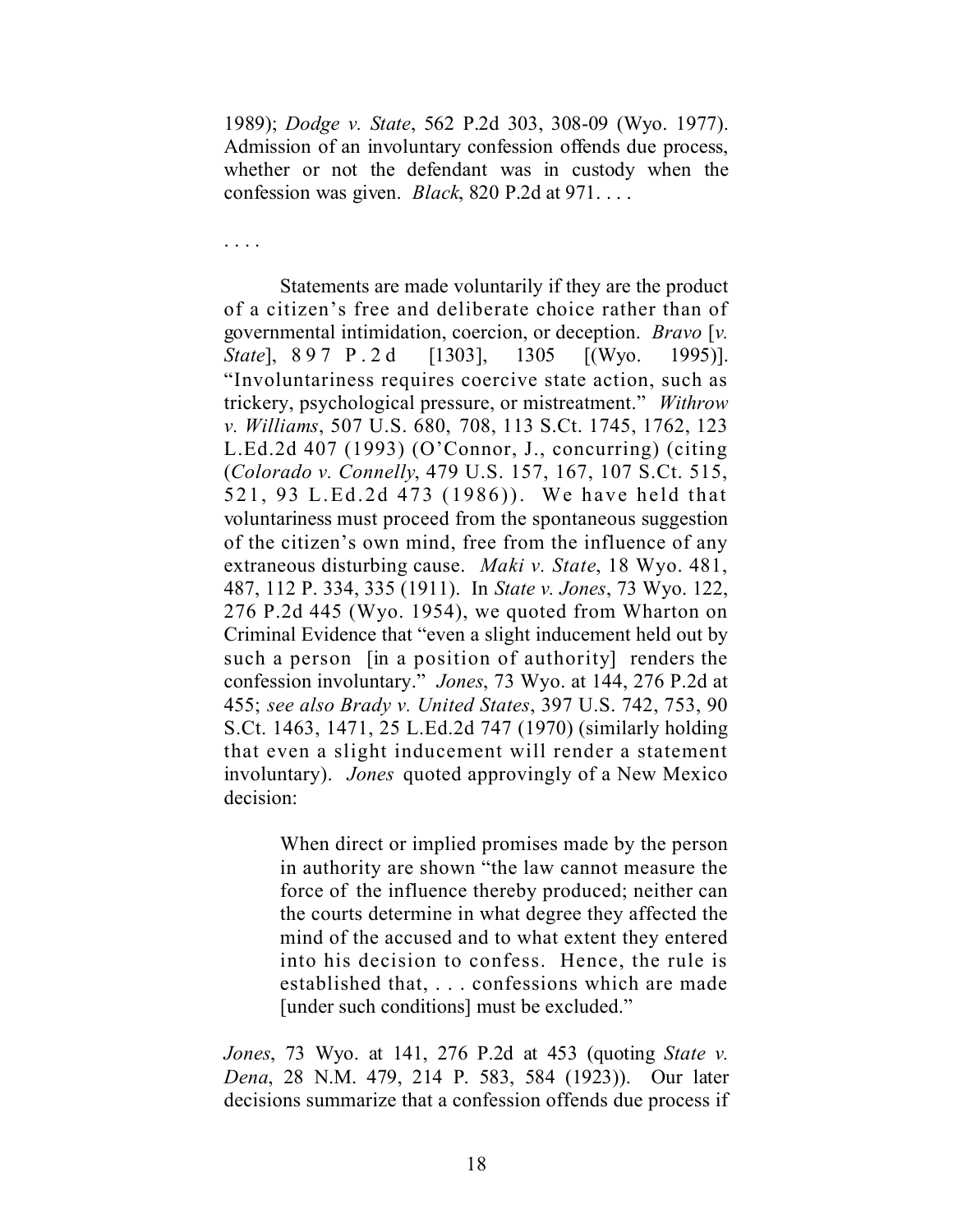the suspect's will was overborne by the police and the suspect's capacity for self-determination was seriously impaired. *Yung v. State*, 906 P.2d 1028, 1034 (Wyo. 1995). In Wyoming, coercive police tactics violate the due process clause of WYO. CONST. Art. 1, § 6 and statements elicited pursuant to these tactics may be suppressed. *Yung*, 906 P.2d at 1035. This Court has not yet decided whether coercion is a necessary predicate to finding that a confession is involuntary under our state constitution; however, coercive government activity is a necessary predicate to finding involuntariness within the due process clause of the Fourteenth Amendment. *Garcia*, 777 P.2d at 606. Once the evidence establishes state actor coercion, a court must consider the effect of that coercion on the defendant's choice to confess or make an admission or statement. *Id*. Unless the court finds that coercive conduct caused the defendant to speak, the court must find the statement to be voluntary and the statement is admissible. *Id*. We recognize that coercion can be mental as well as physical. *Id.* The use of tricks or factual misstatements in and of themselves does not render a confession involuntary. *Id.*

. . . .

Relevant factors concerning the characteristics of the accused and the details of the interrogation include:

> whether the defendant was in custody or was free to leave and was aware of the situation; whether *Miranda* warnings were given prior to any interrogation and whether the defendant understood and waived *Miranda* rights; whether the defendant had the opportunity to confer with counsel or anyone else prior to the interrogation; whether the challenged statement was made during the course of an interrogation or instead was volunteered; whether any overt or implied threat or promise was directed to the defendant; the method and style employed by the interrogator in questioning the defendant and the length and place of the interrogation; and the defendant's mental and physical condition immediately prior to and during the interrogation, as well as educational background,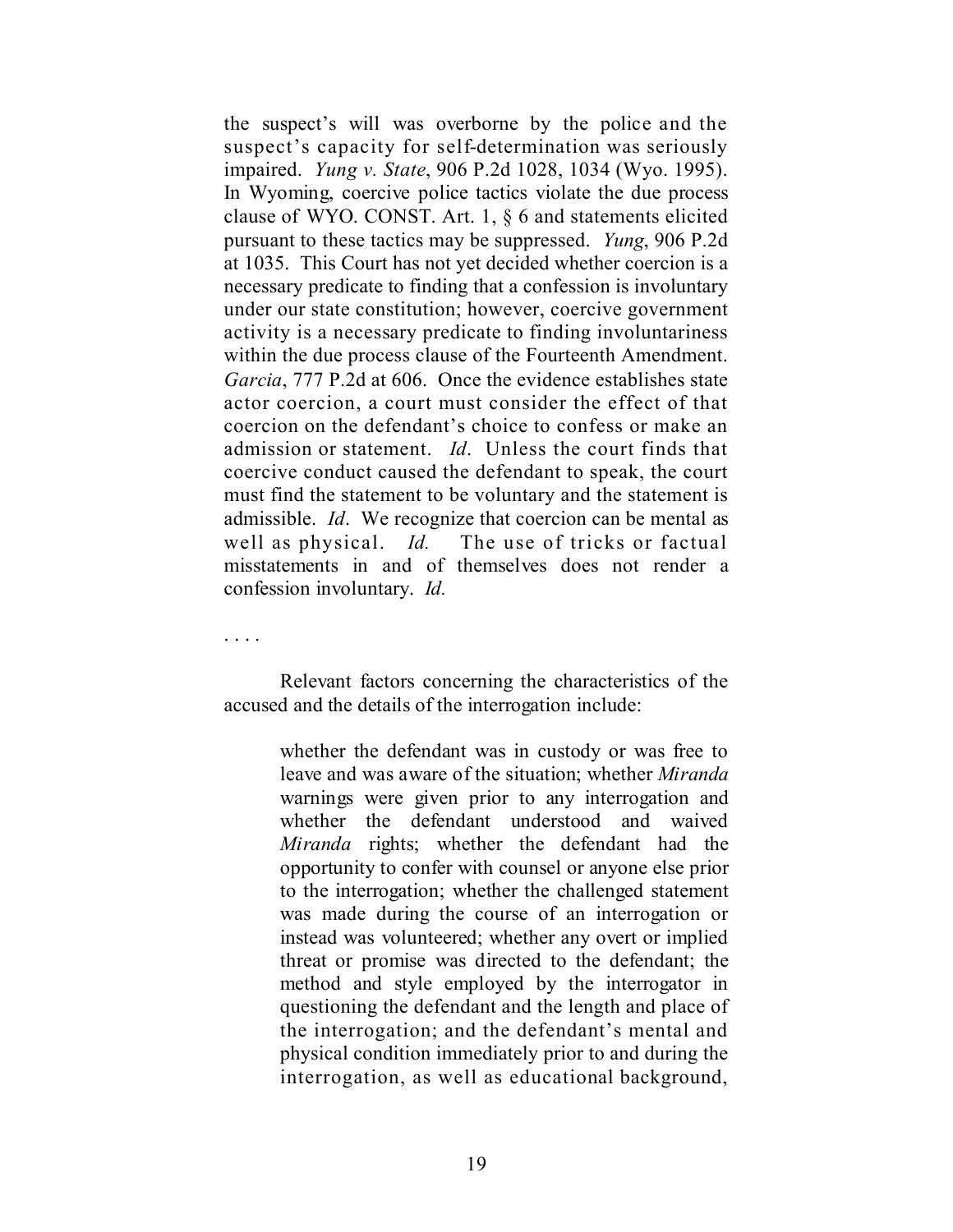employment status, and prior experience with law enforcement and the criminal justice system.

*People v. Gennings*, 808 P.2d 839, 845 (Colo. 1991); *see also Yung*, 906 P.2d at 1034; *Witt v. State*, 892 P.2d 132, 139-40 (Wyo. 1995); *Vigil v. State*, 859 P.2d 659, 665 (Wyo. 1993); *Dice v. State*, 825 P.2d 379, 386 (Wyo. 1992); *Black*, 820 P.2d at 971-72; *Garcia*, 777 P.2d at 607; *Stone* [*v. State*], 745 P.2d [1344], 1348 [(Wyo. 1987)]; *Frias v. State*, 722 P.2d 135, 142 (Wyo. 1986).

*Carter v. State*, 2010 WY 136, ¶ 15, 241 P.3d 476, 484-86 (Wyo. 2010) (quoting *State v. Evans*, 944 P.2d 1120, 1124-26 (Wyo. 1997)).

[¶38] The appellant argues that, under the totality of the circumstances of his interview, the statements he made to Deputy Peech were involuntary. Specifically, he claims that he was fatigued at the time of the interview; before he was officially arrested he was not free to leave the interview; and he was subjected to psychological coercion and threats when Deputy Peech appealed to his religious beliefs.<sup>5</sup> We find that none of these factors, when viewed under the totality of the circumstances, rendered the statements he made in the interview involuntary.

[¶39] First, the appellant claims that he was tired when he arrived for the interview because he had only gotten approximately four hours of sleep the night before. As pointed out in *Carter*, "[w]e have recognized that sleep deprivation . . . [is a] factor[] which can make a statement involuntary." *Carter*, 2010 WY 136, ¶ 16, 241 P.3d at 486. The appellant in *Burnett v. State*, 997 P.2d 1023, 1026 (Wyo. 2000), made a similar argument, claiming her statement was involuntary because she had gotten little sleep the night before. We rejected this argument, however, explaining that even if she had gotten little sleep, it was not due to coercive state action. *Id*. The same is true here. The appellant may have been tired from getting little sleep the previous night, but he has not alleged that the fatigue was due to coercive state action, nor has he provided us any case law that would suggest we should depart from out precedent in *Burnett*.

[¶40] The appellant next argues that he was not free to leave during the interview, which is a circumstance that shows his statement was involuntary. For the first half of the interview, Deputy Peech clearly informed the appellant that he was not under arrest, and despite that fact, he still advised the appellant of his rights pursuant to *Miranda*.

 $\overline{a}$ 

<sup>&</sup>lt;sup>5</sup> In his brief, the appellant also claims Deputy Peech threatened to tell the prosecutor that the appellant was a psychopath. The appellant has not supported this claim with any independent argument, and essentially relies upon the same information as alleged regarding the religious psychological coercion. As such, we consider it part of the alleged religious psychological coercion.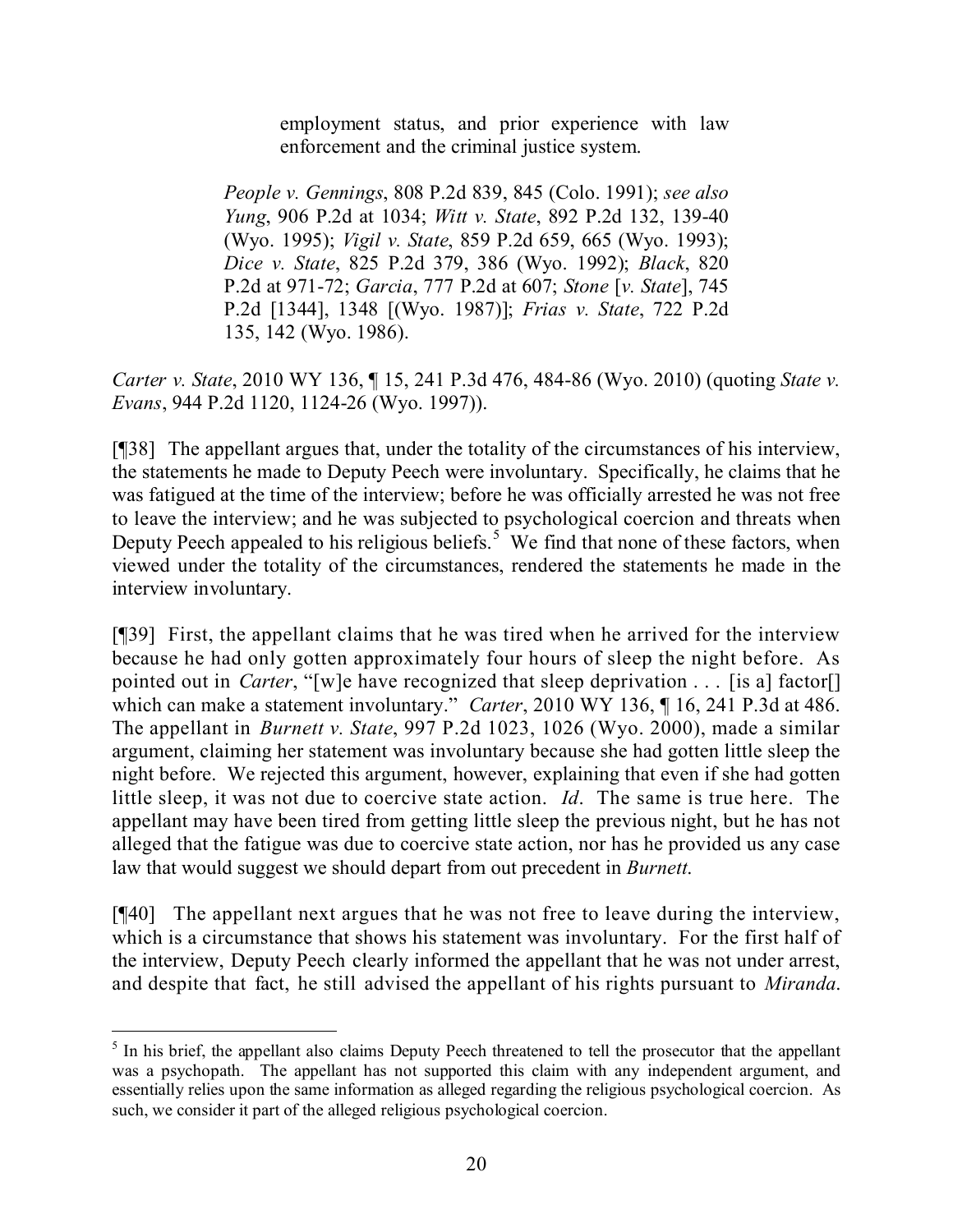While the appellant testified at trial that he asked Deputy Peech if he could leave and was told he could not, the recording of the interview does not give any indication that the appellant was not free to leave before he was arrested. Furthermore, assuming, *arguendo*, he was not free to leave, there is no evidence that the statement was not made voluntarily. As mentioned above, the appellant was informed that he had the right to remain silent and that he had the right to an attorney. The appellant stated that he understood those rights, yet chose to speak with Deputy Peech.

[¶41] Finally the appellant claims that Deputy Peech subjected him to psychological coercion and threats by appealing to his religious beliefs. Just short of two hours into the interview, Deputy Peech started making comments to the appellant regarding God, forgiveness, and leniency given to those who choose to tell the truth. These statements included Deputy Peech telling the appellant that he wanted to be able to tell everybody that: "[Peech] looked in[to] [the appellant's] eyes, [Peech] saw his soul, and he was telling the truth. And [Peech] saw, similar, 'cuz no one can be the same as God, [Peech] saw similar to what God was seeing in him[.]" Deputy Peech also told the appellant that he is "God's Instrument."

[¶42] No Wyoming case has dealt with the specific issue of whether an interrogator may use a suspect's religious beliefs to attempt to elicit a statement. However, courts from other jurisdictions have had the occasion to determine whether these types of appeals render a statement involuntary. Some courts have looked disapprovingly upon the tactic, ultimately holding the statements inadmissible. *See People v. Adams*, 143 Cal. App. 3d 970, 989 (5 th Dist. 1983), *disapproved of on other grounds by People v. Hill*, 839 P.2d 984, 995 n.5 (1992) ("Religious beliefs are not matters to be used by governmental authorities to manipulate a suspect to say things he or she otherwise would not say. The right to worship without fear is too precious a freedom for us to tolerate an invasion and manipulation by state officials of the religious belief of individuals, including those accused of crime."); *State v. Wood*, 128 S.W.3d 913, 918 (Mo. Ct. App. 2004) (Strategically selecting an interrogator for the purpose of exploiting the religious relationship between the interrogator and the defendant was a violation of the defendant's due process rights.). A significant number of courts have held to the contrary that references to religion did not make a statement or confession involuntary. *See State v. Newell*, 132 P.3d 833, 844 (Ariz. 2006) (no evidence that the religious references caused the defendant's will to be overborne); *Noble v. State*, 892 S.W.2d 477, 482 (Ark. 1995), *overruled on other grounds by Grillot v. State*, 107 S.W.3d 136 (2003) (An appeal to religious sympathies does not automatically make a statement involuntary--only upon a showing that his free will was overborne.); *Rodgers v. Commonwealth*., 318 S.E.2d 298, 303 (Va. 1984) (Religious appeals are only one part of the totality of the circumstances.); *State v. Loosli*, 941 P.2d 1299, 1301 (Idaho 1997) (Defendant's will was not overborne when officers told him that he would not be forgiven by God if he did not tell the truth.).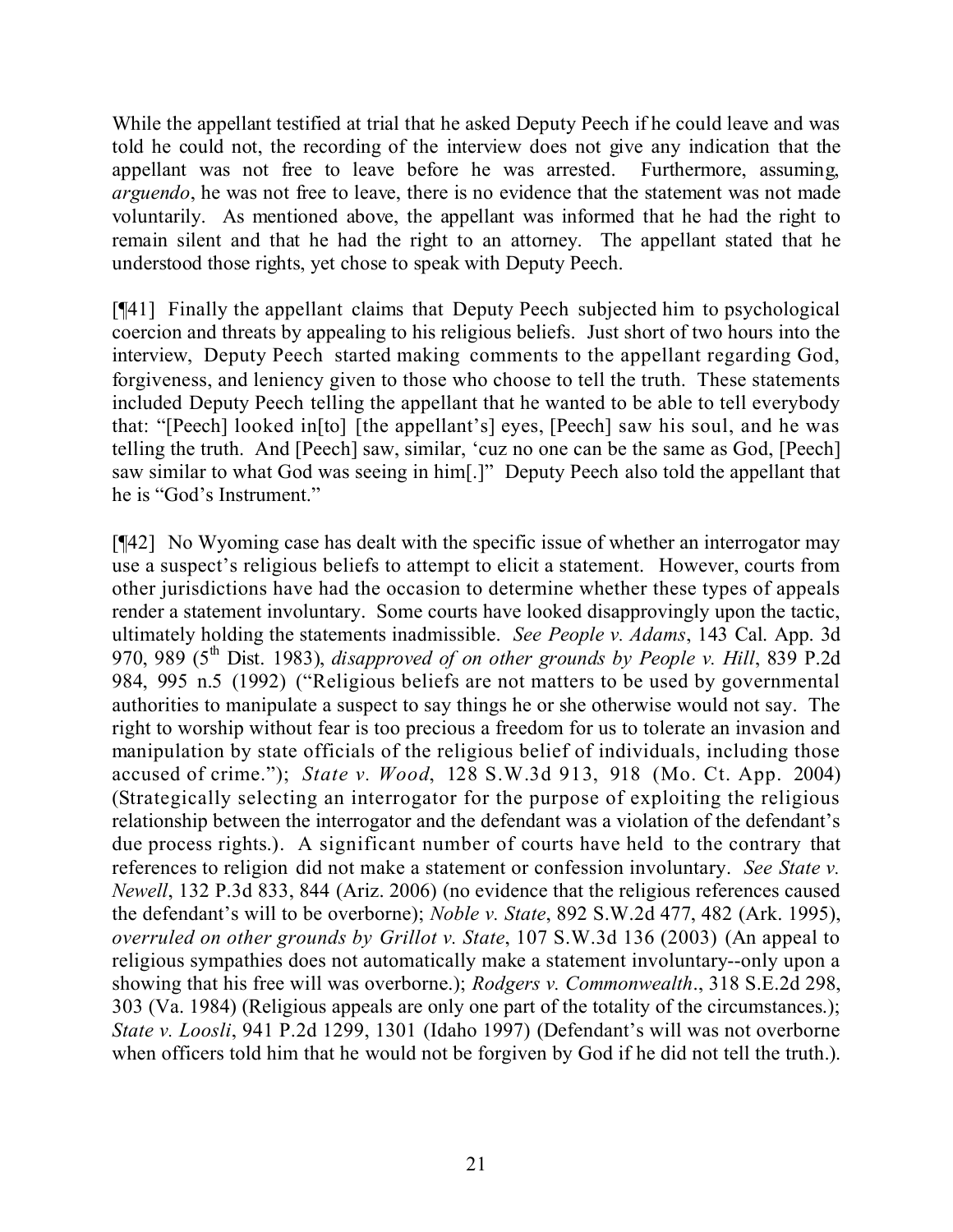Regardless of whether the courts ultimately found the statements voluntary or involuntary, the cases all have one thing in common--the analysis focuses on the totality of the circumstances.

[¶43] We do not find that, under the totality of the circumstances of this case, the appellant's free will was overborne by Deputy Peech's statements regarding God, leniency, and forgiveness. Perhaps if the record showed that the appellant had such a religious nature that his free will likely was overborne by the deputy's claims that he could see into the appellant's soul and that the deputy was "God's Instrument," we would be inclined to find this confession involuntary. But that is not what the record shows. Deputy Peech was not appealing to a specific religion or trying to appeal to particular vulnerabilities known to him. Instead, the record shows that the appellant was twentythree years old at the time, a high school graduate with some technical training, was gainfully employed, and supporting a family of four. While the appellant now claims that he was extremely fatigued, there is nothing in the interview that shows that to be the case. The appellant never asked to end the interview, or complained about being tired. He also continually denied the allegations against him in the midst of the religious references made by Deputy Peech. At the time the references were made, the appellant was aware that he was not under arrest and had been informed of his *Miranda* warnings. During the interview, the appellant made statements that certainly were not in his best interest; however, we cannot say those statements were the product of "trickery, psychological pressure, or mistreatment." *Carter*, 2010 WY 136, ¶ 15, 241 P.3d at 485. The appellant has failed to demonstrate that his statement was involuntary and in violation of a clear and unequivocal rule of law, and has thereby failed to demonstrate that plain error occurred.

# *Whether plain error occurred when Deputy Peech expressed his opinion that the appellant was lying during the interview*

[¶44] The appellant claims that the prosecutor improperly commented upon the credibility of the appellant in his opening and closing statements. He further claims that, at trial, Deputy Peech improperly expressed his opinion that the appellant was lying during the interview, which was exacerbated by the fact that the jury listened to portions of the interview, wherein Deputy Peech repeatedly accused the appellant of lying. An analysis of this issue is somewhat complicated by the fact that defense counsel did not object to the opening and closing statements, nor did he object to the playing of portions of the interview for the jury at trial. In fact, defense counsel actually played portions of the interview before the prosecutor did. However, defense counsel did object to the following exchange at trial:

> [PROSECUTOR]: Mr. Peech, you say that total first day was roughly 4, 4 and a half hours?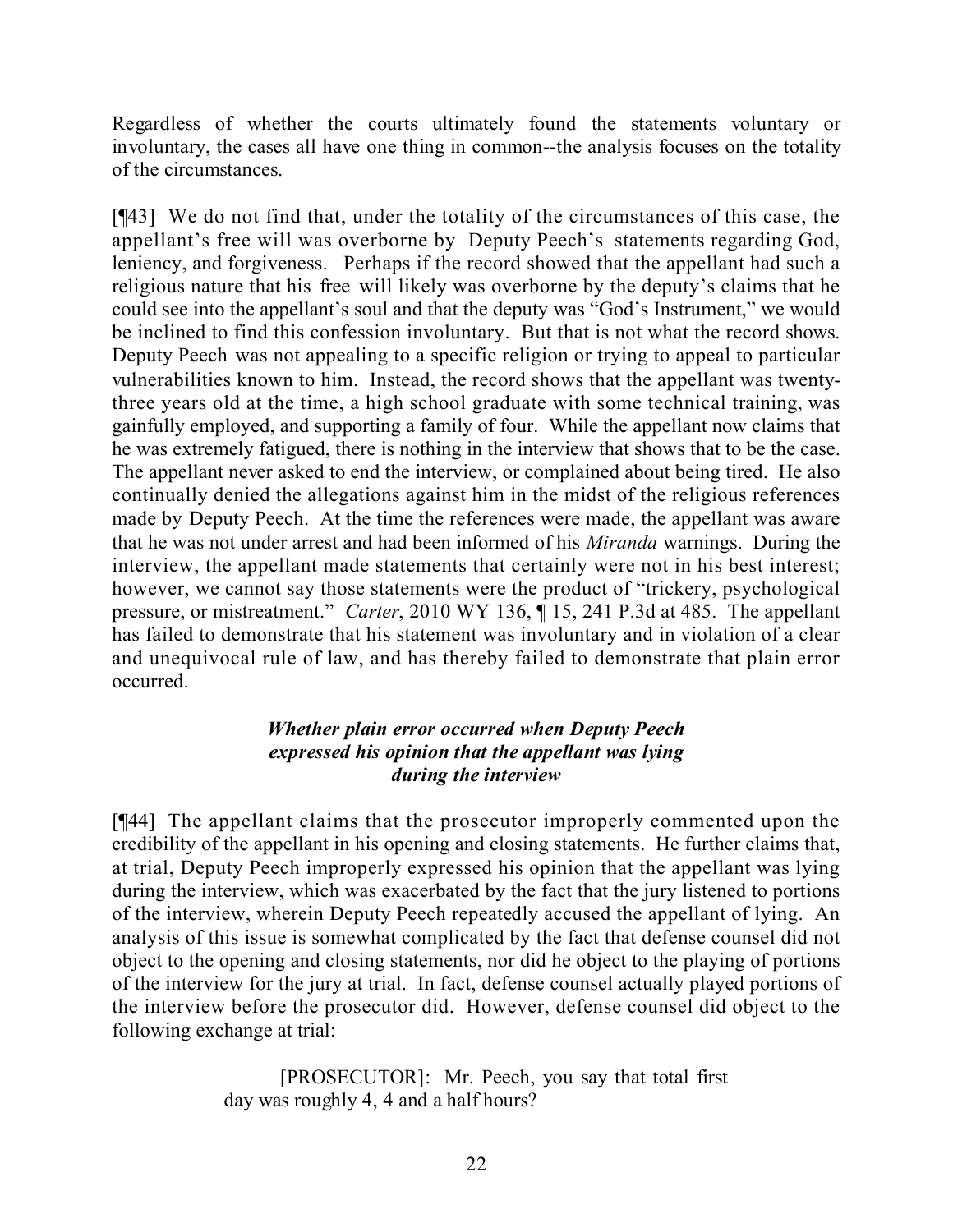[PEECH]: Yes, sir.

Q. Can you tell us why you went that long?

A. He was not telling us the truth. We would get a little truth -- he would deny stuff --

[DEFENSE COUNSEL]: Objection. This answer is speculative and is a guess.

[PROSECUTOR]: I'm asking why he conducted the interview so long. He can refrain from saying whether it was the truth or not.

THE COURT: Well, insofar as the defendant admitted that he wasn't telling the truth, you can answer that -- you can talk about that.

In terms of your general opinion, the jury will disregard any general opinions, because the jury is the sole judge of the credibility of the witnesses.

With that ruling, go ahead.

l

Both parties submit that plain error is the appropriate standard of review, but neither party acknowledges that at least part of this claim was brought to the district court's attention. Nonetheless, we review the claim in its entirety under the plain error standard of review because, even under that onerous standard, we find the jury was exposed to improper comments regarding the appellant's credibility, and those comments were unfairly prejudicial to the appellant.<sup>6</sup>

[¶45] First, we find that the record is clear as to the alleged error. The statements made by the prosecutor clearly appear in the record, and the transcript reflects, as quoted above, Deputy Peech's comment that the appellant "was not telling us the truth." With respect to the interview, the State argues that the portion of the interview played for the jury is

*<sup>6</sup>* The time may have come where this Court should re-evaluate its plain error review standard and consider whether it should not also include an analysis of errors that seriously affect the fairness of the trial or the integrity of judicial proceedings, whether or not the defendant is able to prove specific prejudice. *See* Jeffrey L. Lowry, *Plain Error Rule--Clarifying Plain Error Analysis Under Rule 52(b) of the Federal Rules of Criminal Procedure,* 84 J. Crim. L. & Criminology, 1065 (1994). The underlying concept is that the failure to interpose a timely objection, for instance, may result in a forfeiture of that right, but forfeiture does not equate to waiver and it does not extinguish the error. *Id*. at 1072.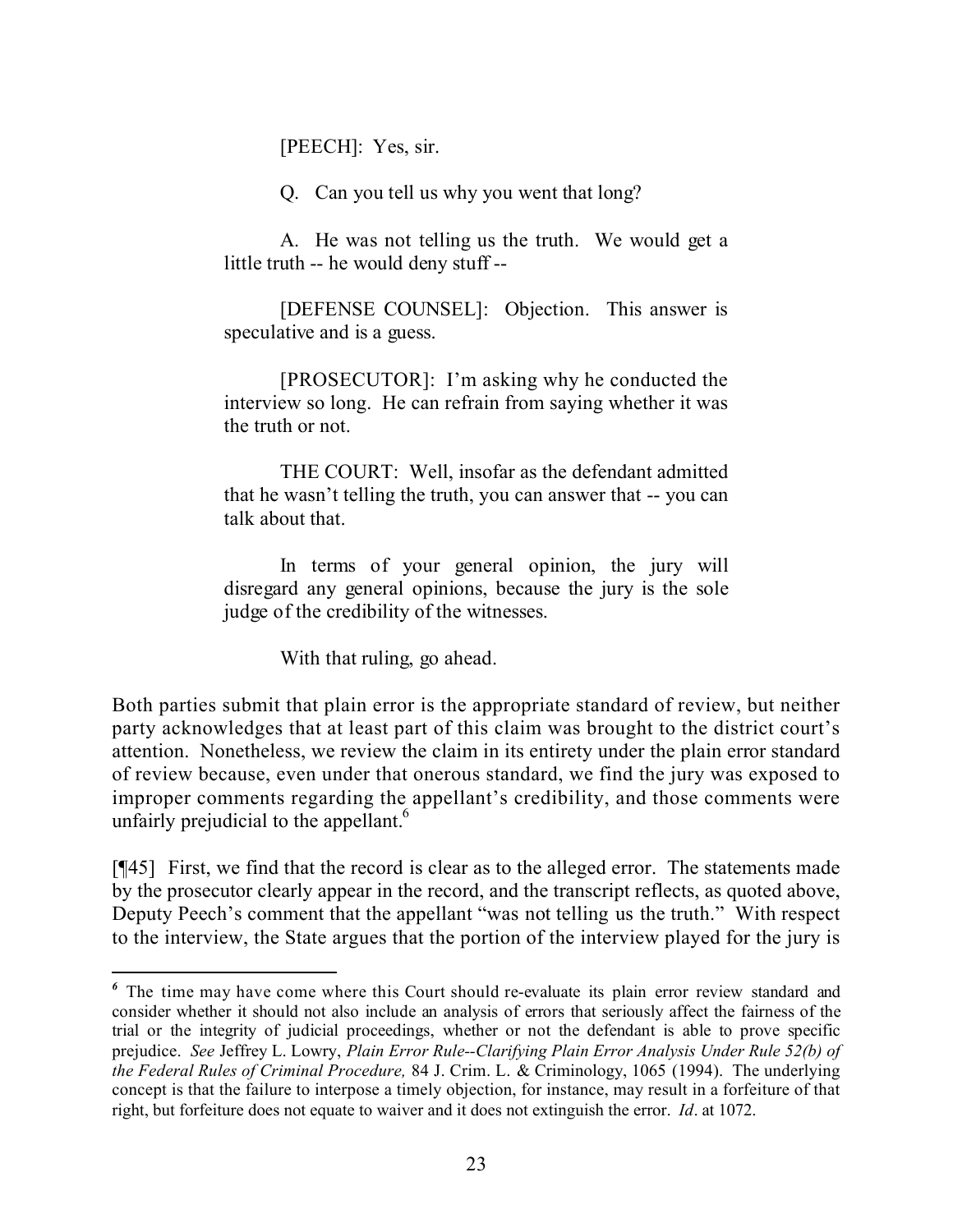not clearly reflected in the record and, therefore, we cannot make a determination on the issue. While the record does not pinpoint to the exact second what parts of the interview were played for the jury, the trial transcript reflects that the interview was played for the jury beginning at the one hour and thirty minute mark. Further, defense counsel represented that approximately an hour and a half of the interview was going to be played. Therefore, we find that the record shows what portions of the interview were played for the jury.

[¶46] As pointed out in *Sweet v. State*, 2010 WY 87, ¶¶ 23-24, 234 P.3d 1193, 1202-03 (Wyo. 2010), this Court has a long-standing rule that a witness may not give an opinion regarding the truthfulness or credibility of the accused, the victim, or any other witness. We find that this clear and unequivocal rule of law was violated here, although not in each circumstance raised by the appellant.

[¶47] First, we do not find that the statements made by the prosecutor in his opening and closing statements were commenting upon the appellant's credibility. "We review allegations of prosecutorial misconduct by reference to the entire record." *Whitney v. State*, 2004 WY 118, ¶ 85, 99 P.3d 457, 485 (Wyo. 2004) (internal quotation marks and citation omitted). With specific regard to opening statements, we have said:

> An opening statement has a narrow purpose and scope. It is to state what evidence will be presented, to make it easier for the jurors to understand what is to follow, and to relate parts of the evidence and testimony to the whole; it is not an occasion for argument.

. . . .

Further, the prosecutor's opening statement should be confined to a statement of the issues in the case and the evidence the prosecutor intends to offer which the prosecutor believes in good faith will be available and admissible.

*Id*. at **[86, at 485-86 (internal citations and quotation marks omitted).** 

[¶48] Here, in his opening statement, the prosecutor stated: "Within two hours and 3 minutes, the [appellant] admits it. After telling Mr. Peech several times he wasn't being truthful, Mr. Peech kept asking, and ultimately the defendant told him he did." Although the statement somewhat focused on the appellant being untruthful, it was based upon what the evidence was going to show--specifically statements made by the appellant during the interview where he admitted he was not being truthful. This was not a circumstance where the prosecutor was expressing his personal opinion on the appellant's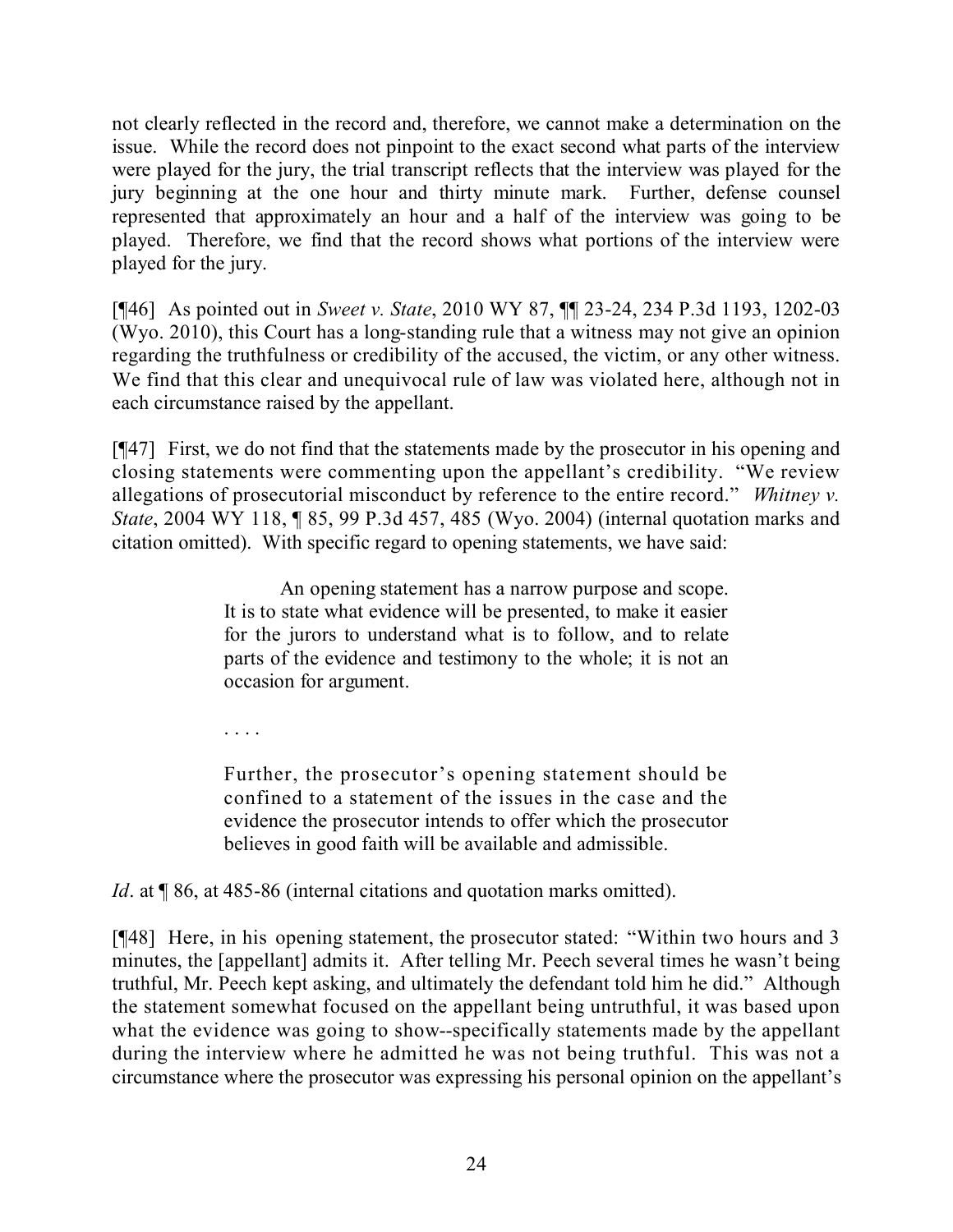credibility to the jury. The prosecutor had a good faith basis that this evidence would be available, as the district court had previously ruled that the statement was made voluntarily.

[¶49] "Closing arguments must be based upon the evidence submitted to the jury. The purpose of closing argument is to allow counsel to offer ways of viewing the significance of the evidence." *Whitney*, 2004 WY 118, ¶ 87, 99 P.3d at 486. The appellant complains that the following part of the prosecutor's closing argument constituted a comment upon the appellant's credibility:

> [PROSECUTOR]: Now, remember you heard parts of that interview. You heard parts of that interrogation. Officer Peech told him time and again, "Tell me the truth. Tell me the truth." He said it over and over again. And put yourself into a reasonable person's position under the circumstances. I asked Dr. Denison, "If Officer Peech tells me that he's the voice of God or, 'You need to confess to me as a representative of God,' or whatever it was, can I tell him to fly a kite? Can I tell him to pound sand?  $\ldots$ ."

A review of this passage in the context of the entire record, and specifically the rest of the closing argument, demonstrates that the prosecutor was responding to the appellant's assertions that the statements he made in his interview were coerced. The prosecutor was using the evidence presented at trial--through the statement itself and Dr. Denison's testimony--that the appellant could have ceased the interview at any time and, thus, the statements were voluntary. To that extent, we do not find that the prosecutor's argument constituted a comment upon the appellant's credibility.

[¶50] However, we do find that Deputy Peech's testimony was impermissible opinion evidence regarding the appellant's credibility. On direct examination, Deputy Peech unequivocally testified that the interview lasted as long as it did because "[the appellant] was not telling us the truth. We would get a little truth--he would deny stuff--." The State argues that Deputy Peech was actually trying to assert that the appellant himself had admitted to lying during the interview. We disagree. The transcript clearly demonstrates that his response to the question was that he believed the appellant was lying, and only after the district court advised the jury that it could not consider opinion testimony did Deputy Peech focus on the appellant's statements.

[¶51] Considering the brief nature of the incident and the immediate instruction given by the district court, under most circumstances this error might be considered harmless. However, here, Deputy Peech's opinion was exacerbated when the jury listened to approximately an hour and a half of Deputy Peech's interview with the appellant, where he constantly accused the appellant of being dishonest. In *Sweet*, we held that playing an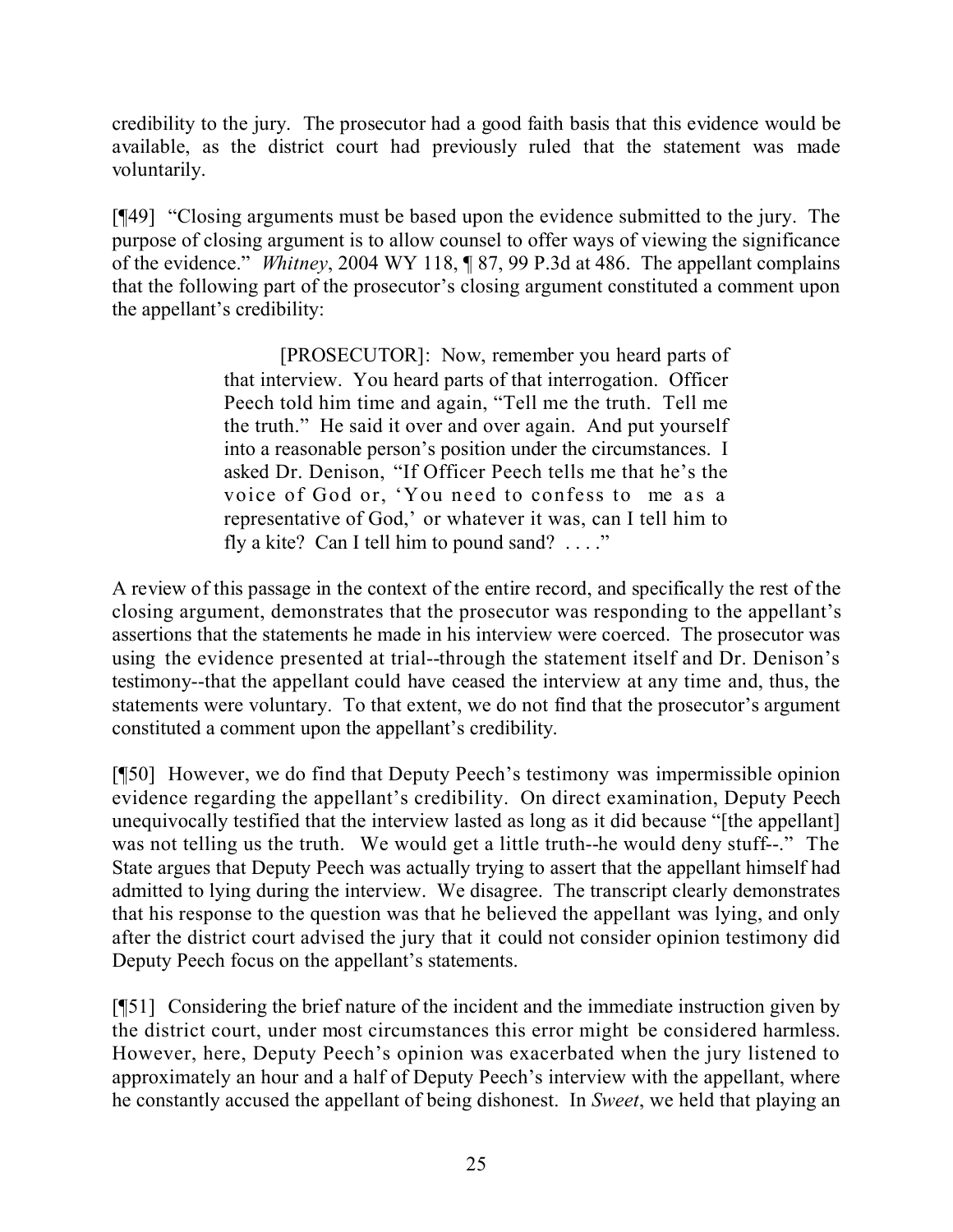interview that contained these types of statements for the jury amounted to plain error. *Sweet*, 2010 WY 87, ¶¶ 28-36, 234 P.3d at 1204-06.

[¶52] The State encourages this Court to adopt the Kentucky Supreme Court's conclusion in *Lanham v. Commonwealth*, 171 S.W.3d 14 (Ky. 2005), that an audiotape of an interrogation or interview that contains repeated accusations that a suspect is lying should be admissible. The Kentucky Supreme Court concluded that accusing a suspect of lying is a valid interrogation technique, is no different from an officer testifying that the defendant changed his story, and that a proper instruction would alleviate any danger associated with playing the interrogation. *Id*. at 27, 29. This is the same authority the State relied upon in advancing this same argument in *Sweet*, which we rejected. *Sweet*, 2010 WY 87, ¶ 30, 234 P.3d at 1205. Just as in *Sweet*, Deputy Peech did not explain to the jury that accusing a suspect of lying is normal interrogation technique and that such an accusation does not mean that the suspect actually is lying. Therefore, we find it unlikely that the jury would know why the appellant was accused of lying, other than he actually was lying.

[¶53] When determining whether material prejudice is present, we review the evidence in light of the entire record. *Pendleton v. State*, 2008 WY 36, ¶ 11, 180 P.3d 212, 216 (Wyo. 2008).

> When the error concerns the admission of improper evidence, among the considerations are:

> > (1) whether the evidence furnished important corroboration of other testimony; (2) whether it related to a material, consequential fact; (3) whether counsel relied on the evidence in argument; (4) whether the evidence was cumulative; and (5) the effect of any instructions given to the jury. 1 Weinstein's Evidence, ¶ 103[06] (1986).

*Zabel* [*v. State*], 765 P.2d [357], 362 [(Wyo. 1988)]. We have recognized that "perhaps the single most significant factor in weighing whether an error was harmful is the strength of the case against the defendant." *Id*. (quoting 3B Charles A. Wright, Nancy J. King, Susan R. Klein & Peter J. Henning, *Federal Practice and Procedure* § 854 at 305 (2d ed. 1982)).

*Sweet*, 2010 WY 87, ¶ 31, 234 P.3d at 1205. Here, the State's case against the appellant was not particularly strong. With the exception of two contested pieces of physical evidence, the entire case hinged on the victim's allegations and the appellant's denial of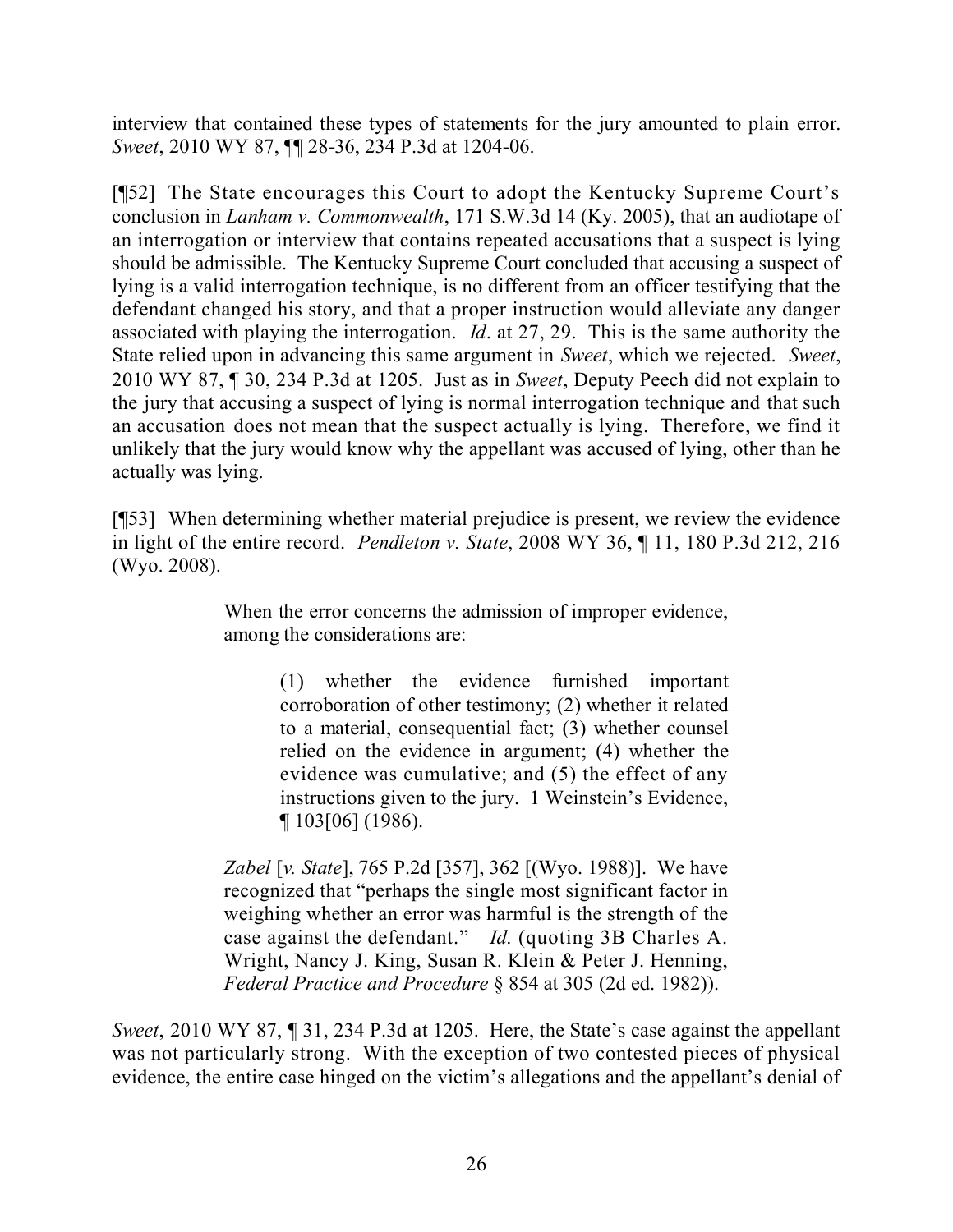those allegations. Therefore, the credibility of the victim and the appellant were of utmost importance in the jury deliberations in the case.

[¶54] Even though credibility was a major issue for the jury, we still express some reluctance to find prejudice. This is based primarily on the fact that, while Deputy Peech's troublesome testimony was given during the State's direct examination, the interview tape was played while he was being cross-examined by defense counsel. The State argues that the appellant should not be allowed to profit from his counsel's strategic decision regarding the use of the interview. The State argues that these facts are similar to those in *Pendleton*, where this Court found prejudice had not been established because defense counsel advocated for the admissibility of the interview recording. *See Pendleton*, 2008 WY 36,  $\P\P$  12, 16, 17, 180 P.3d at 217-18. The appellant argues that this case is unlike *Pendleton* because defense counsel attempted to have the interview suppressed in its entirety and only used the interview after Deputy Peech commented upon the appellant's credibility.

[¶55] In *Sweet*, we recognized that prejudice can be established even where defense counsel relied upon an interview recording wherein the investigating officer repeatedly commented upon the credibility of the defendant and the victim. *Sweet*, 2010 WY 87, ¶ 34, 234 P.3d at 1206. We reasoned that, "[w]hile Sweet relied on the recorded interview to show his repeated denials of the deputy's accusations, he had little choice since the court had denied his suppression motion. In that respect, this case is distinguishable from *Pendleton* in which the defendant advocated for the admissibility of the recorded interview." *Id*. The situation here is similar to that in *Sweet*. Defense counsel filed a motion to suppress the interview, but was unsuccessful. Therefore, defense counsel needed to do the best he could with potentially damaging information that he had previously tried to keep the jury from hearing.

[¶56] The difference here, of course, is that defense counsel, not the prosecutor, chose to play the recording for the jury. However, in its opening statement, the State told the jury that it would hear several portions of the interview, and during direct examination, Deputy Peech testified at length that the appellant told him that he was being untruthful and that he inappropriately touched the victim. Generally, "we are not willing to secondguess counsel and suggest that a different strategy might have been more productive." *Pendleton*, 2008 WY 36,  $\P$  17, 180 P.3d at 218. A review of the entire record in this case shows that, just as in *Sweet*, defense counsel was left with little choice but to attempt to exploit the interview after the district court denied the motion to suppress. And while the appellant may have been the first to use the interview, we cannot say that he "advocated for its admissibility." *Id*. at ¶ 12, at 217.

[¶57] Under most circumstances, we may find that defense counsel's active use of the interview would negate any prejudice to the appellant. But here, defense counsel was faced with two options: to cross-examine Deputy Peech knowing that he could not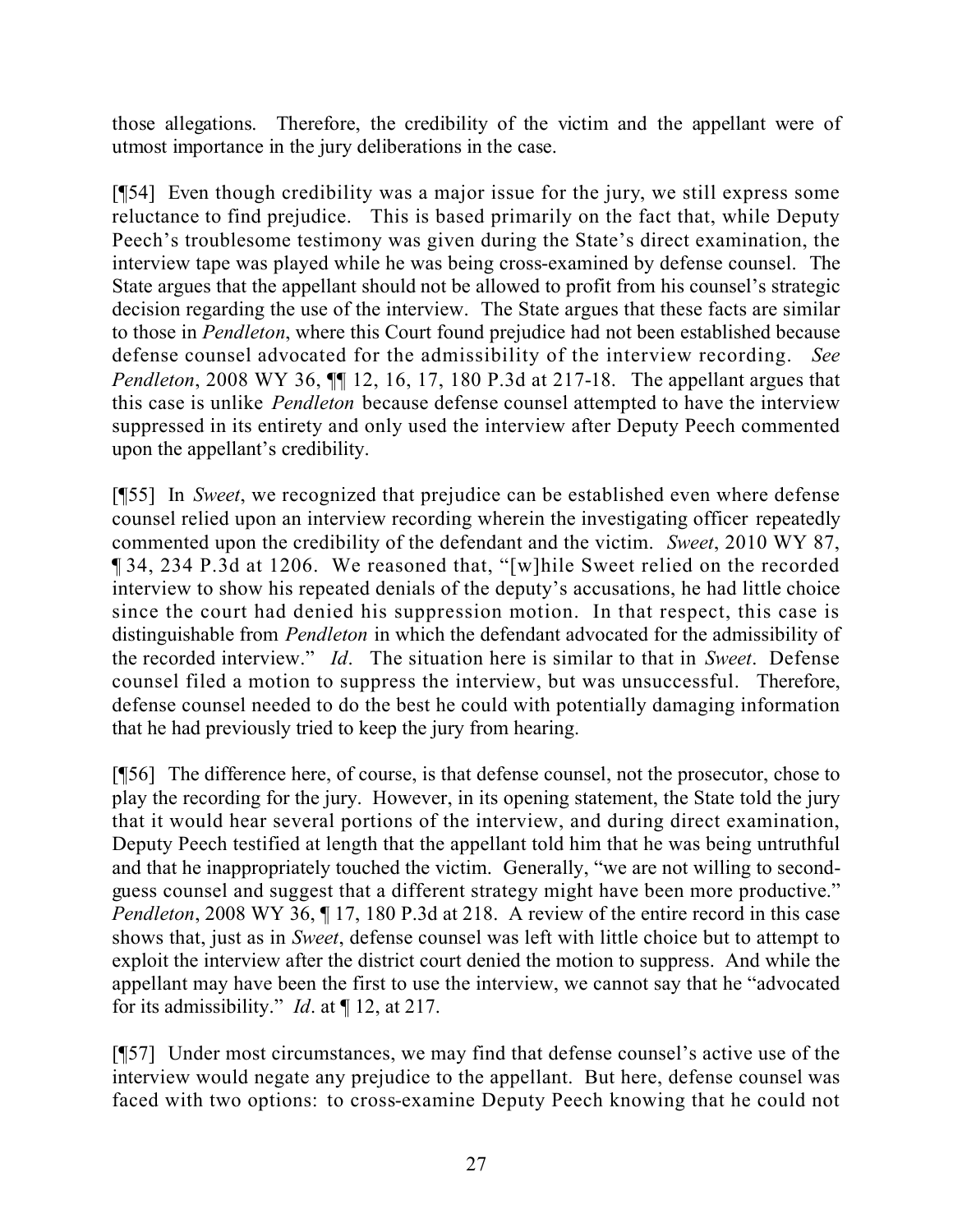necessarily discredit any of his testimony because it technically was all contained in the interview; or use the interview in an attempt to demonstrate that the appellant's "confession" was not quite as clear as Deputy Peech testified and to try to convince the jury that the interview was unfair and caused the appellant to "confess" to crimes he did not commit. Both of these options exposed the jury to Deputy Peech's "opinion" regarding the appellant's credibility. While it is a close call, we find that, based upon the entire record in this case, there is a reasonable possibility that the outcome of the trial may have been more favorable absent Deputy Peech's testimony regarding the appellant's credibility. While an officer's accusation that a suspect is lying may be an appropriate and effective interrogation technique, it has no place in a court of law.

#### *Whether plain error occurred when the district court instructed the jury that there need be no corroboration of the victim's testimony in order to convict the appellant*

[¶58] The appellant argues that the district court erred when it gave the jury Instruction 16A, which stated: "Corroboration of a victim's testimony is not necessary to obtain a conviction for sexual assault." The appellant did not object to this instruction at trial and, therefore, we review for plain error. *Counts v. State*, 2012 WY 70, ¶ 44, 277 P.3d 94, 107 (Wyo. 2012).

[¶59] Since we have already found reversible error in several other issues in this appeal, we will simply note that this Court has previously found this instruction inappropriate and have cautioned the district courts to refrain from giving it. *Sweet*, 2010 WY 87, ¶ 39, 234 P.3d at 1206; *Garza v. State*, 2010 WY 64, ¶ 21, 231 P.3d 884, 891 (Wyo. 2010); *Story v. State*, 721 P.2d 1020, 1044-46 (Wyo. 1986). On retrial of this case, the trial court shall not give this jury instruction.

# *Whether the State presented sufficient evidence to sustain each of the convictions*

[¶60] The appellant claims that the State failed to present sufficient evidence to sustain his conviction for first-degree sexual abuse of a child and for the eight counts of seconddegree sexual abuse of a child. Although we are reversing all of the appellant's convictions for various other grounds, "we must also determine whether the evidence was sufficient to convict Appellant because, if the evidence was insufficient as a matter of law, Appellant is entitled to be acquitted on the charge, and the State may not re-try him." *Jones v. State*, 2011 WY 114, ¶ 19, 256 P.3d 527, 534 (Wyo. 2011). When reviewing a sufficiency of the evidence claim, we use the following standard of review:

> [W]e must determine whether any rational trier of fact could have found the essential elements of the crime beyond a reasonable doubt. When considering a claim of the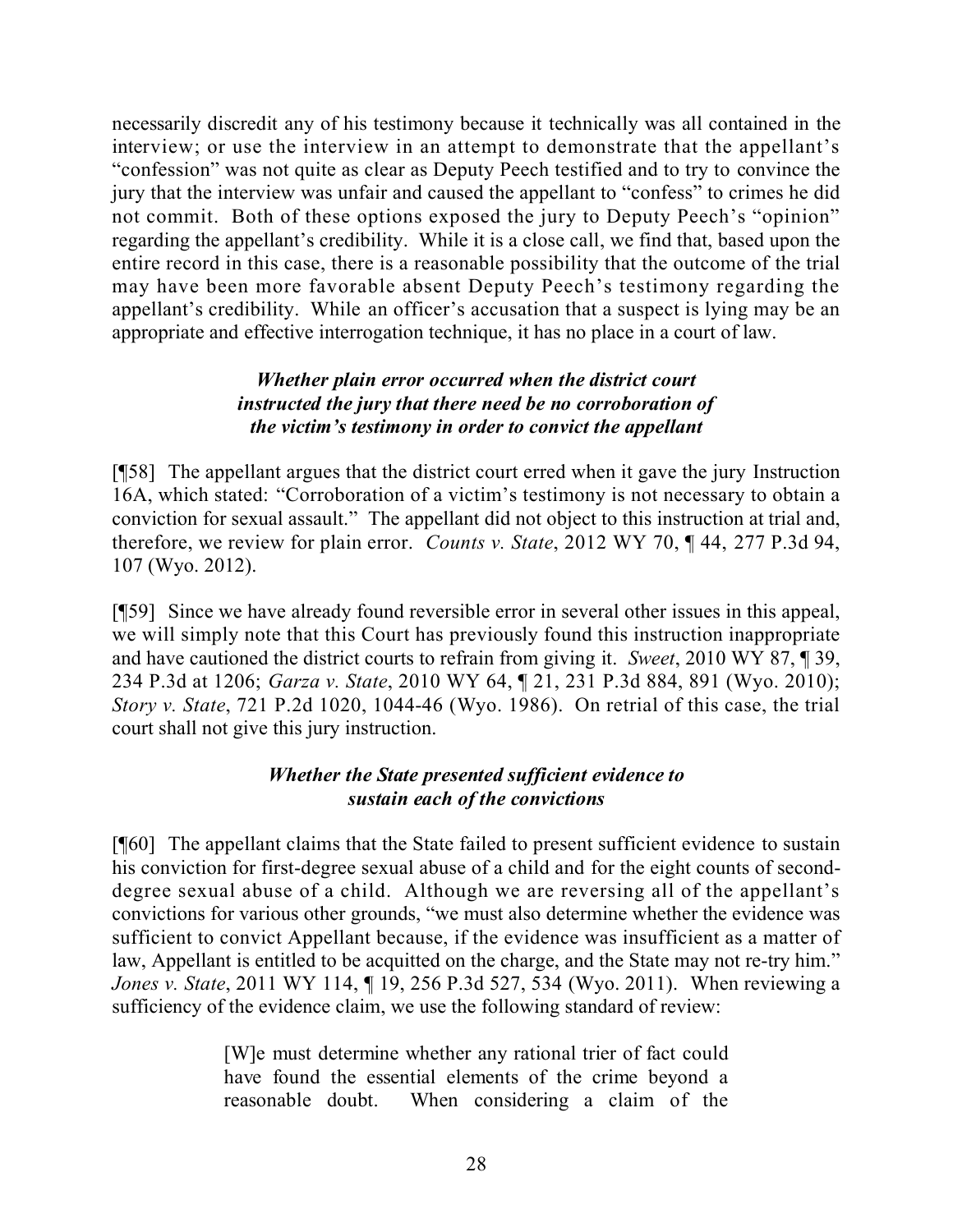sufficiency of the evidence, we review that evidence with the assumption that the evidence of the prevailing party is true, disregard the evidence favoring the unsuccessful party, and give the prevailing party the benefit of every favorable inference that we may reasonably draw from the evidence. We will not reweigh the evidence nor will we re-examine the credibility of the witnesses.

*Counts*, 2012 WY 70, ¶ 52, 277 P.3d at 109 (quoting *Garner v. State*, 2011 WY 156, ¶ 20, 264 P.3d 811, 820 (Wyo. 2011)).

## *First-Degree Sexual Abuse*

[¶61] The appellant argues that the State presented insufficient evidence to convict him of first-degree sexual abuse of a child.<sup>7</sup> However, the appellant's argument solely is based upon his belief that the jury gave improper weight to particular testimony or evidence. As mentioned above, when determining whether the evidence is sufficient to sustain a conviction, "[w]e will not reweigh the evidence nor will we re-examine the credibility of the witnesses." *Counts*, 2012 WY 70, ¶ 52, 27 P.3d at 109.

[¶62] When we review the evidence using the proper standard of review, we conclude that the jury was presented with sufficient evidence to sustain the conviction. The victim, a four-year-old child at the time of the crime, testified that "[the appellant] put his wiener in my butt hole[,]" and that allegation was repeated during the sexual assault nurse examiner's testimony when she explained that the victim said, "Daddy puts his peepee in my butt hole. And it itches, and it scratches, and it hurts." The nurse also testified that, during her examination, the victim's anus dilated instantly and she found a healing area on the anus. In her opinion, these findings supported the victim's allegation. Additionally, a forensic analyst from the state crime lab testified that she tested a fluid on the victim's pajama pants, which indicated the possible presence of blood on the pajamas. There was a mixture of DNA in the spot, and she was unable to exclude the victim or the appellant as possible contributors to the DNA. From this evidence, a rational trier of fact

l  $<sup>7</sup>$  The appellant was charged and convicted of sexual abuse of a minor in the first degree, in violation of</sup> Wyo. Stat. Ann. § 6-2-314(a)(ii) (LexisNexis 2011), which states:

<sup>(</sup>a) An actor commits the crime of sexual abuse of a minor in the first degree if:

<sup>(</sup>ii) Being eighteen (18) years of age or older, the actor inflicts sexual intrusion on a victim who is less than eighteen (18) years of age, and the actor is the victim's legal guardian or an individual specified in W.S. 6-4-402[.]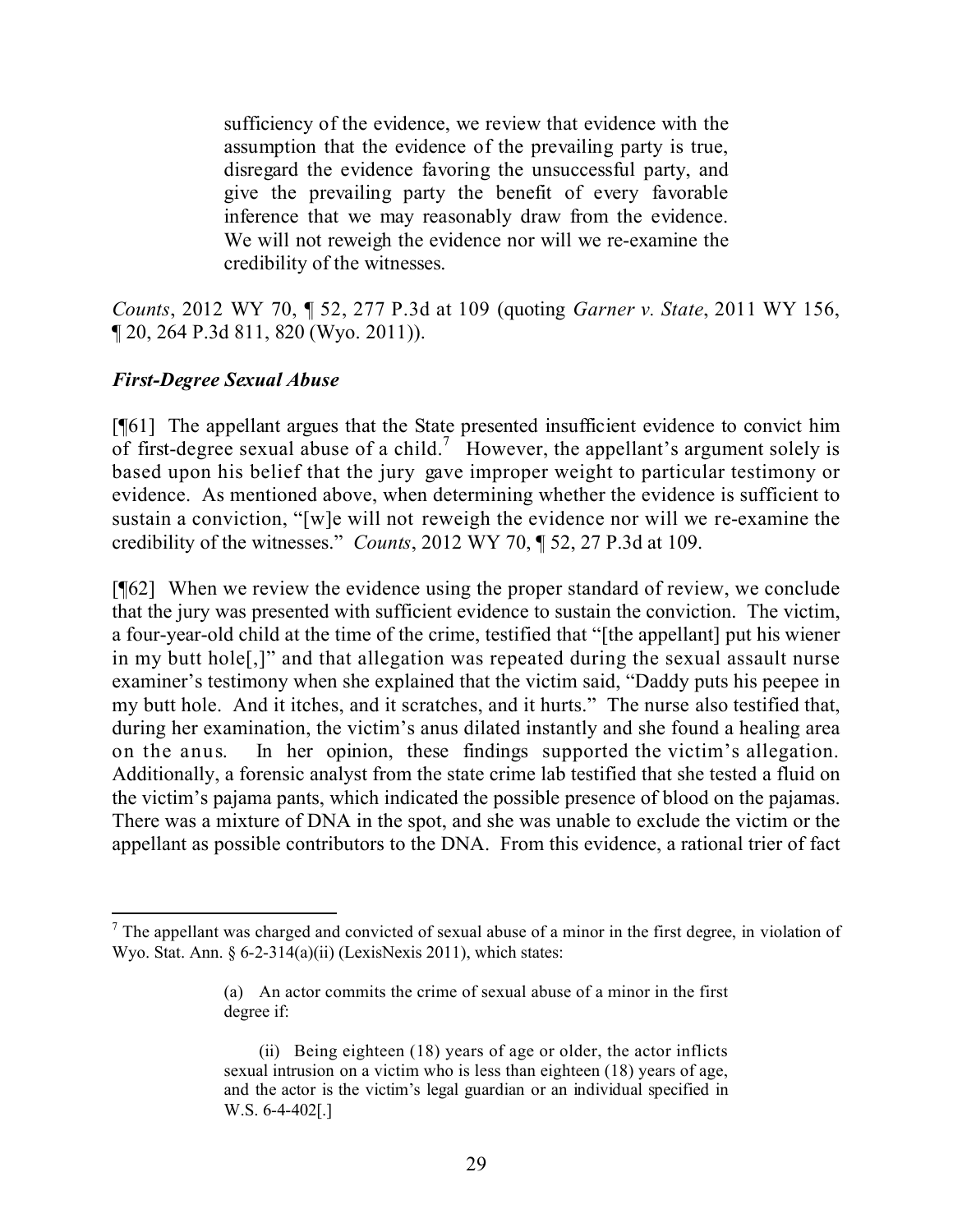could find that the appellant engaged in sexual intrusion with the victim, who was his four-year-old stepson.

# *Second-Degree Sexual Abuse*

[¶63] The appellant also argues that the State failed to present sufficient evidence to sustain his convictions for the eight counts of second-degree sexual abuse of a child.<sup>8</sup> Specifically, the appellant claims that the State failed to prove that the appellant's contact with the victim was "with the intention of sexual arousal, gratification or abuse<sup>[]"</sup> as required by Wyo. Stat. Ann. § 6-2-301(a)(vi) (LexisNexis 2011). After a careful review of the record, we agree that the State failed to provide sufficient evidence to sustain the appellant's convictions for second-degree sexual abuse.

[¶64] While the appellant's brief focuses on the lack of evidence demonstrating his contact with the victim was for the purpose of sexual arousal, gratification or abuse, we are concerned with the fact that there is no evidence, other than the statements made by the appellant in his interview, to support a charge of second-degree sexual abuse. Whether the State provided any evidence of criminal conduct, other than the appellant's extrajudicial statement, is a legal issue that the appellant did not raise in his brief. To that extent

> [w]e are sensitive to the proposition that judicial restraint generally demands that we address only those issues properly before us and preserved for our review. We also know that it is within our jurisdiction to decide any case as justice may demand. . . . [J]udicial efficiency strongly suggests the treatment of obvious matters in the first appeal.

*Sheeley v. State*, 991 P.2d 136, 138 (Wyo. 1999). Here, although not directly raised by the appellant, we believe this question is properly encompassed within the question of whether sufficient evidence was presented at trial to sustain the jury's decision.

l <sup>8</sup> The appellant was charged and convicted of sexual abuse of a minor in the second degree, in violation of Wyo. Stat. Ann. § 6-2-315 (a)(iii) (LexisNexis 2011), which states:

<sup>(</sup>a) Except under circumstance[s] constituting sexual abuse of a minor in the first degree as defined by W.S. 6-2-314, an actor commits the crime of sexual abuse of a minor in the second degree if:

<sup>(</sup>iii) Being eighteen (18) years of age or older, the actor engages in sexual contact with a victim who is less than eighteen (18) years of age and the actor is the victim's legal guardian or an individual specified in W.S. 6-4-402[.]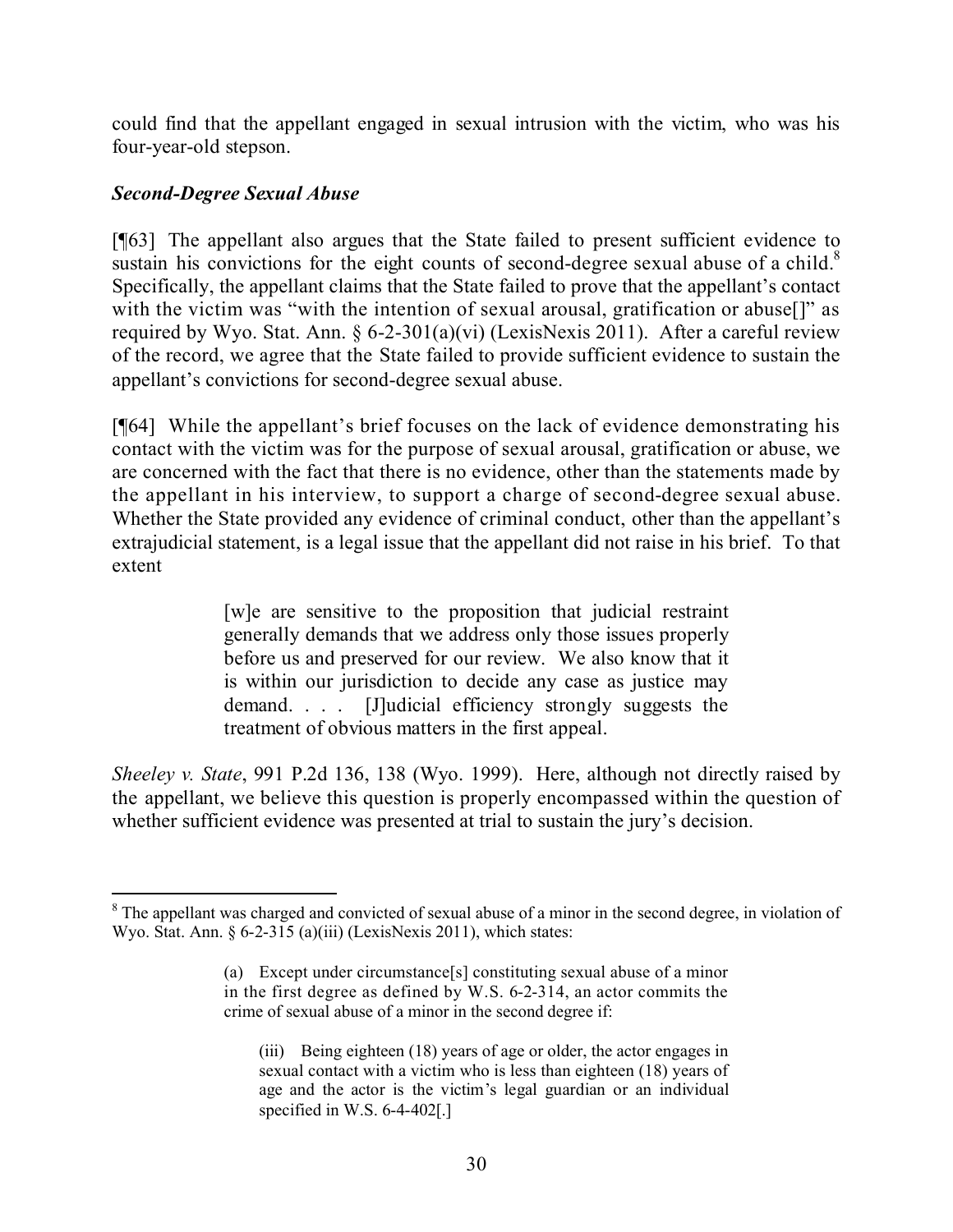[¶65] In Wyoming, "independent proof of the *corpus delicti* must exist apart from a defendant's extrajudicial confession or admission[.]" *Jones v. State*, 2010 WY 44, ¶ 11, 228 P.3d 867, 870 (Wyo. 2010). *See also Simmers*, 943 P.2d at 1199; *Kolb v. State*, 930 P.2d 1238, 1248 (Wyo. 1996); *Betzle v. State*, 847 P.2d 1010, 1021-22 (Wyo. 1993); *Konopisos v. State*, 26 Wyo. 350, 354-55, 185 P. 355, 356 (Wyo. 1919). In *Simmers*, we identified what type of evidence must exist to prove a crime was committed:

> [The] corroborating evidence need only consist of substantial evidence that the offense has been committed, so that the evidence as a whole proves beyond a reasonable doubt that the defendant is guilty of the crime charged.

> > [C]orroborating evidence is adequate if it supports the essential facts admitted sufficiently to justify a jury inference of the truth of the confession. The quantity and type of independent corroborating evidence depends upon the facts of each case. However, circumstantial evidence can be used to corroborate a confession.

*Simmers*, 943 P.2d at 1199 (internal citations and quotation marks omitted).

[¶66] We have carefully analyzed all of the trial transcripts and cannot find any evidence, direct or circumstantial, that corroborates that the appellant ever engaged in any sexual contact with the victim, other than the conduct that was the basis of the firstdegree count. There was never an allegation made by the victim or his mother at trial, or to any of the multiple medical care providers or the forensic interviewer, that the appellant engaged in sexual contact with the victim. There was no testimony indicating that the victim had been subjected to sexual abuse over a period of time. Instead, all of the evidence, other than Deputy Peech's testimony regarding the appellant's interview, focused on the single allegation of penetration. The State's brief regarding the sufficiency of the evidence on this count also focuses only on the statements the appellant made in his interview with Deputy Peech. Further, in its "Statement of the Facts" the State represents that: "All of the evidence incriminating [the appellant] for his seconddegree sexual abuse of [the victim] came from his own statements to investigators." The appellant's statements, on their own, are insufficient to uphold his convictions for second-degree sexual abuse. Therefore, this Court reverses the eight counts of seconddegree sexual abuse, and on remand the district court shall enter a judgment of acquittal on those counts.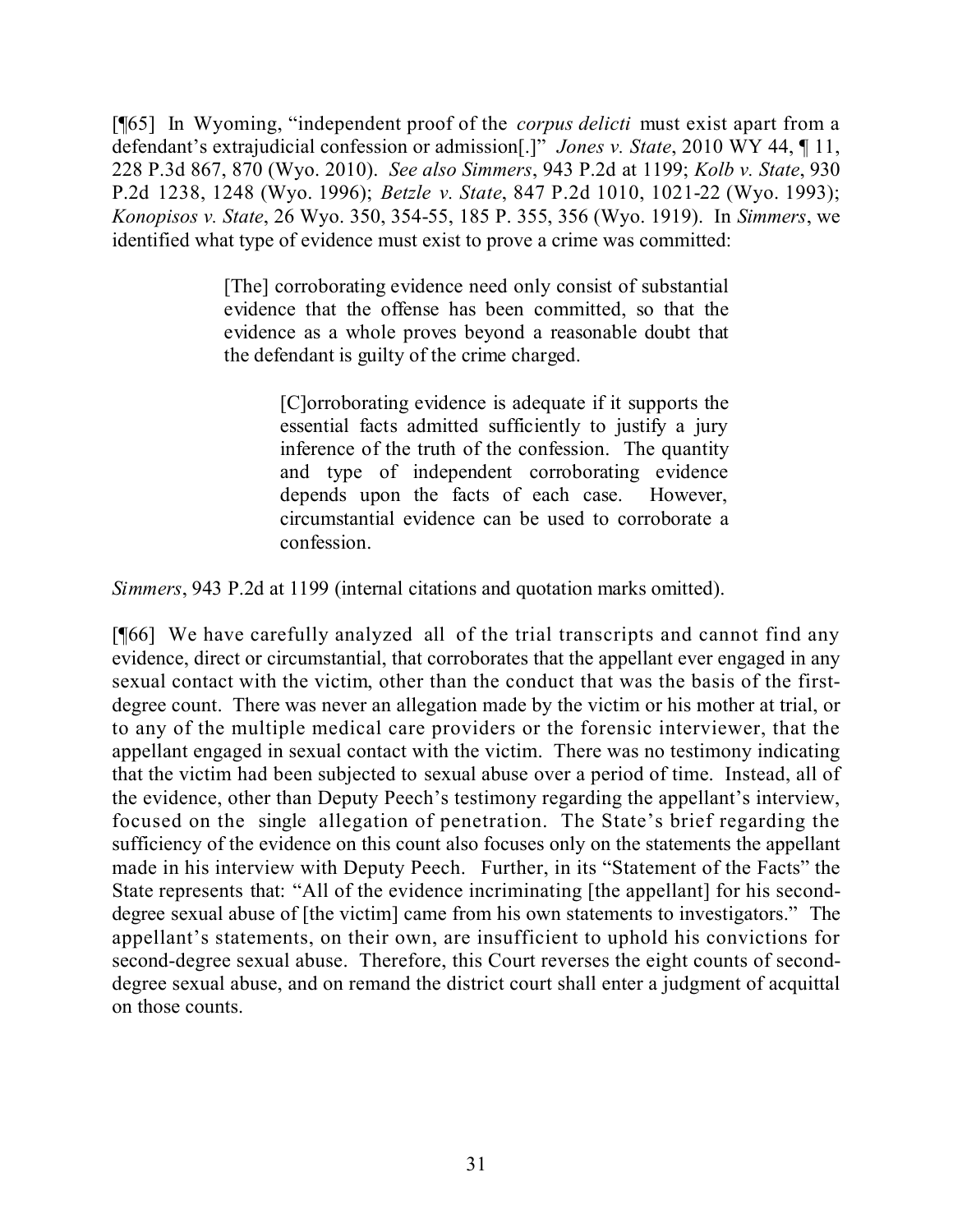## *Whether the appellant received ineffective assistance of trial counsel*

[¶67] The appellant's final claim is that he received ineffective assistance of counsel in three respects. First, he claims that trial counsel was ineffective for not arguing at the competency hearing that the victim's testimony was also tainted. Second, he argues that trial counsel was ineffective for not arguing that the appellant's statement was involuntary for the reasons he has raised in this appeal. *See supra* ¶¶ 35-41. Finally, he argues that trial counsel was ineffective for failing to request a jury instruction that would have instructed the jury to disregard any testimony regarding Deputy Peech's opinion of the appellant's credibility.

[¶68] Claims of ineffective assistance of trial counsel are reviewed *de novo*. *Proffit v. State*, 2008 WY 114, 1 33, 193 P.3d 228, 241 (Wyo. 2008). There are two requirements the appellant must show before prevailing on a claim of ineffective assistance of counsel:

> First, the defendant must show that counsel's performance was deficient. This requires showing that counsel made errors so serious that counsel was not functioning as the "counsel" guaranteed the defendant by the Sixth Amendment. Second, the defendant must show that the deficient performance prejudiced the defense. This requires showing that counsel's errors were so serious as to deprive the defendant of a fair trial, a trial whose result is reliable.

*Maier v. State*, 2012 WY 50, ¶ 24, 273 P.3d 1084, 1091 (Wyo. 2012) (quoting *Dickeson v. State*, 843 P.2d 606, 609 (Wyo. 1992)).

[¶69] First, because we have found that the appellant is entitled to a new trial due to errors regarding the victim's competency to testify, and error in Deputy Peech's comments upon the appellant's credibility, we need not consider whether the appellant received ineffective assistance of counsel for not raising the issue of taint at the competency hearing or requesting a jury instruction regarding Deputy Peech's testimony. Second, we find that trial counsel was not ineffective for challenging the voluntariness of the appellant's statement based solely on the length of the interview, and not raising the issues of fatigue, threats, and psychological coercion. We considered those issues when we concluded that the appellant's statements were given voluntarily. *See supra* ¶¶ 42-43. Therefore, even if trial counsel had brought these issues to the attention of the district court, the motion would have been unsuccessful. Counsel cannot be deemed ineffective for failing to bring a motion that would have been denied. *Carter*, 2010 WY 136, ¶ 15, 241 P.3d at 484 (citing *Dettloff v. State*, 2007 WY 29, ¶¶ 17-19, 152 P.3d 376, 382-83 (Wyo. 2007) (If a suppression motion would have been brought, but denied, the defendant suffers no prejudice from the failure to bring such a motion.)).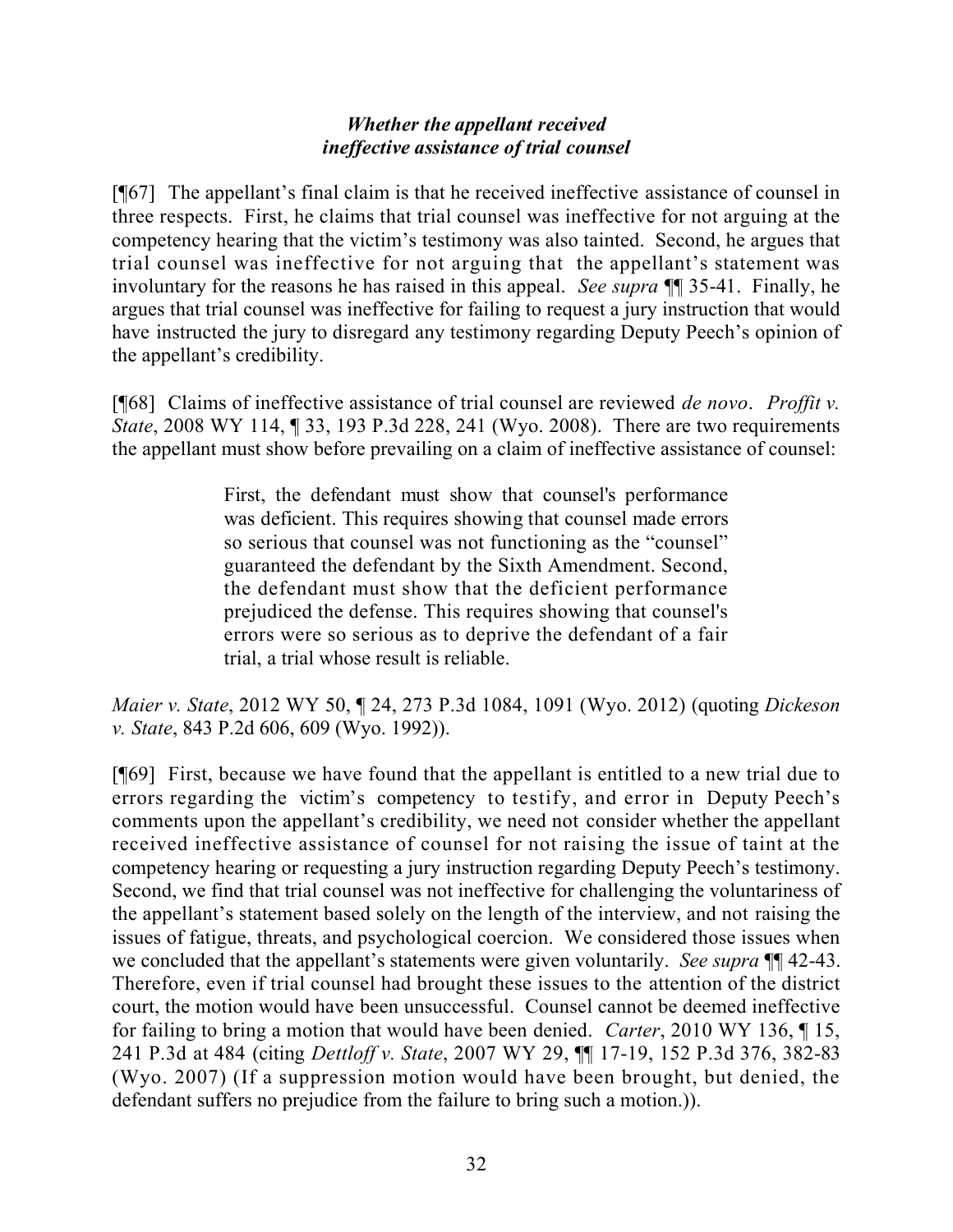#### **CONCLUSION**

[¶70] As this Court has long recognized, the United States and Wyoming constitutions do not guarantee that a criminal defendant receive a perfect trial, but they do guarantee that he receive a fair trial. *See Eaton v. State*, 2008 WY 97, ¶ 85, 192 P.3d 36, 75 (Wyo. 2008); *Haworth v. State*, 840 P.2d 912, 920 (Wyo. 1992); *Janski v. State*, 538 P.2d 271, 277 (Wyo. 1975). When applying that maxim, many errors that may occur at trials are not so pervasive as to deprive a defendant of his constitutionally guaranteed right. Unfortunately, we cannot say that is the case here. The appellant's trial contained sufficient errors that it would be an affront to the criminal justice system to say this trial was fair. We must remember that:

> "\* \* \* Society wins not only when the guilty are convicted but when criminal trials are fair; our system of the administration of justice suffers when any accused is treated unfairly. An inscription on the walls of the Department of Justice states the proposition candidly for the federal domain: 'The United States wins its point whenever justice is done its citizens in the courts.'"

*Sheeley*, 991 P.2d at 139 (quoting *Stephens v. State*, 774 P.2d 60, 63 (Wyo. 1989), *overruled in part on other grounds by Large v. State*, 2008 WY 22, 177 P.3d 807, 816 (Wyo. 2008)) (quoting *Brady v. Maryland*, 373 U.S. 83, 87, 83 S.Ct. 1194, 1197, 10 L.Ed.2d 215 (1963)).

[¶71] We reverse the appellant's convictions and remand to the district court for a new trial, consistent with this opinion.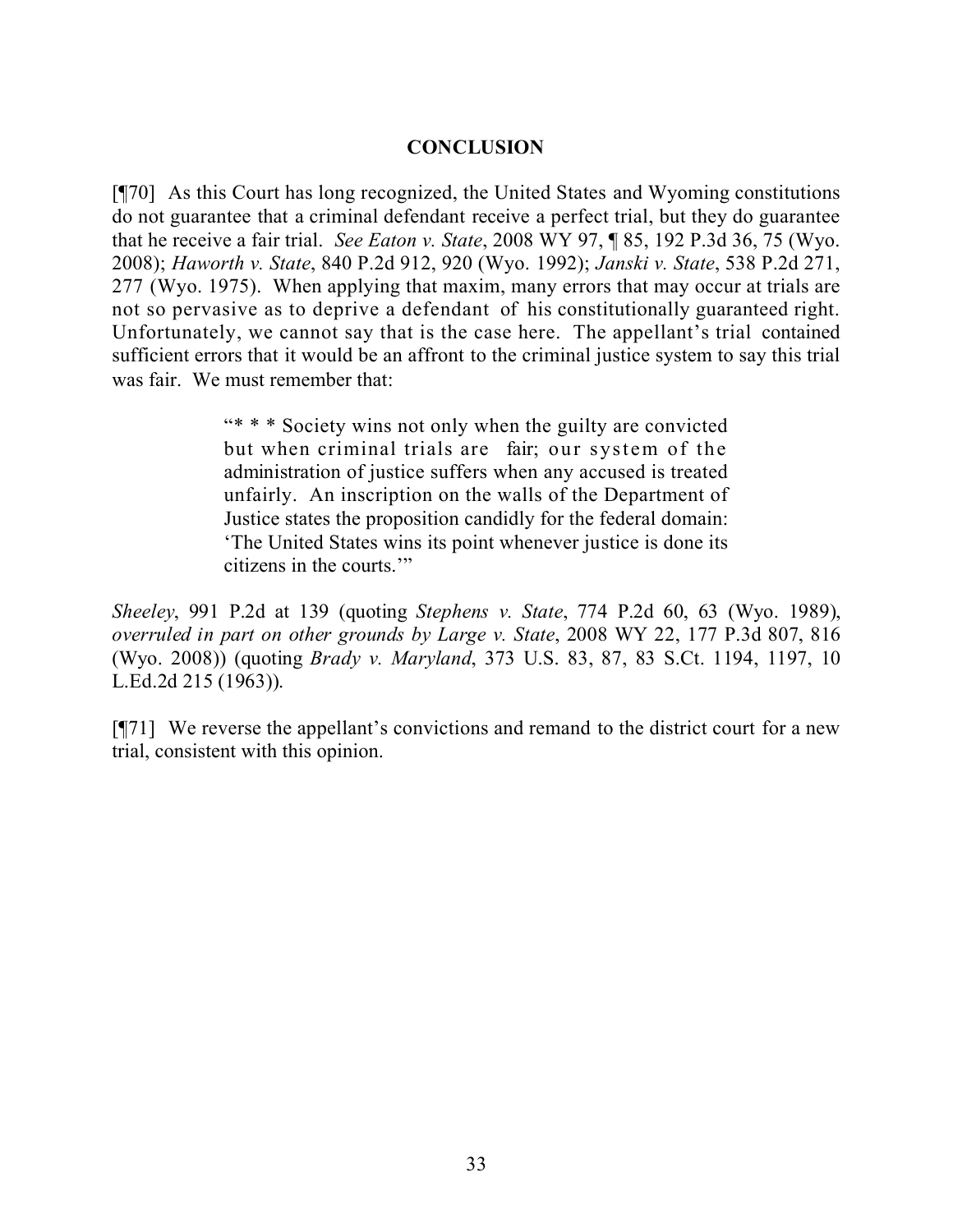**BURKE**, Justice, concurring in part and dissenting in part, with whom **KITE**, Chief Justice, joins.

[¶72] Appellant identified eight appellate issues. I disagree with the majority's resolution of several of those issues. Ultimately, however, I agree that all of Appellant's convictions must be reversed because of error related to the admission of evidence concerning the pornographic websites.<sup>9</sup> Although Appellant's convictions for Counts Two through Nine should be reversed, I cannot agree with the majority's conclusion that there was insufficient evidence to support those convictions. I will address that issue first.

# **Sufficiency of the Evidence (Counts Two through Nine)**

 $\overline{a}$ 

[¶73] The jury convicted Appellant of eight counts of second-degree sexual abuse. The majority applied the *corpus delicti* rule and concluded that there was insufficient evidence to support the convictions. As a result, Appellant cannot be prosecuted again for those alleged crimes. *Granzer v. State*, 2008 WY 118, ¶ 23, 193 P.3d 266, 272 (Wyo. 2008). I dissent from that portion of the majority opinion for two reasons: First, the *corpus delicti* rule was not raised by Appellant and should not be considered by this Court. Second, if properly applied, the *corpus delicti* rule does not mandate reversal of the convictions.

[¶74] As a general proposition, we address only those issues properly before us and preserved for our review. Appellant's contention that there was insufficient evidence to support the eight convictions for second-degree sexual abuse focused solely upon the sexual gratification element of the offense. According to Appellant, "[T]here is no evidence that Adam touched L.W. with the requisite intent of sexual gratification." Appellant's entire argument on this issue is less than one-half of a page. Appellant never mentions the term *corpus delicti*, does not address how the rule is properly applied in cases such as this, and fails to provide the State with any notice that he is relying on the *corpus delicti* rule to support his claim.

[¶75] Appellant did raise the issue in his Motion for Judgment of Acquittal filed after trial. The district court denied the motion stating:

> The Defendant alleges, however, that such out of court confessions were not true, made under duress, and needed to

 $9$  I also agree that: (1) There was sufficient evidence to support Appellant's conviction on Count I; (2) Appellant failed to establish that his confession was involuntary; (3) It was error to give the "no corroboration of victim's testimony is necessary" instruction; and (4) Appellant did not establish ineffectiveness of defense counsel.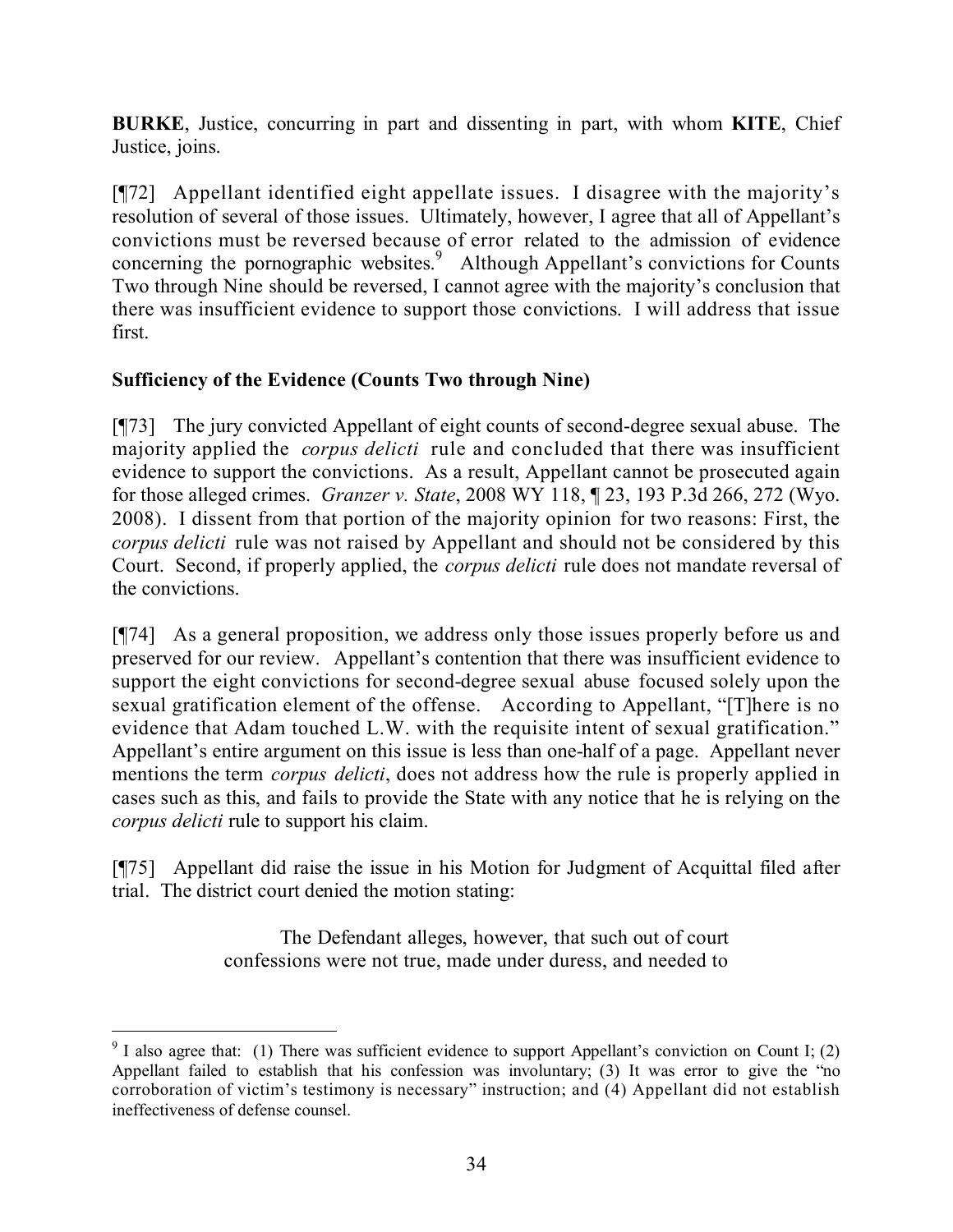be corroborated pursuant to *Jones v. State*, 228 P.3d 867 (Wyo. 2010).

It should be first noted that the issue of corroboration was not raised at trial by way of a motion for judgment of acquittal or by any proffered jury instructions.

However, the Court is of the opinion that there was substantial corroborative evidence.

> "Corroborating evidence is adequate if it supports the essential facts admitted to justify a jury inference of the truth of the confession." *Jones v. State*, 228 P.3d 870 (Wyo. 2010).

First, there were confessions by the Defendant to not 1 but 8 separate acts and the confessions were recorded. Secondly, the jury concluded that there was proof beyond a reasonable doubt that the Defendant had committed a 1<sup>st</sup> degree sexual assault on LAW. Thirdly, there was undisputed testimony and pictures that the Defendant had indeed bathed and showered with LAW, which is where the sexual contact had allegedly occurred.

Lastly, I believe the jury could conclude that Mrs. Mersereau had significant suspicions that some inappropriate conduct had occurred.

Danielle Mersereau's decision to quiz LAW about whether his step-father had molested LAW based on a random TV show seems dubious at best. Her decision to take LAW to a physician's assistant for an exam would seem unnecessary if she were convinced nothing occurred. Finally, LAW's knowledge of the Defendant "sticking his peepee in my butthole", does not seem to be an expression that a 5 year old would be familiar with.

The Court concludes that there was enough corroborating evidence to sustain a verdict on the  $2<sup>nd</sup>$  degree claims.

Appellant does not challenge that ruling in this appeal.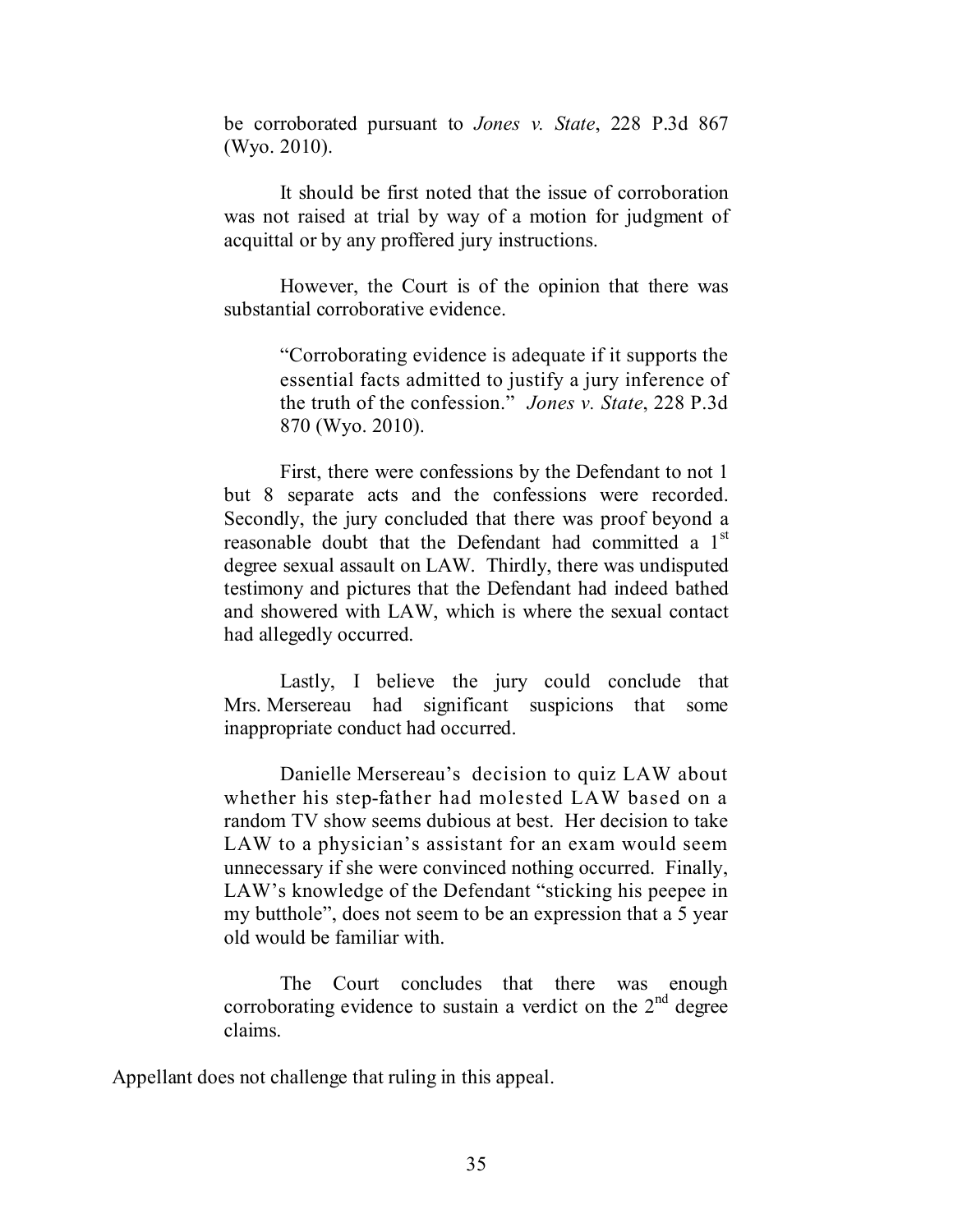[¶76] Because the issue was not raised by Appellant, the State has had no opportunity to address the issue, to identify corroborating evidence in the record, or to apply our precedent to the facts of this case. The majority reaches its decision without any input from either party on this issue.<sup>10</sup> The danger of reaching the incorrect result without input from the parties is exacerbated by the case-specific nature of the *corpus delicti* rule: "[C]orroborating evidence is adequate if it 'supports the essential facts admitted sufficiently to justify a jury inference of the truth' of the confession. **The quantity and type of independent corroborating evidence depends upon the facts of each case**. However, circumstantial evidence can be used to corroborate a confession." *Simmers*, 943 P.2d at 1199 (quoting *United States v. Clark*, 57 F.3d 973, 976 (10th Cir. 1995)) (internal citations omitted; emphasis added).

[¶77] The situation presented here is, in many aspects, very similar to those reflected in *Simmers* and *Betzle*, relied upon by the majority. In both cases, the defendant was convicted of sexual abuse crimes involving children. In both cases, the defendant confessed to the crimes. On appeal, both defendants relied upon the *corpus delicti* rule<sup>11</sup> and contended that there was no independent corroborating evidence to support the confessions and the convictions. In both cases, this Court rejected the argument.

[¶78] In *Simmers*, the defendant was convicted of twelve counts of second-degree sexual assault involving three victims. In determining whether there was sufficient corroborating evidence, this Court did not find it necessary to specifically analyze the evidence for each crime charged. We took a similar approach in *Betzle*. In *Betzle*, the defendant was charged with two counts of sexual assault in the second-degree, two counts of sexual assault in the third degree, and one count of taking immodest, immoral, and indecent liberties with a child. The victim was a disabled, nine-year-old child with the mental ability of a four-year-old.<sup>12</sup> During his interview with the police, the

*Betzle*, 847 P.2d at 1013.

 $\overline{a}$  $10$  I question the majority's use of language from the State's brief to imply that the State is conceding that there was no corroborating evidence to support the truth of the confession. Because the issue was not raised, the State never addressed the issue and any statements by the State in its brief are necessarily taken out of context.

<sup>&</sup>lt;sup>11</sup> Again, I would point out that, in this case, Appellant did not raise the *corpus delicti* issue.

<sup>&</sup>lt;sup>12</sup> According to the Court:

The victim in this case is a handicapped child. She suffered from a malignant brain tumor for which she had been subjected to radiation therapy, chemotherapy, and surgery. Although nine years old at the time of the alleged offenses, the victim's mental ability was that of a four-year old or a four-year, eight-month old child. She had been subjected to five surgeries which compounded her slowness, lack of coordination, speech problems, right-sided weakness and impaired longterm memory.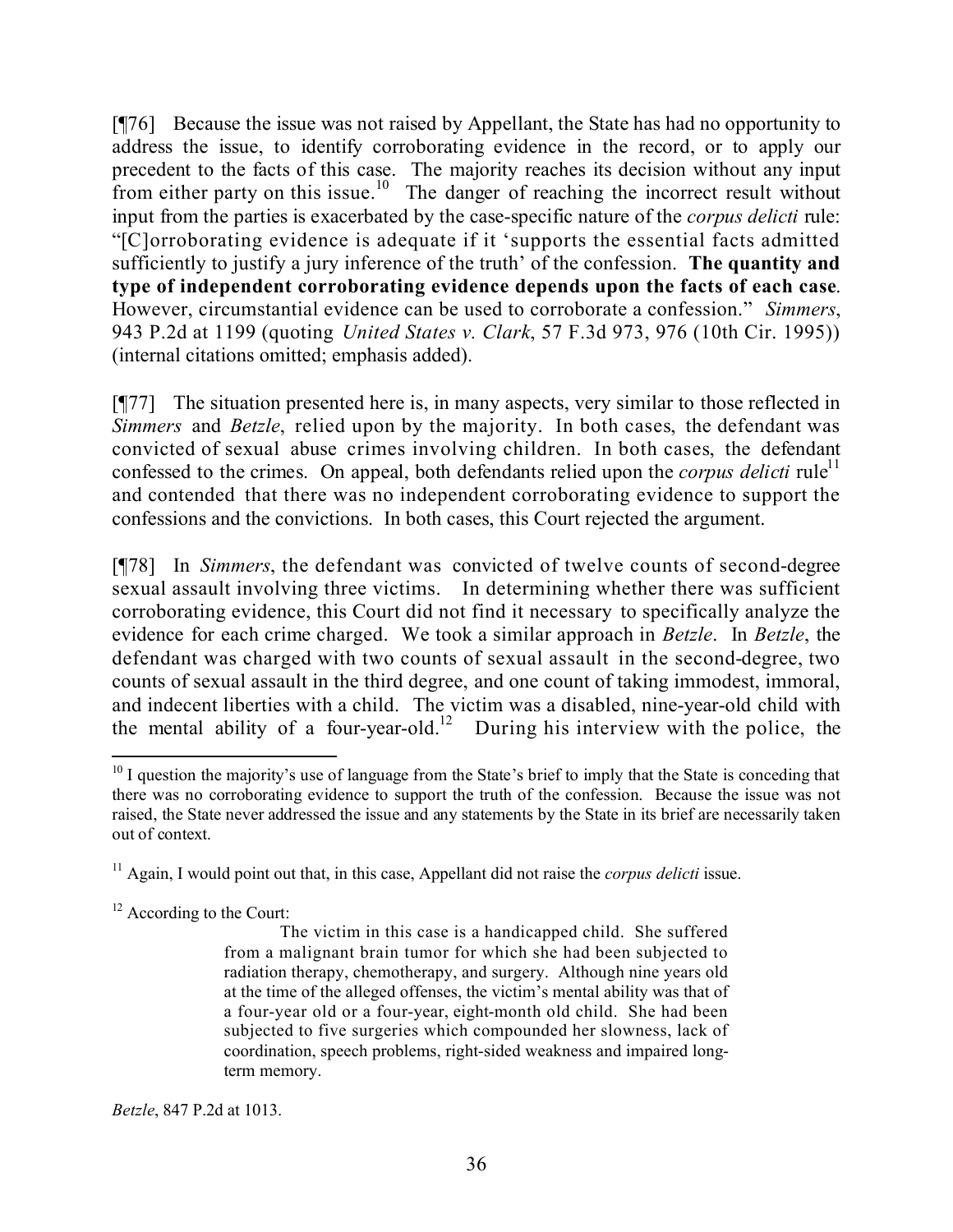defendant admitted to several specific incidents of improper sexual contact. We found that there was sufficient corroborating evidence:

> In this case, the record discloses testimony by the victim's mother that, when the victim returned from Betzle's house, she would come home wearing different clothing, including one of Betzle's shirts on one occasion. Both the victim's mother and Betzle testified the victim stayed at his house all night on April 14-15, 1990. The father of the victim testified that, around the first of May, the victim complained to him she had soreness in her crotch area. At the same time, the victim's mother noticed a decrease in the victim's appetite, she began to wet her pants and to complain of vaginal pain. The pediatrician who examined the victim testified she observed irritation and redness in the genital area. The counselor of the victim noted that, when she took the victim to their interview room, the victim moved very close to the counselor, took her hand and walked with her without lagging behind which was unusual conduct for the victim. These items of evidence in the record establish sufficiently for purposes of corroboration, the commission of the offense charged, and we hold there was, in this case, sufficient evidence of the *corpus delicti* to justify the introduction into evidence of Betzle's confession.

## *Betzle*, 847 P.2d at 1022.

[¶79] Using our decisions in *Simmers* and *Betzle* as a guide, and applying our standard of review which requires us to view all evidence in the light most favorable to the State, I would conclude that there is sufficient corroborating evidence to support the truth of the confession and the convictions. The same evidence that supported the conviction on Count One corroborates the fact that Appellant was sexually attracted to the child. He also had opportunity to commit the specific acts alleged in Counts Two through Nine. Appellant is not a stranger to the child. He is his stepfather. He had access to the child. He regularly bathed with the child. There is evidence in the record suggesting that the child had been subjected to improper sexual contact over a period of time. The forensic interviewer expressed concerns over L.W.'s knowledge of sexualized behavior given his young age. Mother had taken L.W. to a doctor with concerns about L.W.'s sexual behavior one week prior to the incident alleged in Count One. During that visit, Mother told the doctor of prior comments that the child had made regarding sexual contact by Appellant in December of the previous year.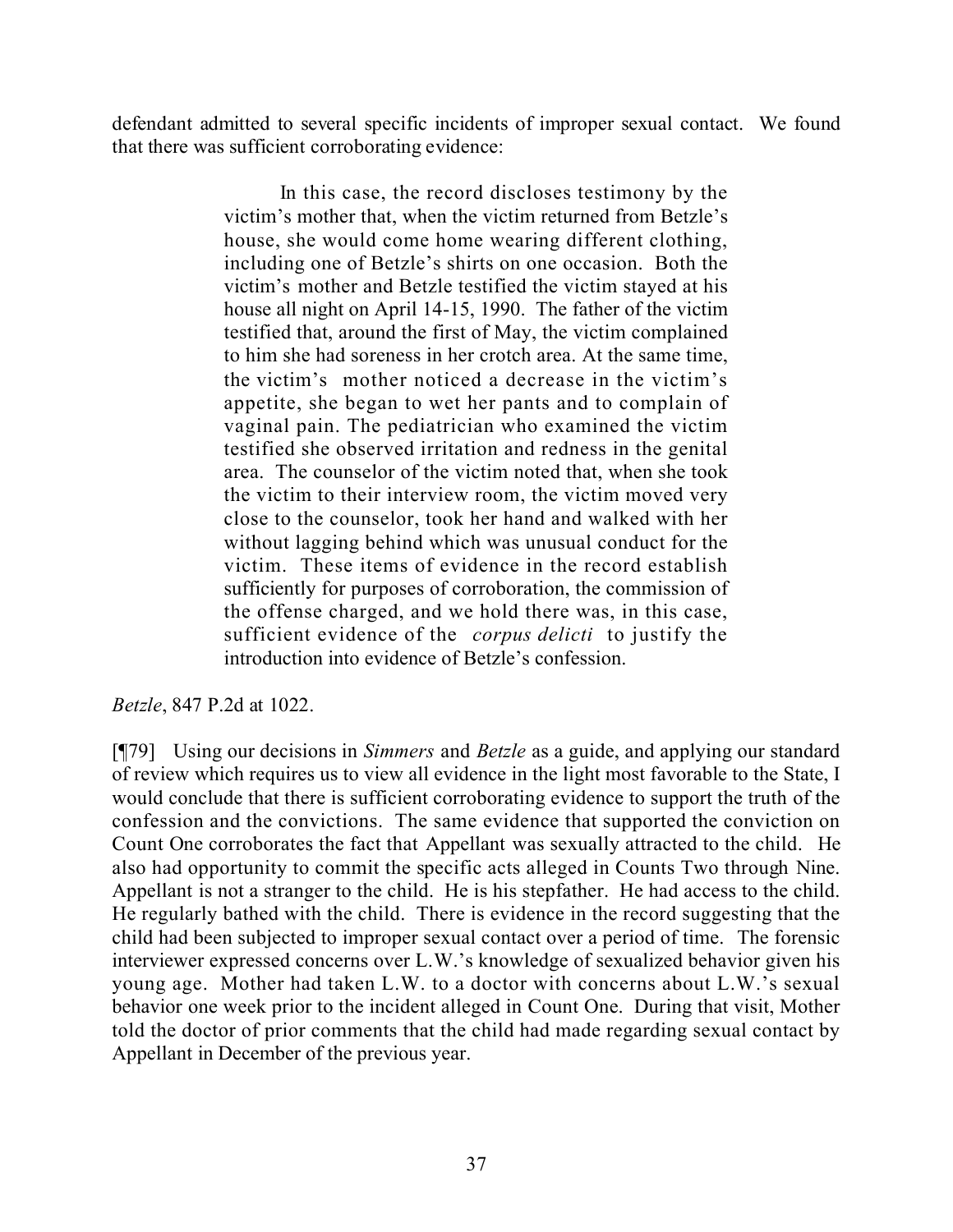[¶80] The evidence here is not distinguishable in degree from that presented in *Simmers* and *Betzle*. There was no direct evidence other than the confession of the specific sexual assaults in *Betzle*. Nor was there direct evidence of all of the specific sexual assaults in *Simmers*. Nonetheless, this Court found there was sufficient evidence to corroborate the trustworthiness of the confession. This case is no different. There is sufficient corroborating evidence to allow the jury to infer that the confession is trustworthy and, consequently, there is sufficient evidence to support Appellant's eight convictions for second-degree sexual abuse.

# **Competency**

[¶81] I disagree with the majority's conclusion that the district court's competency finding was clearly erroneous. A finding is clearly erroneous and should be overturned only if this Court is "left with the definite and firm conviction that a mistake was made." *Lovato v. State*, 2010 WY 38, ¶ 17, 228 P.3d 55, 59 (Wyo. 2010).I am not convinced that the district court erred in finding that L.W. was competent.

[¶82] From my perspective, the competency decision facing the district court was difficult. The witness was very young and provided testimony that in many respects was troubling. The child, however, also provided testimony that supported the district court's competency determination. The district court did not ignore the problematic testimony and specifically addressed it in its decision. During the competency hearing, the district court also heard testimony from the therapist who had interviewed L.W. shortly after the alleged incident and a clinical psychologist called as a witness by Appellant. The district court referenced the testimony from both of those witnesses in its decision. The district court had the opportunity to observe the child testify during the competency hearing and at trial. Ultimately, the district court concluded that L.W. was competent. It summed up its reasoning in its Decision and Order on Witness Competency:

> L.A.W. is currently five years old. He was four-and-ahalf when the alleged incident occurred. At the competency hearing, L.A.W. was able to relate that he currently lived in California, and had previously lived in Wyoming. He knew his age, his brother's name, and, when asked to identify his mother, was able to point to the correct person. He appeared to understand every question directed at him, although he occasionally gave an incorrect answer.

> L.A.W. correctly identified his teacher, testified that he was in kindergarten, and that he flew on a plane to get to Wyoming. L.A.W. was asked whether he understood the truth versus [an] untruth, and responded affirmatively. When asked whether the statement "We're outside now" is the truth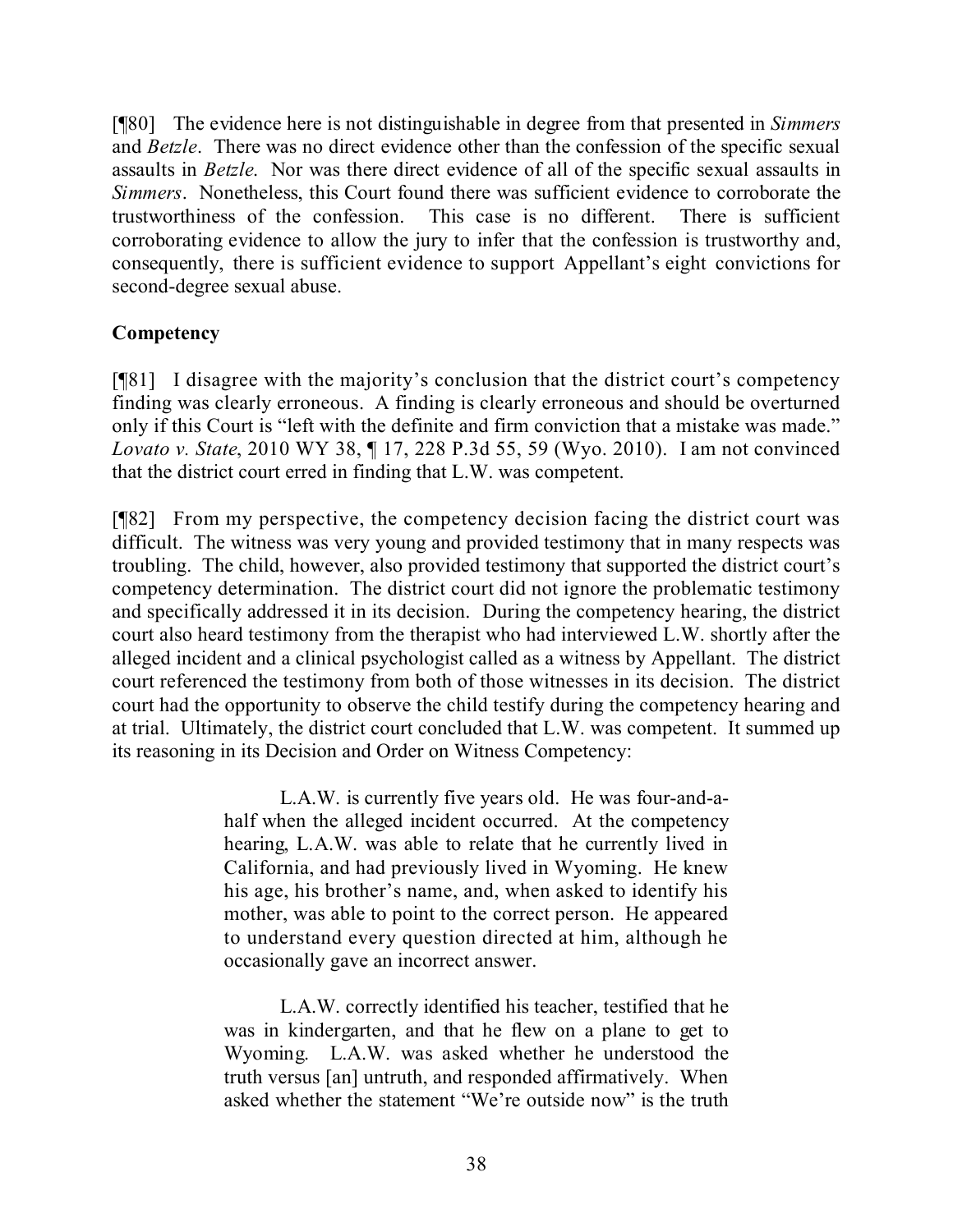or not the truth, L.A.W. replied "Not the truth." He responded similarly to questions about whether he was in California, and then in Wyoming. L.A.W. seemed confused at some point, however. For instance, when asked how many mother[s] he had, he said, "three." He said he had "four" fathers.

L.A.W. was asked about May 21, 2010, the day Defendant is alleged to have anally raped L.A.W. He testified that he went to the park with his brother and father [Defendant], but that "it was closed." He first testified that they did not drive through the mud, but later said that his mother got [mad] because they drove the car through the mud. L.A.W. then testified that they parked the car, and [he] sat on Defendant's lap in the driver's seat. He honked the horn. L.A.W. testified that while on Defendant's lap in the driver's seat, Defendant removed his pants, and that Defendant was not wearing pants, either.

L.A.W. testified that he does not remember, however, that Defendant raped him. He does not remember telling anyone that the event occurred, or demonstrating with dolls or pictures that the event happened.

Nicole Rosenberger, a therapist at the Children's Advocacy Project, also testified. Ms. Rosenberger is the person who interviewed L.A.W. Ms. Rosenberger testified that L.A.W. appeared to understand truth and untruth. She also testified that she did not observe any mental deficiency in L.A.W.

Dr. McCoy Haddock, a clinical psychologist in California, also testified. L.A.W. is currently a patient of Dr. Haddock. Dr. Haddock testified that L.A.W. has a vivid imagination and that his memory is easily "contaminated."

**Applying the** *Woyak* **factors, the Court is confident that the first factor is satisfied. L.A.W. is able to understand truth and untruth, and recognize the difference. He appeared [to] the Court to appreciate the need for him to testify truthfully.**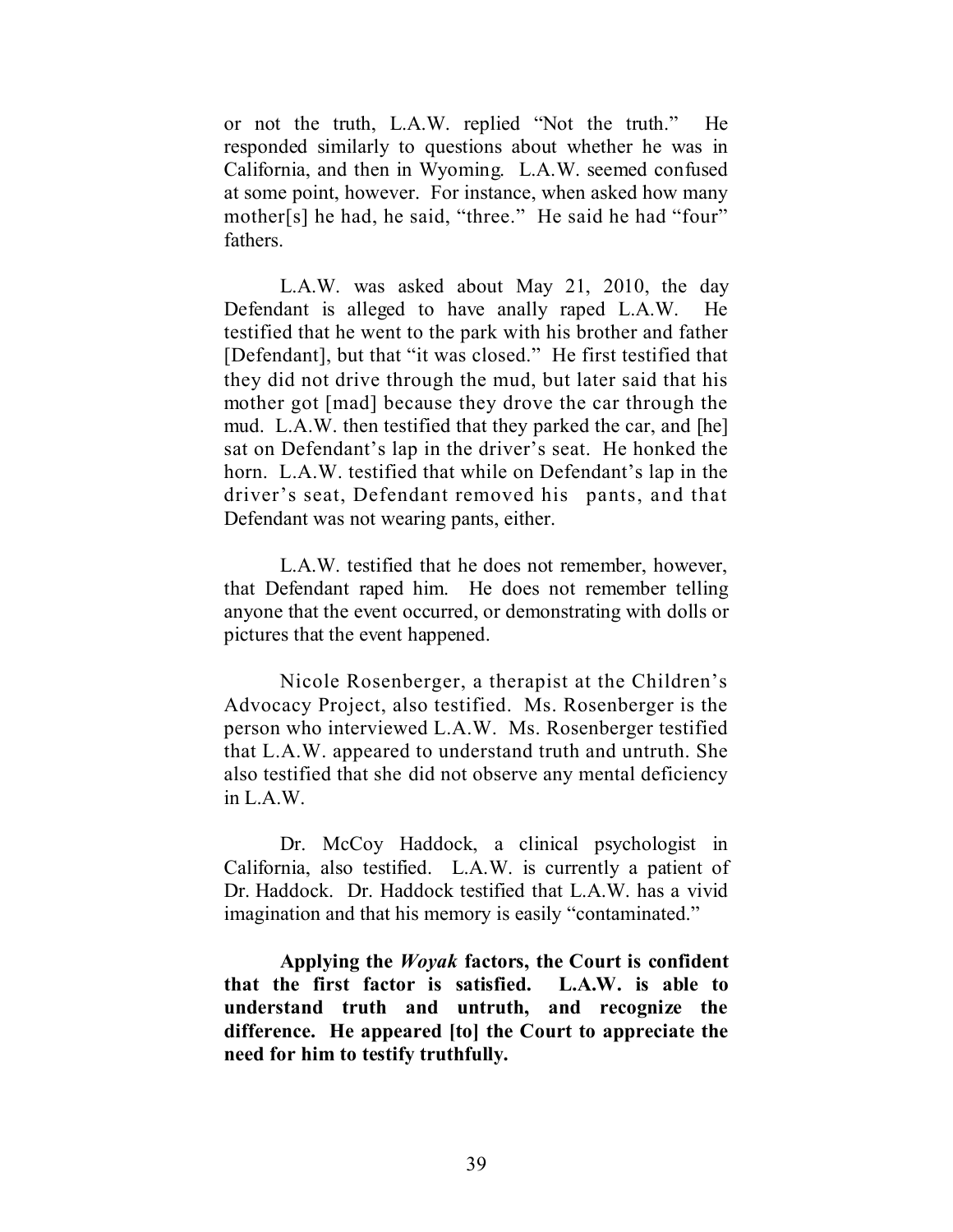The Court believes the second factor is also satisfied. L.A.W. remembered the day of the incident, and recalled specific events. He was able to speak in detail about flooding inside the park; driving through mud; that his mother was angry with Defendant about driving through the mud; that he honked the horn on the car; and that he sat on Defendant's lap while both of their pants were off. His recollection appeared to be less clear when the questioning turned to whether Defendant raped him or not. He testified that he did not remember telling anyone that Defendant inserted his penis [i]nto his anus. The Court is satisfied that L.A.W.'s memory is sufficient to testify about what happened on [May] 21, 2010. His memory of that day appeared to the Court to be independent and detailed. He appeared to have the capacity to testify whether Defendant raped him or not.

As to the fourth factor, the Court is likewise satisfied that L.A.W.'s vocabulary is sufficiently advanced to express in words his memory of the occurrence.

And finally, L.A.W.'s testimony during the competency hearing clearly shows he clearly has the capacity to understand simple questions about the event.

The Court finds L.A.W. is competent to testify and be cross-examined.

(Emphasis added.)

[¶83] The district court also had occasion to address the competency issue after trial when the issue was raised again by Appellant in his motion for judgment of acquittal. The district court denied the motion. In addressing the competency issue, the district court ruled:

> The first issue is the competency of LAW to testify. This was addressed before trial and LAW was found competent to testify. At the competency hearing LAW did not say that his step-father had raped him, but did say they both had their pants off in the vehicle and that LAW was sitting on the Defendant's lap during their ride around Glenrock on May 21, 2010.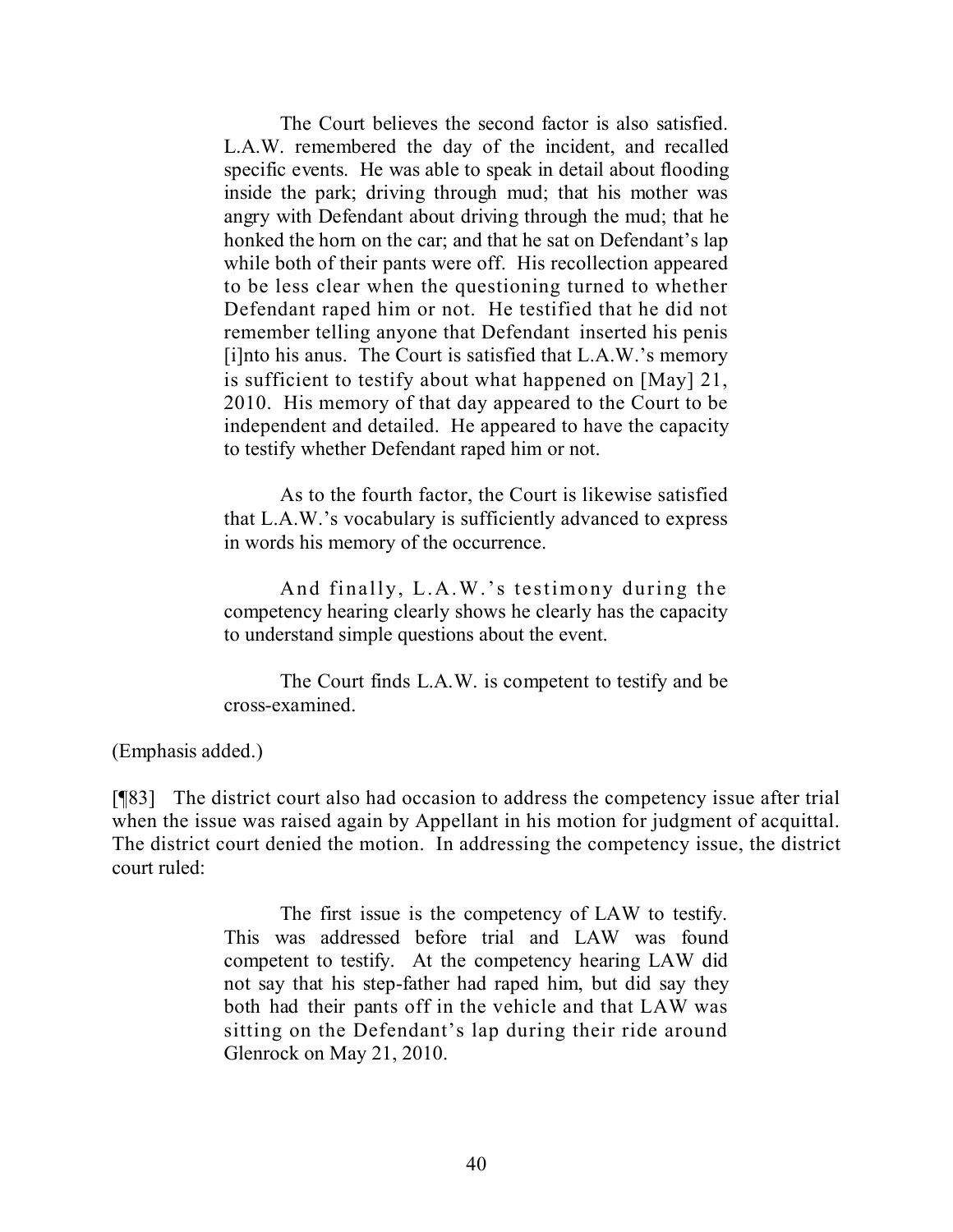At trial, however, LAW testified regarding that evening of May 21, 2010:

> "Q. What did Daddy tell you not to tell her? (Mrs. Mersereau)

A. That he put his wiener in my butthole."

The Court was convinced, both before and after trial that LAW was competent to testify, that he did so to the best of his ability even though it appeared likely that he was being subjected to some attempted influence by his family.

[¶84] In determining that the district court's competency ruling was clearly erroneous, the majority relies upon excerpts from the testimony of L.W. regarding the number of family members and pets he has. The problematic testimony was elicited during the competency hearing in response to questions from defense counsel. At that hearing, defense counsel only asked L.W. a few questions:

- Q. L, can I ask you a couple of questions?
- A. Yeah.
- Q. How many grandmothers do you have?
- A. One.
- Q. How many sisters do you have?
- A. Two.
- Q. How many dogs do you have?
- A. I don't have dogs.
- Q. How many cats do you have?
- A. I have only four wait. Three cats.
- Q. How many mothers do you have?
- A. Four.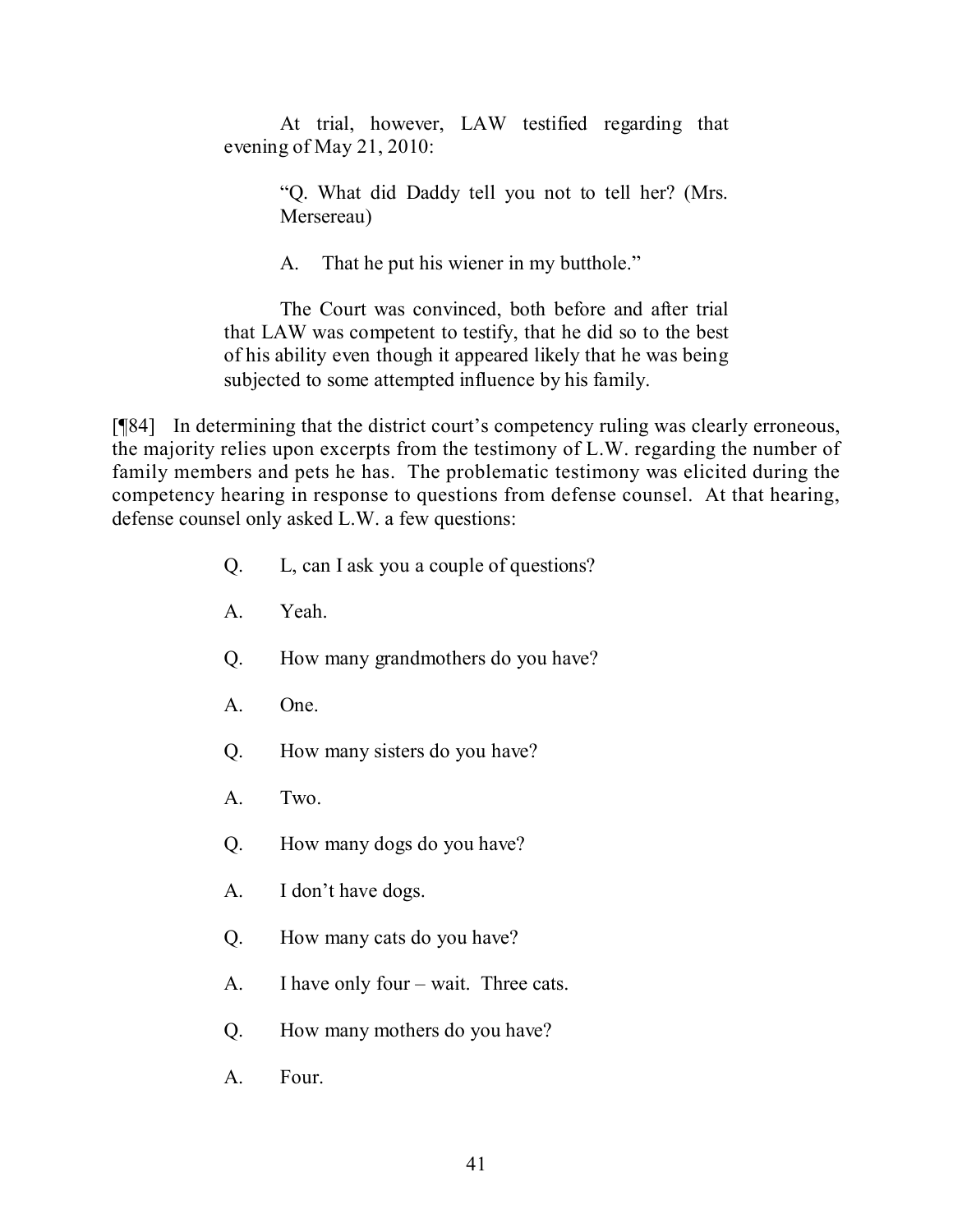- Q. How many fathers do you have?
- A. Five.
- Q. How many grandfathers do you have?
- A. I don't have any.

[Defense Counsel]: I have no further questions.

L.W.'s mother admitted at the competency hearing, and at trial, that she had suggested those questions to defense counsel. At the competency hearing in response to questions from the State, she testified:

- Q. Did you tell your husband's attorney what to ask him?
- A. No.
- Q. You never did?
- A. I told him things that L had been telling me. Stories.
- Q. Like what?

A. Like having multiple dads. One of his dads is a merman.

Q. So you told [Defense Counsel] some of the things that L told you?

A. Uh-huh.

Q. Why did you tell him?

A. To show that he has imagination, which he does.

She testified similarly at trial during cross-examination by counsel for the State:

Q. Ms. Mersereau, [Defense Counsel] asked if you would do anything. Now those are the words you used, correct?

A. Yes.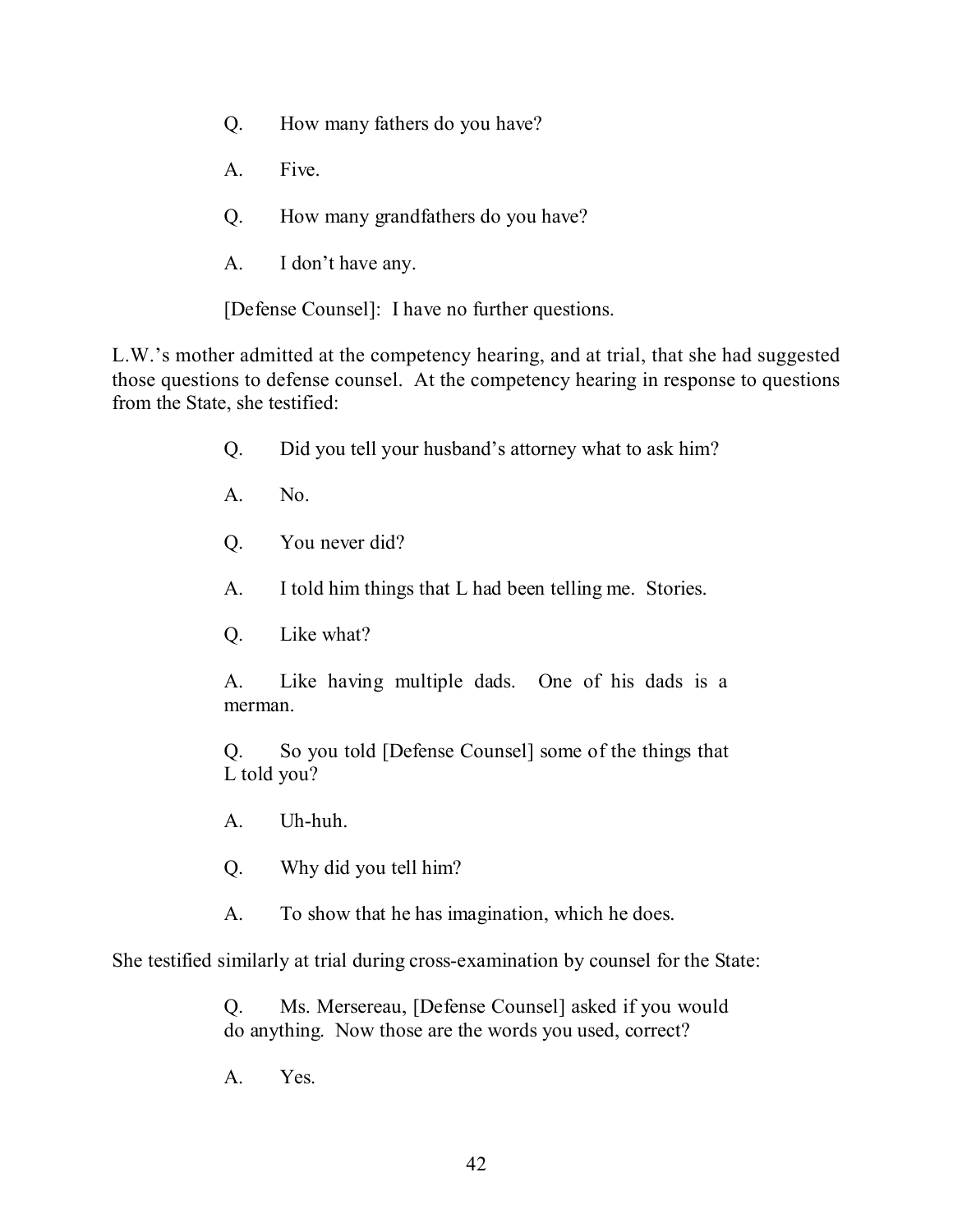Q. Isn't it true – you were here and testified in a previous hearing in this matter, correct?

A. Yes, the pretrial, yes.

Q. Isn't it true that you told [Defense Counsel] questions to ask your son that you knew might confuse him?

A. I do not believe they would confuse him, no.

Q. You gave [Defense Counsel] questions to ask your son, correct?

A. Yes, yes, sir, that I had gotten from my son, you know.

Q. Questions concerning what?

A. How many parents he has. How many grandparents, how many siblings.

Q. Questions that you knew L got confused with, correct?

A. He wasn't confused. He was imagining.

Q. So you gave [Defense Counsel] questions to ask your son that you knew he imagined?

A. I did not give him questions. I told him some of L's stories.

Q. You told him stories about things that L imagined before we had that hearing with L?

- A. Correct.
- Q. Correct?
- A. Correct.

[¶85] It seems obvious that mother provided the questions to defense counsel in an effort to undermine L.W.'s competency. It is also obvious that the answers are not correct. The majority apparently concludes that those answers render L.W. incompetent as a matter of law. The district court took a broader perspective and I am unable to find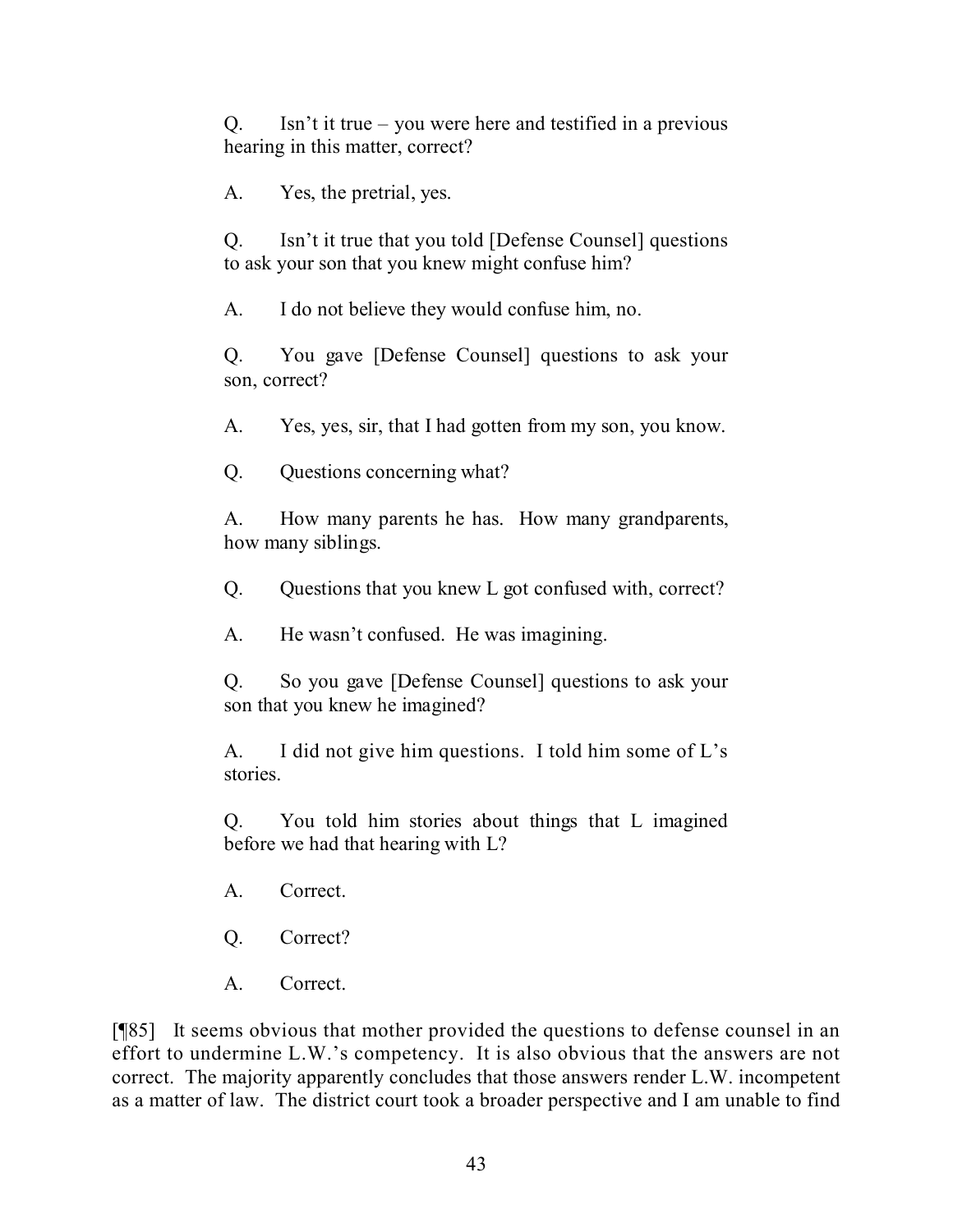that the decision reached by the district court is clearly erroneous. The district court did not ignore those answers. It considered them, along with all of the evidence presented at the hearing, including its personal observations of L.W., in concluding that L.W. was competent.

[¶86] We have repeatedly recognized that the district court is in a far better position than this Court to make a competency determination. Our standard of review is appropriately deferential because we are limited to "reading a cold record" while the district court has the advantage of observing the witness during his testimony. Under the clearly erroneous standard of review, we cannot substitute our judgment for the district court unless we are "firmly convinced" that an error was made.

[¶87] In this case, the district court conducted an appropriate competency hearing, weighed the evidence, applied the five *English* factors, and explained its reasoning. The district court confirmed its competency finding after trial in denying Appellant's motion for judgment of acquittal. While this is a close case and others may come to a different conclusion, that is not the role we must play in the appellate process. In this case, we should defer to the district court. I would affirm the district court's competency determination.

# **Admission of Family Photos**

[¶88] I disagree with the majority's conclusion that the district court erred in permitting introduction of nude photos of L.W. and his brother into evidence. The photos were not included in the appellate record and it is impossible for this Court to conduct an appropriate review of this issue. Appellant raised this issue on appeal and bears the burden of providing this Court with the necessary record. *Roeschlein v. State*, 2007 WY 156, ¶ 28, 168 P.3d 468, 476 (Wyo. 2007). This claim of error should be summarily denied.

[¶89] If we were to address the issue on the merits, I would find no abuse of discretion in the district court's evidentiary ruling.

> "A trial court's decision on the admissibility of evidence is entitled to considerable deference, and will not be reversed on appeal unless the appellant demonstrates a clear abuse of discretion." *Leyva v. State*, 2007 WY 136, ¶ 17, 165 P.3d 446, 452 (Wyo. 2007). "[A]s long as there exists a legitimate basis for the trial court's ruling, that ruling will not be disturbed on appeal." *Id.*, quoting *Sanchez v. State*, 2006 WY 116, ¶ 20, 142 P.3d 1134, 1140 (Wyo. 2006).

*Vigil v. State*, 2010 WY 15, ¶ 11, 224 P.3d 31, 36 (Wyo. 2010).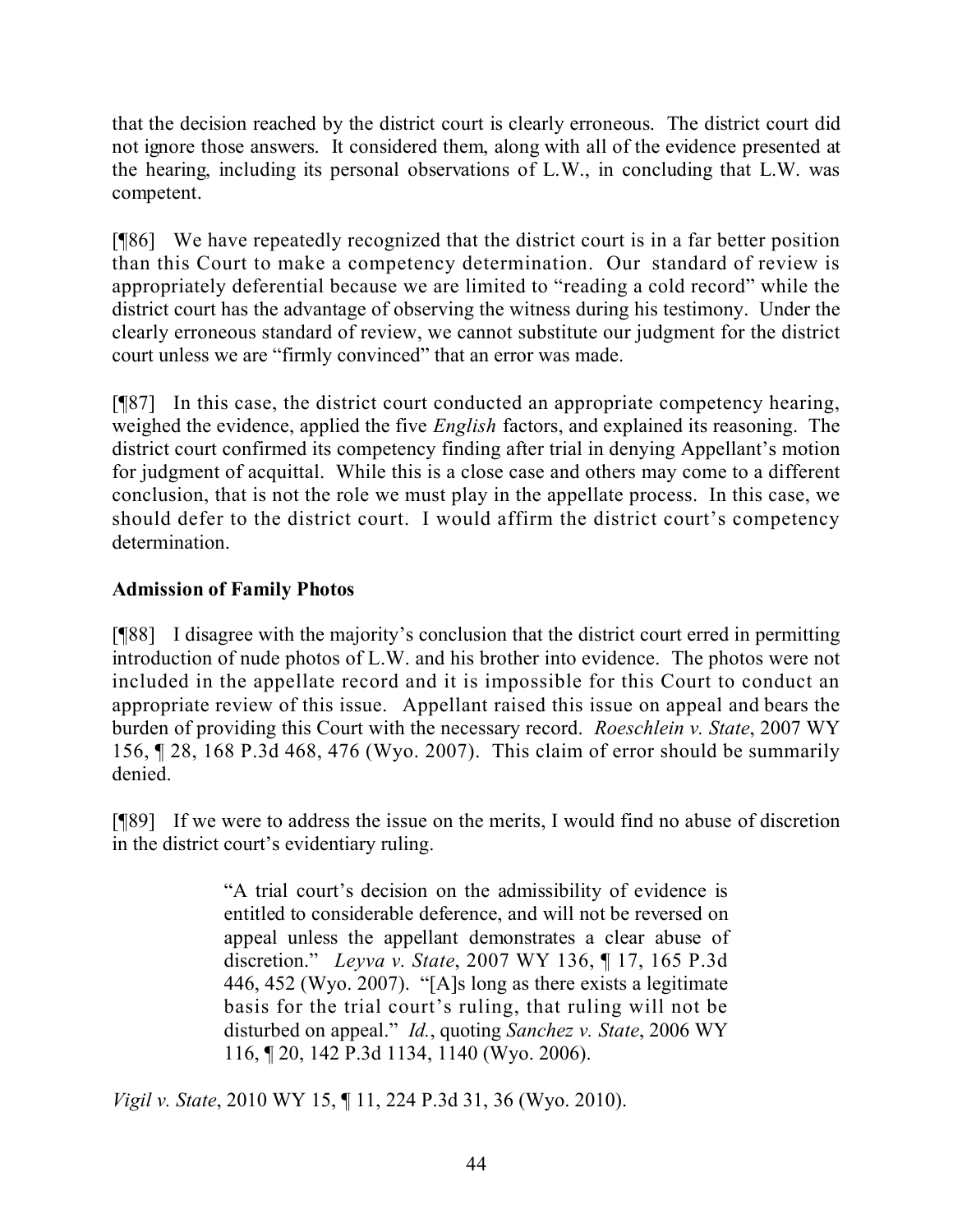[¶90] The photos were offered by the State to establish motive. The motive in this case was Appellant's sexual attraction to young children, and L.W. in particular. This is a proper purpose under W.R.E. 404(b). The district court reviewed the photos, heard argument from counsel, and, after conducting the appropriate analysis, determined that the photos were admissible. In its Decision and Order on Witness Competency, the district court applied the *Gleason* factors and explained:

> These images show the children taking baths or potty training. Other images, however, are more disturbing. Many of the offered images show E.A.M. and L.A.W. playing outdoors in the mud while nude, with mud smeared on the children's body and genitalia. Others show [the appellant] sitting in the bathtub with L.A.W. on his lap. At least three of the images focus on the children's genitals or buttocks. One picture shows a young child face down on a bed with his buttocks and hips extended up into the air.

…

#### **a. Proper Purpose**

The State offers this evidence for motive, and that is indeed a proper purpose.

## **b. Relevance**

The Court finds this evidence is relevant. The fact that Defendant possessed, and apparently took, a number of nude photographs of L.A.W. and E.A.M. is highly relevant, considering the charges in this case.

## **c. Probative Value vs. Danger of Unfair Prejudice**

Defendant does dispute the issue on which this evidence is offered, *i.e.* he contends that these pictures are innocent and the type normally taken by parents. The Court disagrees. The Court is of the opinion that these images are not simply pictures that parents typically take of their children. Some of the pictures clearly focus on and emphasize the children's nudity. At the very least, the jury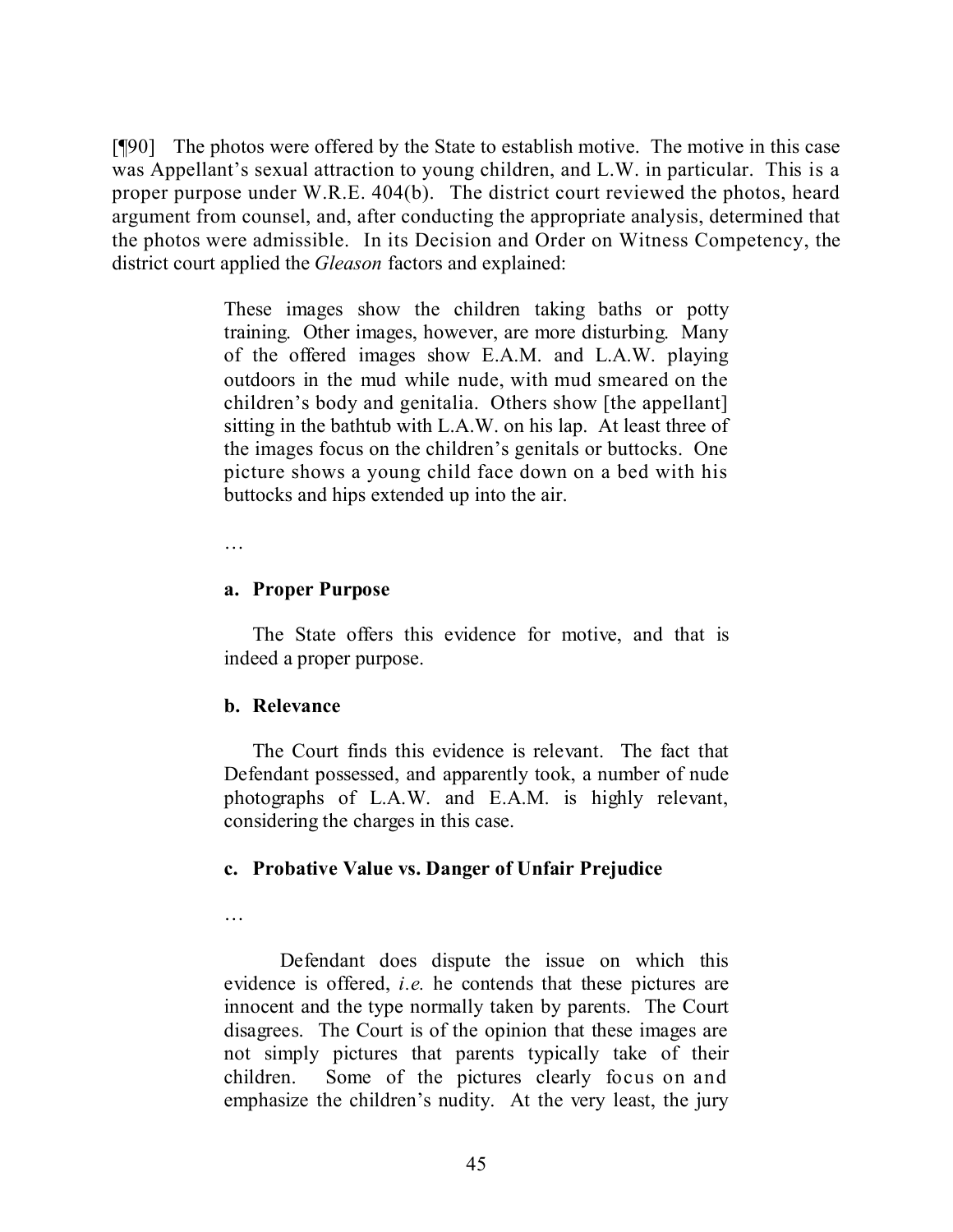should be permitted to determine whether these images are in fact the type typically taken by parents, or something more sinister. Defendant will, of course, be free to argue to the jury that the images in fact are innocent, and simply the type of pictures parents normally take of their young children.

…

Regarding the prejudicial factors, the nude pictures of L.A.W. and E.A.M. are not reprehensible if Defendant is correct, and they are simply innocent pictures. The pictures are prejudicial if the jury sees in them something other than the innocence attached by Defendant. The children in the picture[s] are certainly sympathetic.

[¶91] Without viewing the photos, it is impossible to disagree with the district court's ruling. Appellant contends the photos are innocent. The State contends otherwise. If the photos are "innocent," it is difficult to understand how Appellant is prejudiced by admission of the photos. If the photos are probative of motive, the State should be allowed to introduce the photos. In any event, the evidentiary significance of the photos is properly a question to be resolved by the jury.

# **Comment upon the Weight of the Evidence**

[¶92] The instruction at issue was a limiting instruction requested by Appellant. The instruction was read to the jury prior to the beginning of the testimony of Agent Timmons. Because the instruction was requested by Appellant, we must apply the invited error doctrine. "As applied to jury instructions, the invited error doctrine provides that use of an instruction proposed by the appellant may not be grounds for reversal unless such was 'necessarily prejudicial.'" *Butcher v. State*, 2005 WY 146, ¶ 29, 123 P.3d 543, 552 (Wyo. 2005), quoting *Vanvorst v. State*, 1 P.3d 1223, 1230 (Wyo. 2000). *See also Bromley v. State*, 2007 WY 20, ¶ 35, 150 P.3d 1202, 1213 (Wyo. 2007); *Rawle v. State*, 2007 WY 59, ¶ 20, 155 P.3d 1024, 1030 (Wyo. 2007); *Snow v. State*, 2009 WY 117, ¶ 26, 216 P.3d 505, 513 (Wyo. 2009). I would find that Appellant has failed to satisfy that burden.

[¶93] The majority did not apply the invited error standard of review. In applying a basic plain error analysis, the majority finds prejudice because "the district court informed the jury that the websites did contain child pornography." The oral limiting instruction, however, was not the only jury instruction dealing with this issue.

[¶94] The jury was provided with Instruction No. 18 prior to deliberations. That instruction states, in pertinent part: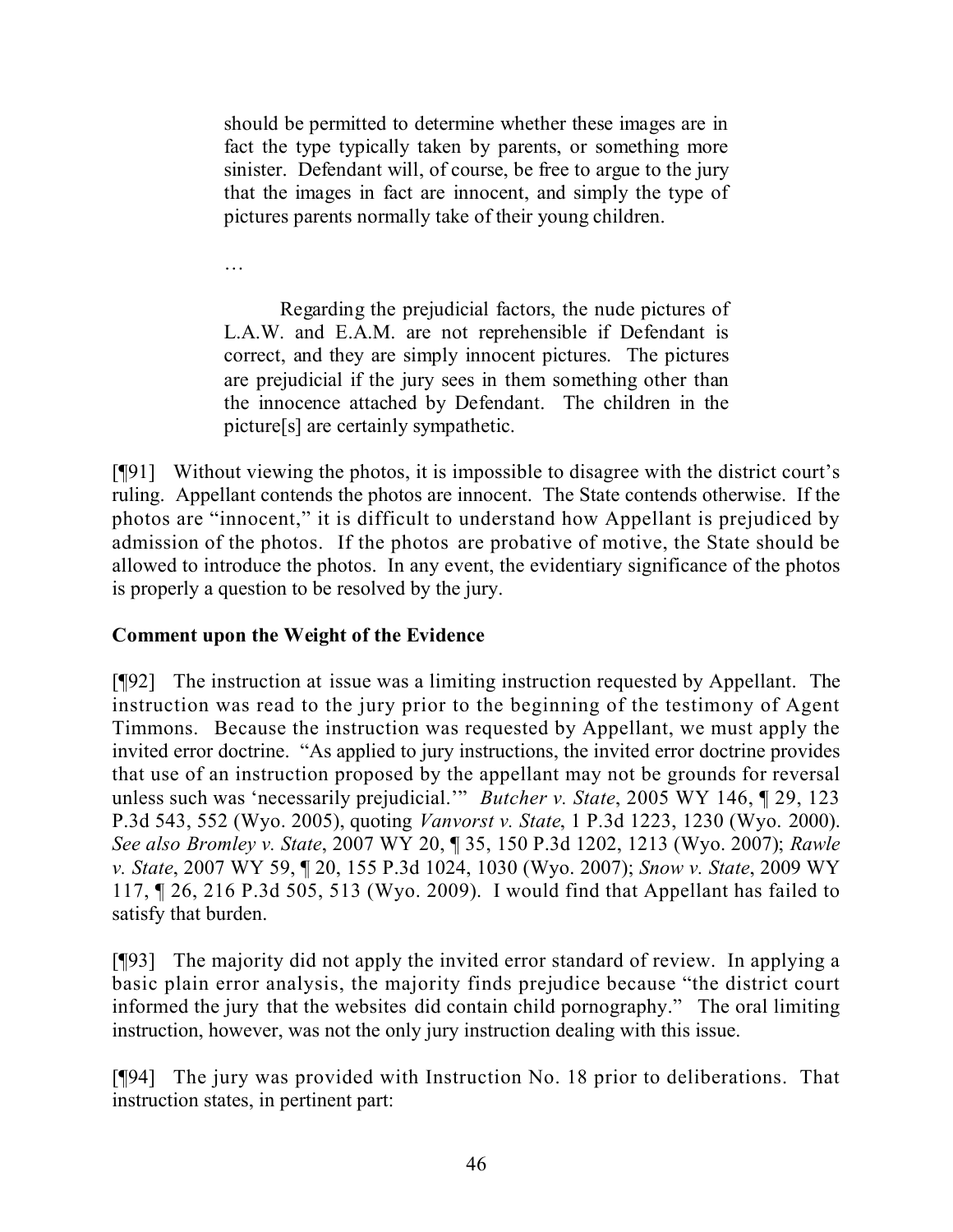Also, you heard evidence that there were **suspected** child pornography websites on the Defendant's computer. This evidence was admitted for a limited purpose. … However, before you consider evidence of the photographs or the websites, **it must be proven to you by a preponderance of the evidence that the Defendant viewed the photographs and/or websites.**<sup>13</sup>

(Emphasis added.) Appellant did not object to that instruction. Jury instructions are to be viewed in their entirety and considered as a whole. *Burnett v. State*, 2011 WY 169, ¶ 14, 267 P.3d 1083, 1087 (Wyo. 2011). In light of the heightened burden facing Appellant under the invited error doctrine and the district court's Instruction No. 18, I would conclude that Appellant has failed to establish that the challenged instruction was "necessarily prejudicial."

# **Improper Opinion Evidence**

[¶95] In his fifth issue, Appellant contends that plain error occurred during trial when the prosecutor improperly commented upon the credibility of Appellant in his opening statement and closing argument. The majority rejected that argument finding that the prosecutor was not expressing his opinion on Appellant's credibility, but rather, was merely commenting upon evidence that would be, or was, produced at trial. I agree with the majority's resolution of that issue.

[¶96] The primary focus of Appellant's fifth issue, however, involved the testimony of Officer Peech and a recording, played for the jury, of significant aspects of Appellant's interview with law enforcement. The majority concludes that plain error occurred because Officer Peech provided "impermissible opinion evidence regarding the appellant's credibility." The majority concludes that the prejudice prong of the test for plain error was satisfied because defense counsel was forced to play otherwise objectionable portions of the interview for the jury in order to respond to the improper opinion testimony. I disagree with this result for several reasons.

[¶97] First, Officer Peech was testifying as to facts. He was not providing opinion testimony regarding the veracity of Appellant's statements. Second, even if the testimony could be construed as improper opinion testimony, the district court responded to the objection by immediately providing the jury a cautionary instruction. There was no prejudice to Appellant at that point. Third, it was Appellant who introduced the objectionable excerpts from the confession, not the State. Fourth, the majority's assertion

l  $13$  The word "suspected" was handwritten on the typed jury instruction.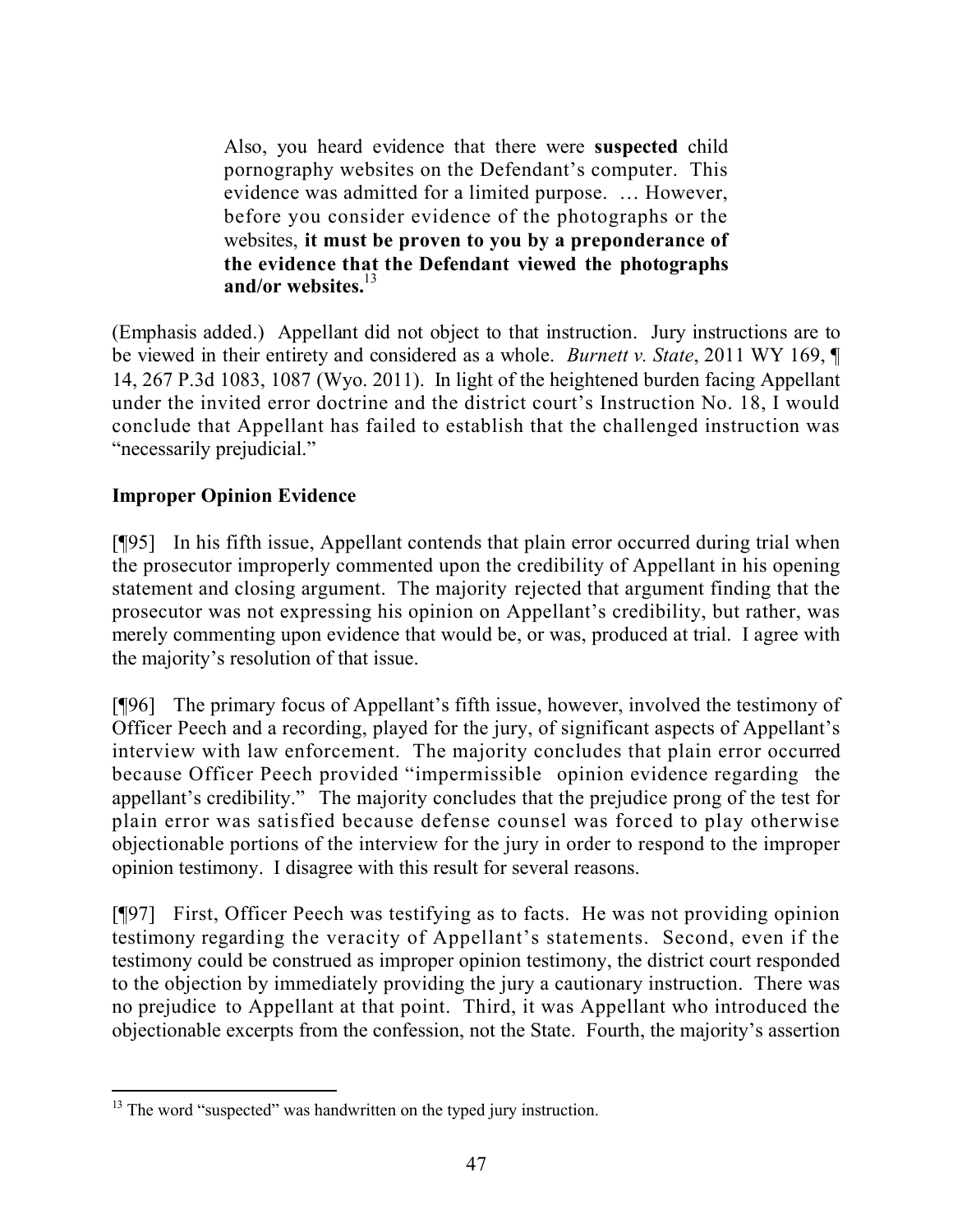that Appellant's decision to introduce the interview evidence was forced by the brief comment of Officer Peech is not supported by the record.

[¶98] In order to prevail on his claim of plain error, Appellant must establish that a clear and unequivocal rule of law was violated. Appellant asserts, and the majority agrees, that the challenged testimony from Officer Peech was improper opinion testimony regarding the truthfulness of Appellant. The State disagrees and contends that Officer Peech was referencing specific admissions of lying made by Appellant during the interview. I am inclined to agree with the State.

[¶99] In order to evaluate Officer Peech's testimony, it is essential to place it in context. Officer Peech was called as a witness by the State. He provided background information regarding his law enforcement training and explained that he had become involved in the case at the request of the Department of Family Services. He testified that he contacted Appellant at his house and Appellant agreed to meet with him at the sheriff's office. Appellant arrived at the office a short time later and the interview commenced. He advised Appellant that his stepson had made an allegation of sexual abuse against him. He testified that Appellant did not appear to be intoxicated or under the influence of drugs during any part of the interview.

[¶100] He then testified:

Q: Now, during the course of that interview, say within the first hour or so, did Mr. Mersereau ever indicate whether he was telling the truth about what you were talking about?

A: He indicated that he was lying –

[DEFENSE COUNSEL]: Objection, speculative – pardon me, go ahead.

THE WITNESS: He told me several times throughout the interview he was lying.

Q: How would he tell you that?

A: I confronted him a couple of times on some stuff that he lied about, and he admitted it was a lie and told me the truth.

A couple of times  $I - I$  put an imaginative scale on the table of 0 to a hundred or 0 to 10 and asked him where he was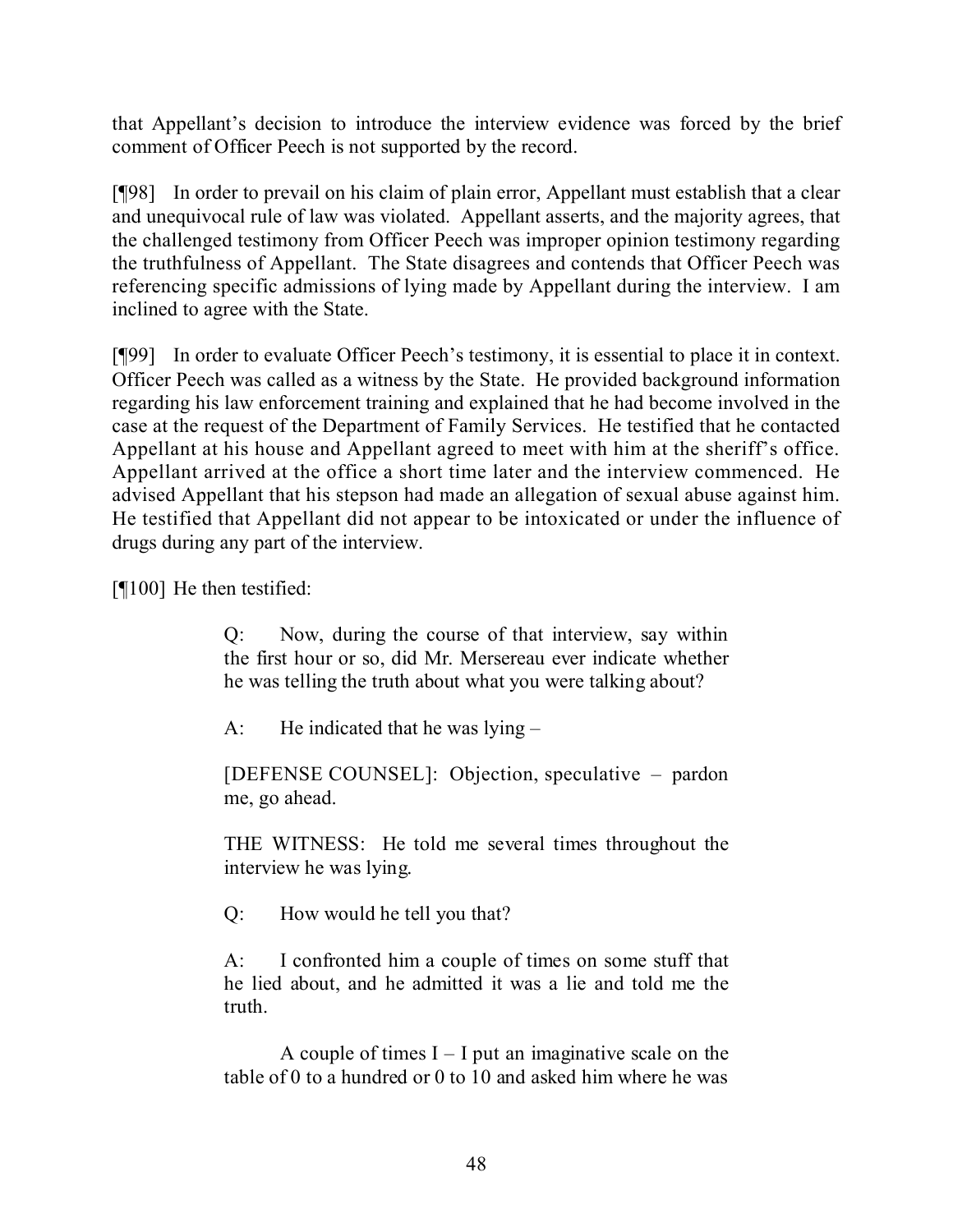on that, and once he told me he was 30, and once he told me, I think, three.

Q: What were the scales, one being a lie and ten being the truth?

A: It was 0 being a lie and ten or a hundred being the truth.

[¶101] Officer Peech then related the admissions by Appellant regarding sexual contact that formed the basis of the charges alleged in Counts Two through Nine. He testified that Appellant made the same admissions during the interview on the second day when Investigator Koss was present. He testified about Appellant's responses to questions regarding the incident on May 21 (Count One). He testified about Appellant's responses to his questions regarding anal sex and that questioning led to this exchange:

> Q: When you say tried, had he had anal sex with her; did he tell you?

> A: In the first interview initially we were talking about what Danielle told us that he tried to have anal sex with her and she was asleep. She felt like she needed to defecate, and she confronted him about that, and he denied it, and later he admitted.

Q: First he denied it, but later said that he had?

A: Yes, sir.

Q: When did he admit that he had done it later?

A: Later in the interview. Probably an hour and a half. I don't know.

Q: Mr. Peech, you say that total first day was roughly 4, 4 and a half hours?

A: Yes, sir.

Q: Can you tell us why you went that long?

A: He was not telling us the truth. We would get a little truth – he would deny stuff –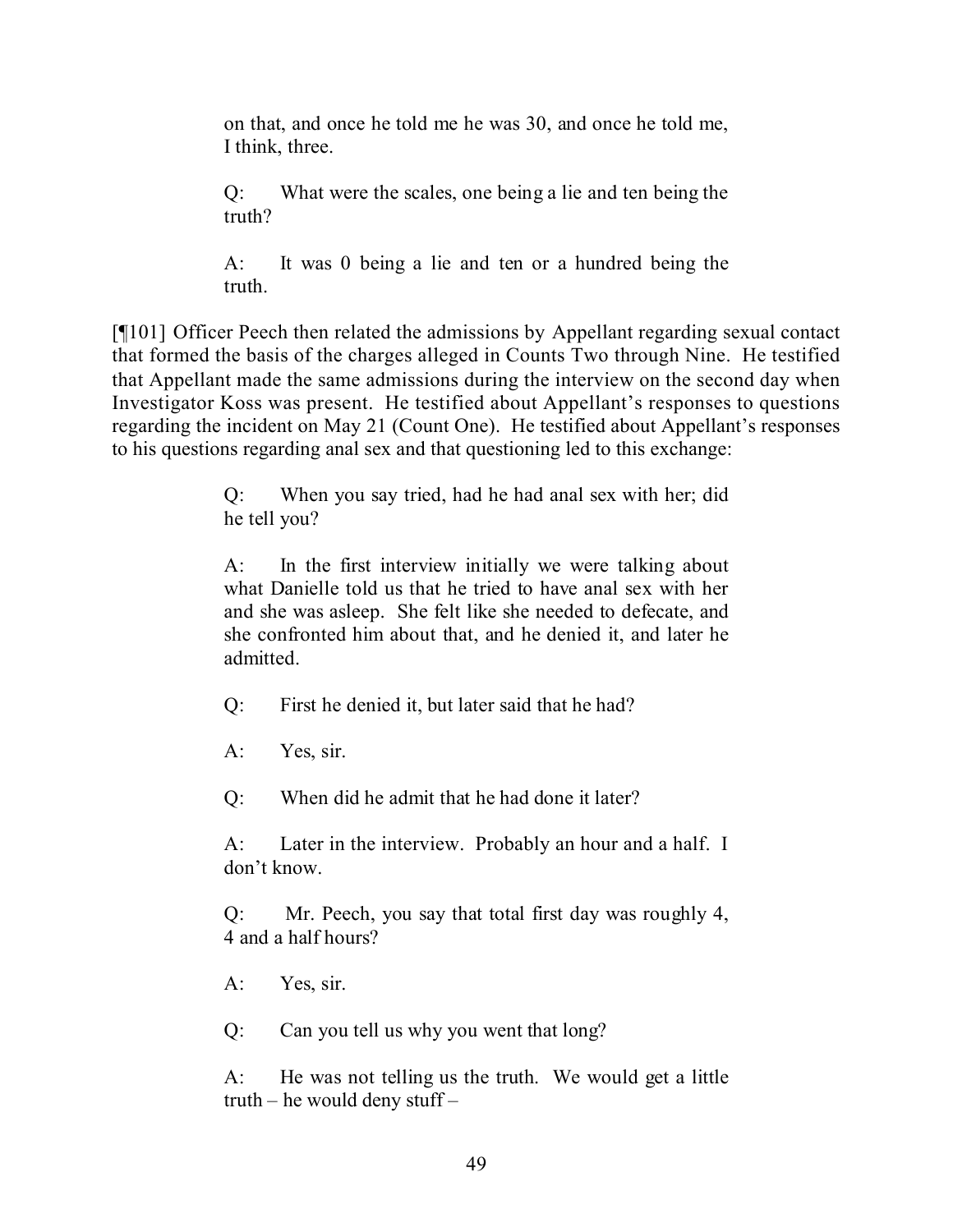[DEFENSE COUNSEL]: Objection. This answer is speculative and is a guess.

[PROSECUTION]: I'm asking why he conducted the interview so long. He can refrain from saying whether it was the truth or not.

THE COURT: **Well, insofar as the defendant admitted that he wasn't telling the truth, you can answer that – you can talk about that.**

**In terms of your general opinion, the jury will disregard any general opinions, because the jury is the sole judge of the credibility of the witnesses.**

**With that ruling, go ahead.**

Q: My question, Mr. Peech, is why did you interview him for that long?

A: **Because he admitted several times that he lied to us about facts that we were talking about**. And he admitted that he was lying on a scale, and that it just kept on taking us a little bit more time to get another truthful fact out of him and another truthful fact out of him.

- Q: What he described?
- A: To another truthful fact of what he described.

(Emphasis added.) In context, it is apparent that Officer Peech was referring to the admissions Appellant had made regarding his lack of truthfulness. Because Officer Peech was referring to admissions of Appellant, there was no transgression of a clear and unequivocal rule of law.

[¶102] More significantly, even if the comment of Officer Peech is viewed as improper opinion testimony concerning Appellant's truthfulness, I am unable to find any prejudice caused by the brief exchange. The district court apparently recognized that the comment could be viewed either as a statement referring to the prior admissions of untruthfulness by Appellant, or improper opinion testimony concerning Appellant's untruthfulness. In response, the district court gave an appropriate cautionary instruction. The majority concedes that "under most circumstances this error might be considered harmless."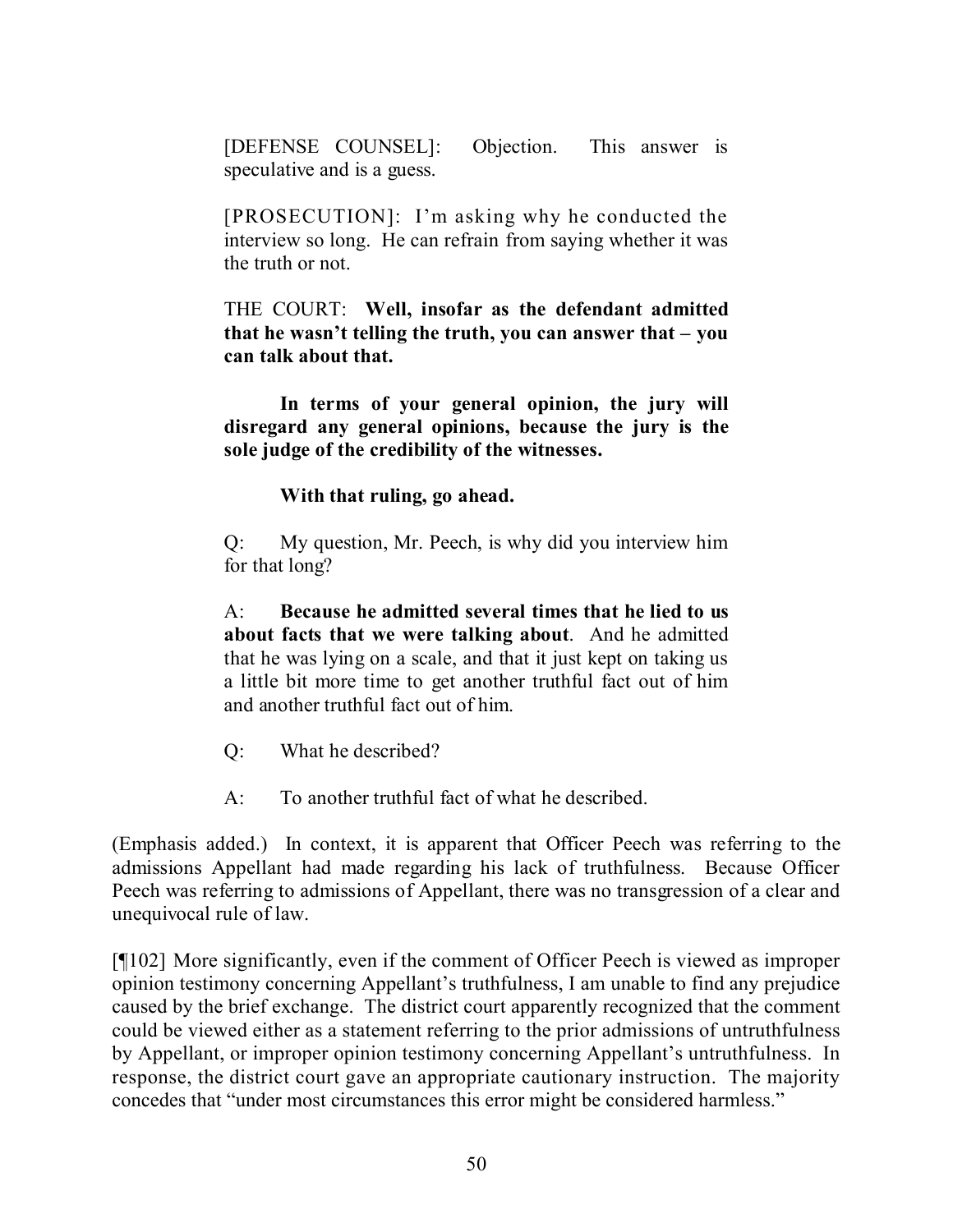[¶103] The majority finds prejudice, however, by concluding that this brief exchange forced Appellant to introduce the objectionable portions of the interrogation into evidence. It is difficult to understand how the majority reaches that conclusion, and I find no support for it in the record. Perhaps most troubling is the majority's reference to the denial of the motion to suppress. According to the majority, "defense counsel was left with little choice but to attempt to exploit the interview after the district court denied the motion to suppress." I agree with that statement, but the dismissal of a motion to suppress a confession should not result in a finding of plain error when the defense opts to introduce portions of the confession into evidence. Here, the majority correctly found no error in the district court's denial of the motion to suppress. In that confession, Appellant specifically admitted to the conduct that resulted in the charges described in Counts Two through Nine. Although he denied the specific sexual act alleged in Count One, he also admitted to relevant facts concerning that alleged incident.

[¶104] The State could properly introduce these admissions into evidence. Appellant knew from the outset that he would have to confront that evidence at trial. As a tactical decision, he opted to contest the voluntariness of the confession and the admissions at trial. Counsel for Appellant indicated in opening statement that they would challenge the confession: "We are going to look at a confession, and we are going to look at how the police may have beat the defendant like a rented mule to elicit this so-called confession."

[¶105] In his pretrial memorandum, Appellant identified a forensic psychologist as a potential defense witness. During trial, the psychologist testified for the defense. His testimony encompassed the interrogation methods and the psychology of an accused in an interrogation setting. He testified specifically as to Officer Peech's interrogation techniques and the impact it may have had on Appellant. In response to questioning from defense counsel, he testified that he did not hear Appellant admit to lying in the interview. He opined that Appellant's statements regarding the improper touching (Counts Two through Nine) were not admissions but merely speculation from Appellant as to how or why L.W. would have come up with the story of anal assault if it had not actually occurred.

[¶106] During the State's examination of Officer Peech, and prior to the exchange challenged by Appellant, the State attempted to introduce a transcript of a portion of the interview into evidence. Defense counsel objected:

> [DEFENSE COUNSEL]: Your Honor, this is just a piece of eight hours of interviews. I would object.

> If we are going to have the interview, we ought to put the whole interview in. This is just one piece out of eight hours. It doesn't tell everything that happened.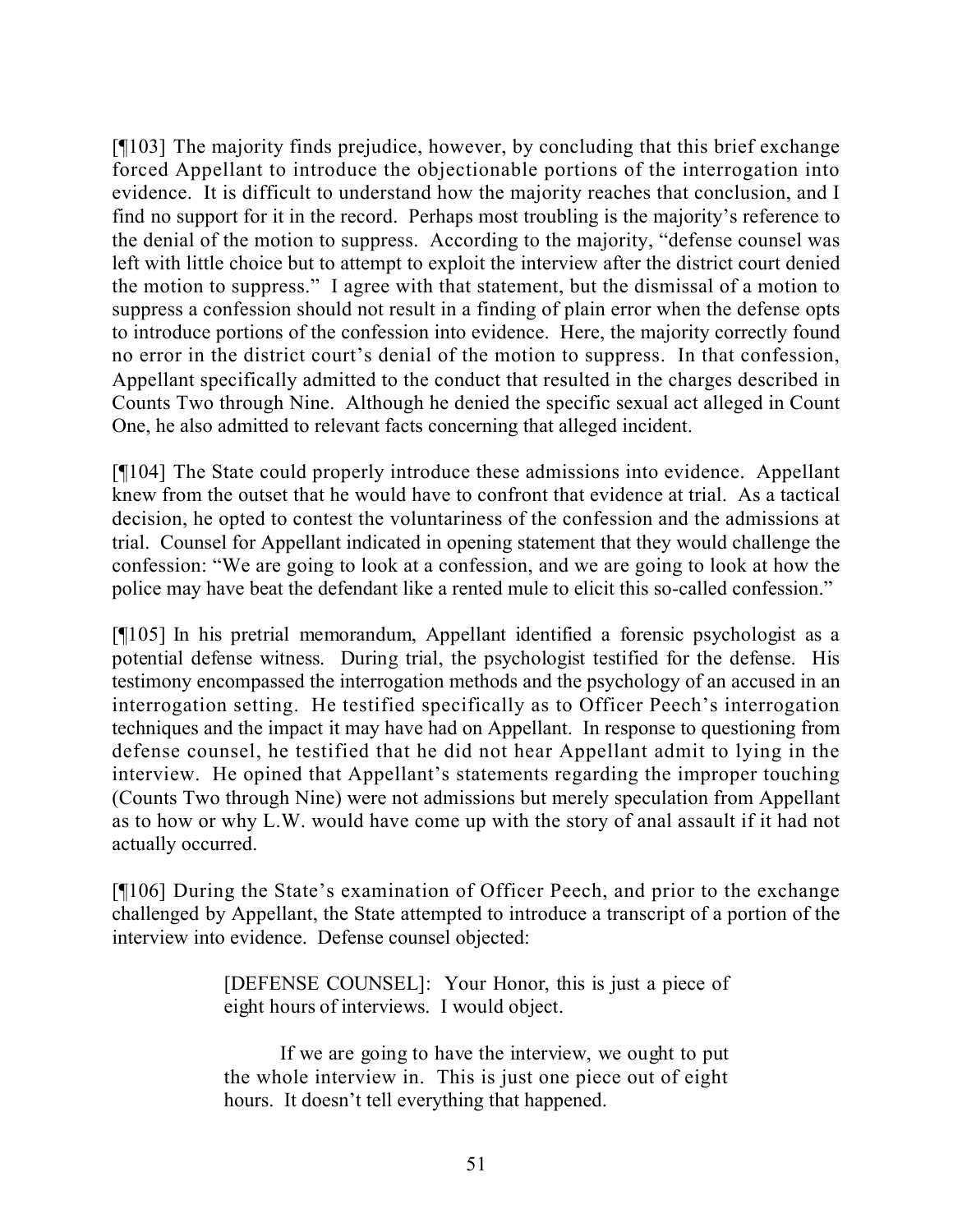And I have notes on this section. I think there is an inaccuracy in here, and I would like to double-check that.

THE COURT: Well,  $7 - in$  the absence of a stipulation, 7 is hearsay.

Thereafter, the State did not attempt to introduce any written or recorded portion of the interview into evidence during its direct examination of Officer Peech. The recorded interview was introduced by Appellant during cross-examination of Officer Peech.<sup>14</sup>

[¶107] This case is vastly different than *Sweet*, relied upon by the majority. In *Sweet*, the investigating officer provided improper opinion testimony concerning the veracity of a witness and the untruthfulness of the defendant. Some of the objectionable opinion testimony occurred during the interrogation by police and some was introduced by direct testimony of the officer at trial. Significantly, all of it was introduced by the State. *Id.*, ¶¶ 11-20, 234 P.3d at 1198-1201.

[¶108] In *Pendleton*, the objectionable opinion comments were made during the interrogation. The State sought to introduce the evidence. Defense counsel voiced no objection and urged introduction of the interview. We rejected the defendant's plain error contention, in part, because the defendant had advocated for the introduction of the evidence. *Id.*, ¶ 16, 180 P.3d at 217-18.

[¶109] Here, the State did not introduce any of the objectionable portions of the interview. Appellant did not merely advocate for introduction of evidence. In this case, Appellant introduced all of the objectionable portions of the interview in an effort to discredit the voluntariness of the confession. It was a legitimate trial tactic and dovetailed with specific jury instructions consistent with the defense theory of the case. Instructions 17 and 19 advised the jury:

## **Instruction No. 17**

Statements made by the Defendant to law enforcement officers shall be considered by you only if you first determine that such statements were made voluntarily, in whole or in part. Statements are made voluntarily if they are the product of a free and deliberate choice rather than by intimidation [or] coercion, or in reliance upon an express promise of special

l <sup>14</sup> On redirect, the State introduced a brief portion of the interview into evidence without objection. That portion of the interview is not challenged by Appellant, or relied upon by the majority in reaching its determination. *See* majority opinion paragraph 54.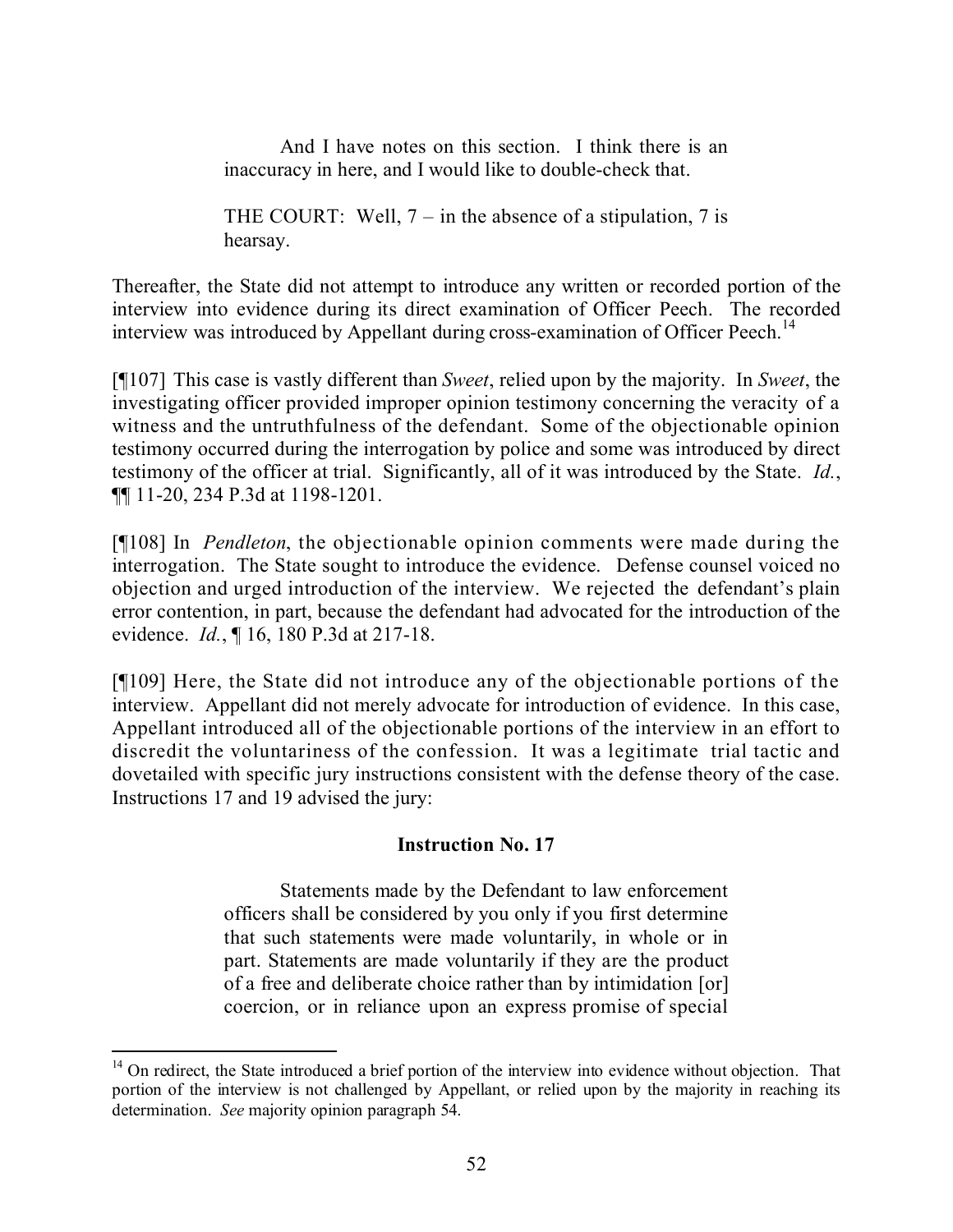favor, leniency or benefit. The fact the Defendant was advised of his constitutional rights, the conduct of the officers during the interview, the apparent intelligence of the Defendant, his age and his experience with law enforcement are but a few of the factors you are to consider as part of the totality of the circumstances under which the statement was elicited. In making this determination, you are to view those factors as a reasonable person would view them and not as the Defendant may claim to have perceived them.

I[f] you find the statement is not voluntary, you must not consider it as evidence against the Defendant. If you find it is voluntary, in whole or in part, you must consider only that [part] of the statement which you find to have been voluntary.

#### **Instruction No. 19**

Evidence has been admitted that the Defendant made statements regarding the crimes charged. The Defendant contends that the statements were not truthful.

Whether the Defendant's statements, or any part thereof, were truthful is a question for the jury.

Although the majority finds plain error in the receipt of the evidence, there was simply no basis for the district court to prevent introduction of the evidence when it was sought by Appellant. It was sound defense strategy. It was not error to allow Appellant to pursue that line of defense.

[¶110] I am also concerned about the impact of this decision on future cases. Every defendant convicted of a crime based, in part, on evidence obtained during interrogation by law enforcement, can enhance his chances for a reversal on appeal merely by introducing at trial objectionable statements made during the interrogation. While that may not be the result intended by the majority, application of this precedent will inexorably lead to that result.

[¶111] In sum, I would find that Appellant has failed to establish plain error. Appellant introduced the objectionable portion of the interview into evidence. He was not forced to introduce that evidence because of the brief comment by Officer Peech. That comment could reasonably be viewed as a reference to specific admissions made by Appellant during the interview. Even if it could be viewed as improper opinion testimony, the district court minimized any prejudice by immediately issuing a cautionary instruction.